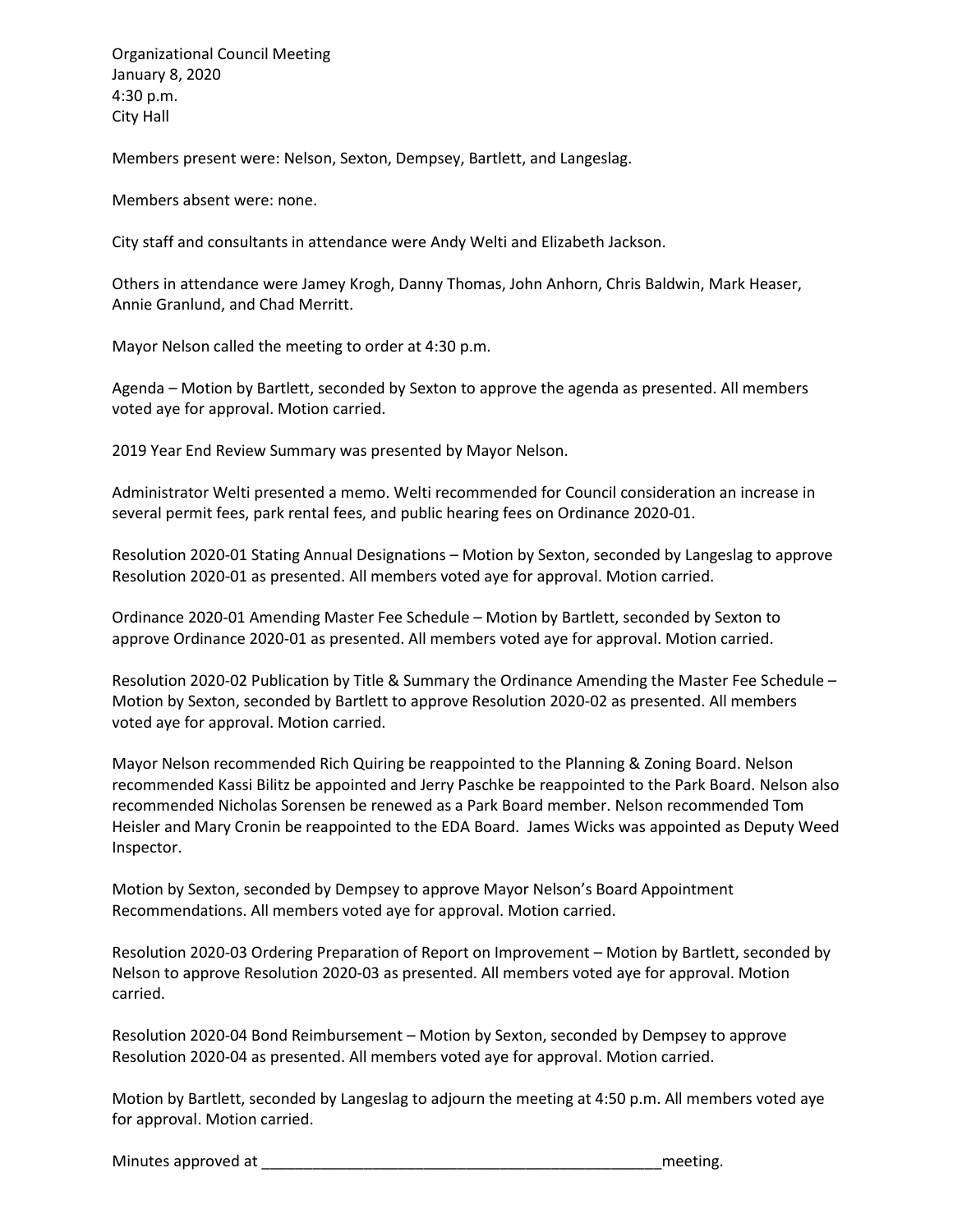| City Clerk. |
|-------------|
| Mayor.      |
|             |

Special Council Meeting January 27, 2020 6:00 p.m. City Hall

Members present were Nelson, Sexton, Langeslag, Bartlett, and Dempsey.

Members absent were: none.

City staff and consultants in attendance were Andy Welti, Elizabeth Jackson, James Wicks, and Joe Duncan.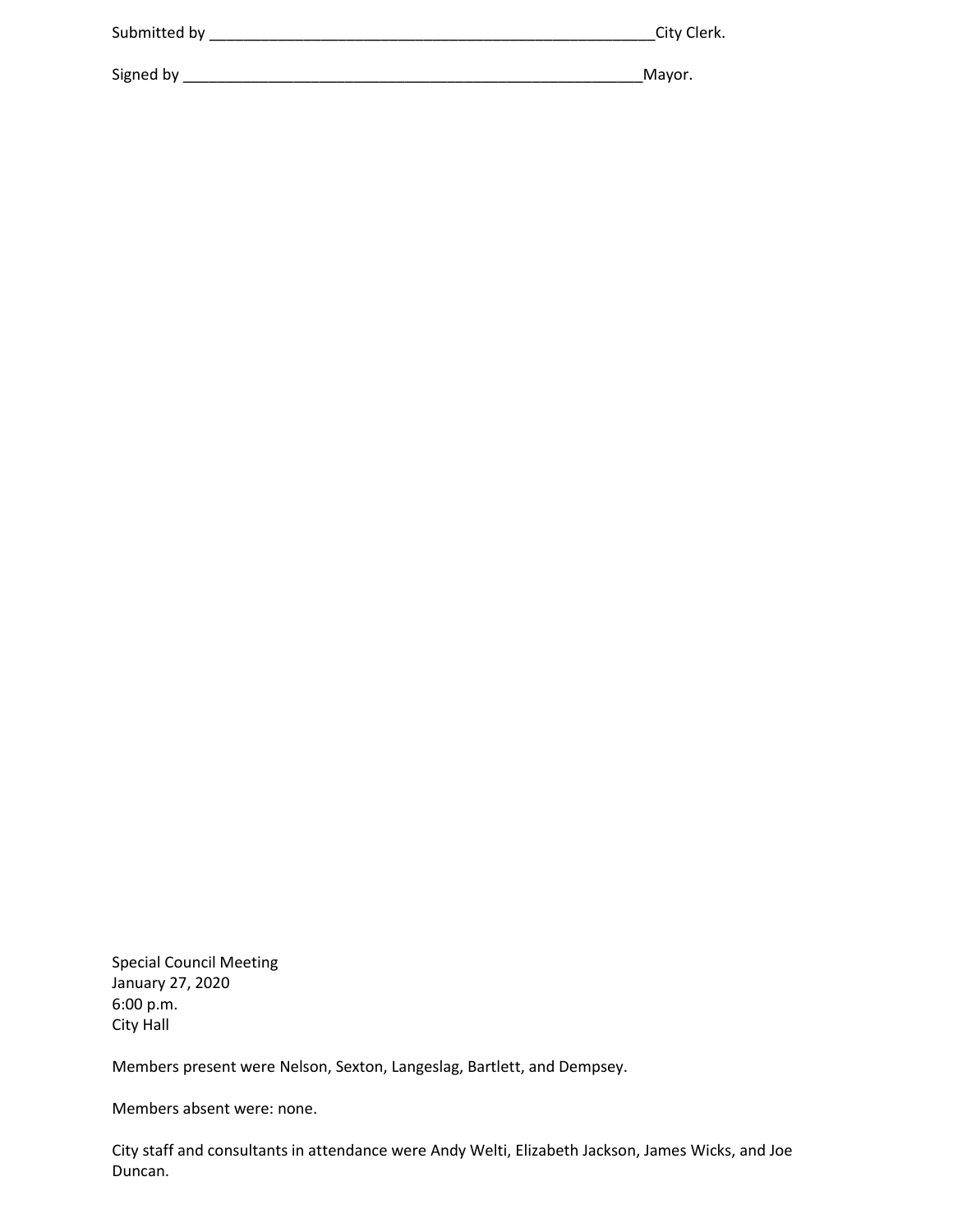Others attending were Greg Ilkka, Danny Thomas, Amanda Mueller, John Anhorn, Tammy Deering, Ryan Deering, Jamey Krogh, Michael Prondzinski, Cathi Gasner, Ross Olson, Erin Sammon, Mark Heaser, Kevin Steinbauer, John Kay, Darcy Nicolai, Wayne Maas, Andrew Miller, Angela Wegner, Dave Kalk, Annie Granulund, Chad Merritt, Jerrie Wencl, Kelly Ahrens, Clayton Just, Philip Heim, Lisa Full, Michael Koranda, and Cheryl Hermanstorfer.

Mayor Nelson called the meeting to order at 6:00 p.m.

The purpose of the special meeting/workshop is to discuss the Main Street reconstruction project 2021.

City Engineer, Joe Duncan reviewed the street layout and the steps involved in the 429 process. Duncan presented two potential alternatives for the Main Street project layout.

Council consensus was to schedule another work session to continue discussion of the Main Street reconstruction project.

No action was taken at this meeting.

Motion by Langeslag, seconded by Bartlett to adjourn at 7:09 p.m.

| Minutes approved at | meeting. |
|---------------------|----------|
|---------------------|----------|

Submitted by \_\_\_\_\_\_\_\_\_\_\_\_\_\_\_\_\_\_\_\_\_\_\_\_\_\_\_\_\_\_\_\_\_\_\_\_\_\_\_\_\_\_City Clerk.

Signed by \_\_\_\_\_\_\_\_\_\_\_\_\_\_\_\_\_\_\_\_\_\_\_\_\_\_\_\_\_\_\_\_\_\_\_\_\_\_\_\_\_\_\_\_\_\_\_Mayor.

Regular City Council Meeting January 27, 2020 7:00 p.m. City Hall

Members present were Nelson, Sexton, Dempsey, Langeslag, and Bartlett.

Members absent were: none.

City staff and consultants in attendance were Andy Welti, Elizabeth Jackson, James Wicks, Mark Rahrick, and Joe Duncan.

Others attending were Annie Granlund, Chad Merritt, Jeff Karow, Rich Quiring, Amanda Mueller, Kelly Ahrens, Lisa Full, Wayne Maas, Cathi Gasner, Michael Koranda, Michael Prondzinski, John Anhorn, Danny Thomas, Ross Olson, Clayton Just, Dave Kalk, Philip Heim, Jerrie Wencl, Mark Heaser, Joe Dusek, Erin Sammon, Ryan Deering, and Tammy Deering.

Mayor Nelson called the meeting to order at 7:15 p.m.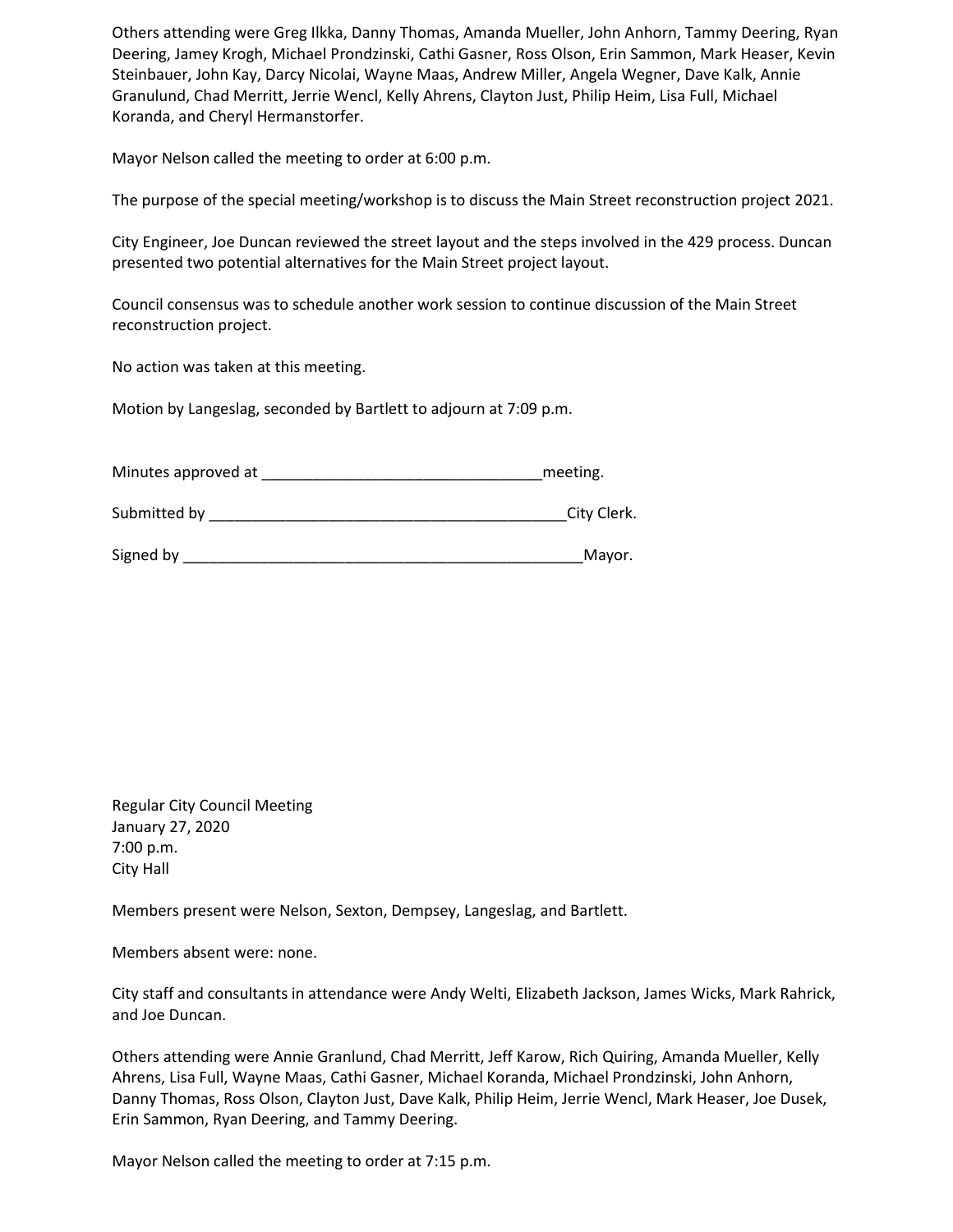Pledge of Allegiance.

Concerns/Requests from the General Public and Organizations – John Anhorn asked why center turn lanes are needed on the Main Street reconstruction project. Anhorn also asked about sidewalks, loss of trees and loss of property with the Main Street project.

Danny Thomas expressed concern about the Outlet Mall tax base/revenue decreasing and the impact on residential property taxes. Thomas also stated he didn't want Main Street widened and only parking lanes on one side.

Chad Merritt asked why the turn lanes were necessary on the Main Street project. He also stated widening the road and including sidewalks would take out basically every tree on Main Street. Merritt thanked Council for scheduling another work session for the Main Street Reconstruction Project.

Agenda – Add Item D - Ad Hoc Work Group for HR and Streets/Utilities to New Business.

Motion by Sexton, seconded by Dempsey to approve the agenda as amended. All members voted aye for approval. Motion carried.

Consent Agenda – Agenda items are approved by one motion unless a Council member requests separate action.

Mayor Nelson stated a change had been made to the December 23, 2019 minutes to include Nick Sorenson being renewed as a Park Board member.

Approval of the December 23, 2020 regular council meeting minutes and the January 8, 2020 organizational council meeting minutes.

Approval of the December and January city and liquor store bills.

Approval of the December check register numbers E3701-E3727, 15546-15601, and 47976-48063.

Motion by Sexton, seconded by Langeslag to approve the consent agenda as amended. All members voted aye for approval. Motion carried.

Mayor's Report – City Council had no questions concerning Mayor Nelson's report.

Planning & Zoning Board – Chairman Quiring reviewed the minutes from the Public Hearing held on January 21, 2020 regarding Todd Nelson's request for approval of the preliminary plat and zoning designation for 5<sup>th</sup> Avenue Apartments.

The Planning & Zoning Board recommended Council approve the preliminary plat and zoning designation for the 5<sup>th</sup> Avenue Apartments.

Motion by Bartlett, seconded by Sexton to approve Todd Nelson's preliminary plat and zoning designation for the 5th Avenue Addition. Further discussions on single family lots and whether to include an alley is to be discussed as future phases are developed. All members voted aye for approval. Motion carried.

The Planning & Zoning Board reviewed the 2021 Main Street Reconstruction Project to determine whether it complies with the City's comprehensive plan.

The 2021-01 improvement project included the reconstruction of Main Street in Medford from 2<sup>nd</sup> Ave NW to  $5<sup>th</sup>$  Ave SE. The project does not include the construction of any new street.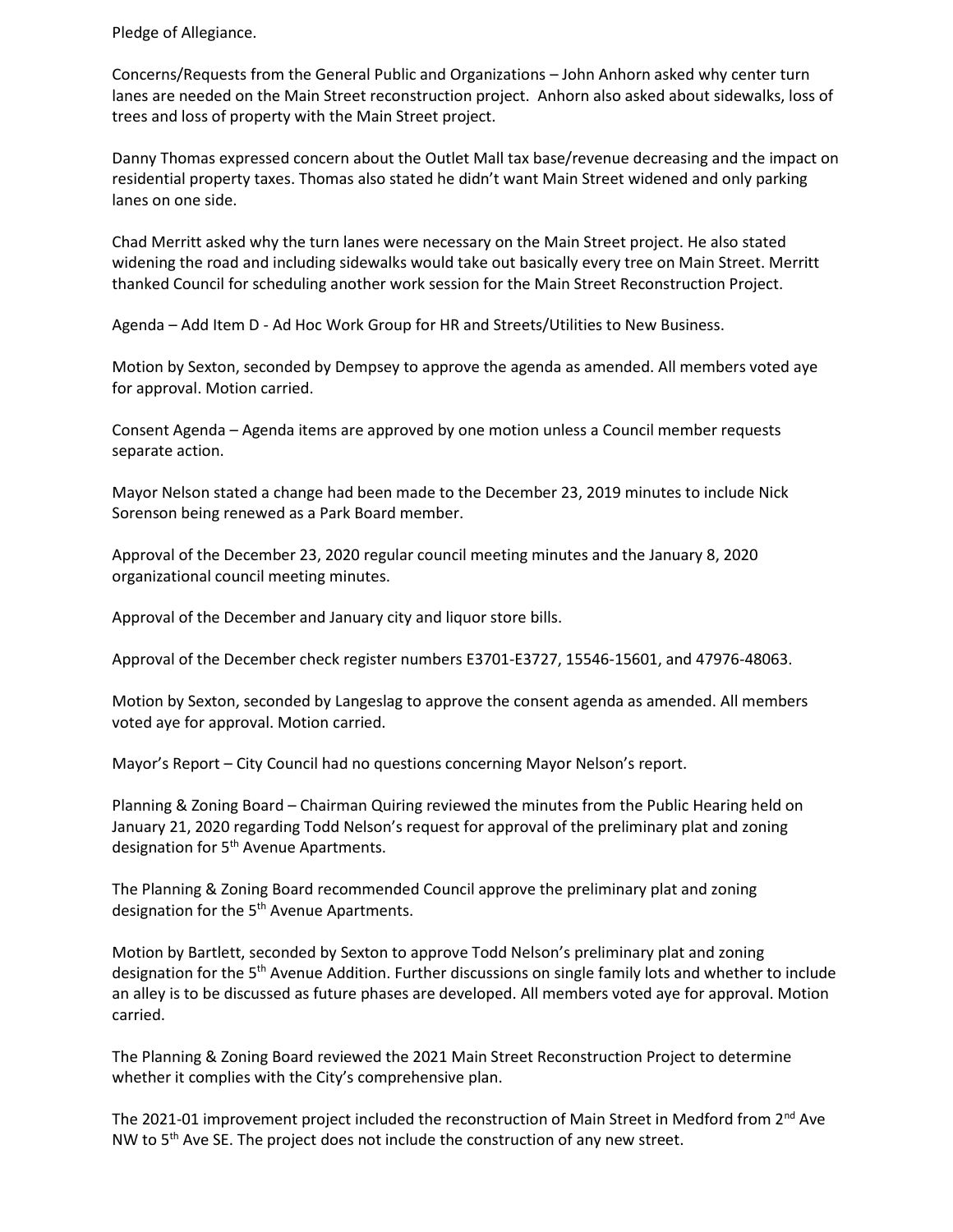The Planning & Zoning Board determined the 2021 Main Street Reconstruction Project does comply with the City's comprehensive plan.

EDA Board - did not meet.

Park Board – Council member Sexton presented the minutes from the January 13, 2020 meeting. Sexton stated Park Board Elections were:

Jerry Paschke – Chairman Nick Sorenson – Vice Chairman Secretary – deferred until next Park Board meeting.

Sexton stated the Park Board reviewed old and new projects to work on in 2020.

# City Attorney – none.

City Engineer – none.

City Administrator – Administrator Welti presented a memo. Welti stated the MN Department of Agriculture will be presented Emerald Ash Borer workshops on March 2<sup>nd</sup> and 3<sup>rd</sup> at Medford's Central Park.

Welti stated a representative of the Federal Economic Development Administration was in the region recently. CEDA met with the representative. They sought projects for review to determine if they met criteria for grants that were available. Welti stated he submitted the municipal building project for

consideration. Welti was informed the City of Medford's municipal building project did not meet the criteria, nor did several other similar projects submitted by other cities.

Welti stated Minnesota Rural Water Association would be conducting a free energy audit for the City.

City Clerk – Clerk Jackson presented Resolution 2020-05 Designating Election Judges for the 2020 Primary and General Elections.

Motion by Bartlett, seconded by Sexton to approve Resolution 2020-05. All members voted aye for approval. Motion carried.

Public Works – Supervisor Wicks presented a memo. Wicks stated Public Works had been busy with RAS pump failure/rebuilding, daily rounds and sampling, chemical scale, well pump, and effluent flow meter calibrations/recalibrations, snow events, salt/sand events, and attempted ice rink flooding.

Fire Department – John Anhorn stated the recently purchased new Fire Department equipment was in full service.

# New Business –

Seasonal Staff – Administrator Welti presented a memo. Welti proposed for Council consideration, the City hire a seasonal part-time public works worker to begin in the spring of 2020 at a rate of \$13.94 per hour for no more than 24 hours per week for 16 weeks. The primary duties of this individual would be to paint and perform general maintenance and minor repairs on park and pool equipment and buildings. Council consensus was to revisit this proposal in July 2020.

Reviews of Capital Plans – Administrator Welti presented a memo. Welti reviewed the capital plans for Public Works, Parks, and the Liquor Store. No action was required by Council.

Legal Counsel – Administrator Welti presented a memo. Welti recommended the City hire Brandon Fitzsimmons, Flaherty & Hood P.A., at a rate of \$165 per hour. Welti stated the City received a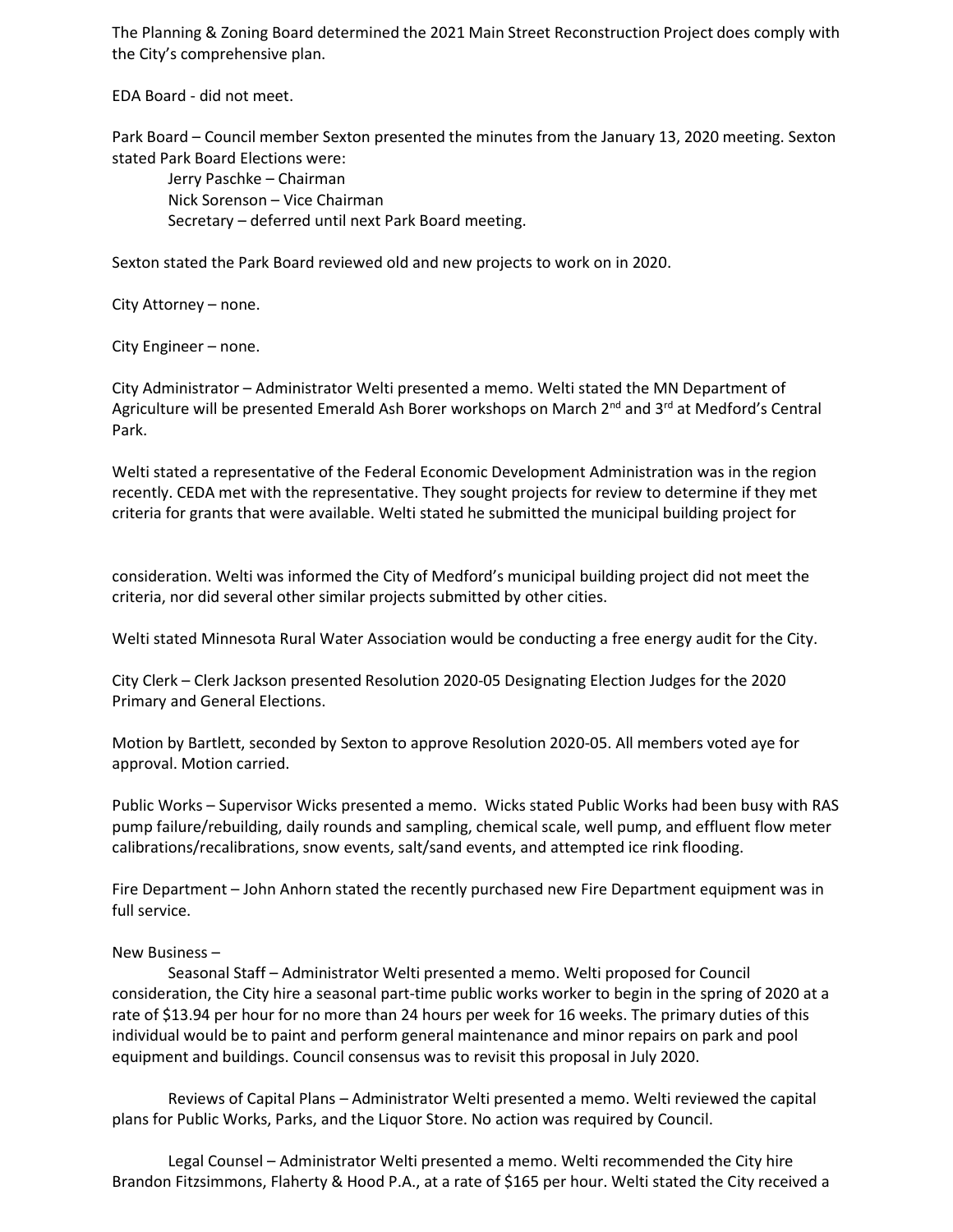petition from International Operating Engineers Local 49 to unionize certain employees. Welti stated Mr. Fitzsimmons specializes in labor law and will provide legal counsel on personnel/human resource issues.

Motion by Sexton, seconded by Bartlett to hire Brandon Fitzsimmons, Flaherty & Hood P.A. at a rate of \$165 per hour. All members voted aye for approval. Motion carried.

Ad Hoc work group for HR and utilities/streets – Administrator Welti recommended the Ad Hoc work groups would be as follows:

Streets/Utilities – Chad Langeslag, Mayor Nelson, James Wicks, and Andy Welti.

HR – Mayor Nelson, Grace Bartlett, and Andy Welti.

Motion by Bartlett, seconded by Nelson to approve the Ad Hoc work groups. All members voted aye for approval. Motion carried.

Motion by Langeslag, seconded by Bartlett to adjourn the meeting at 8: 25 p.m. Motion carried.

Regular City Council Meeting – Monday, February 24, 2020, 7:00 p.m. Goal Setting Session – Wednesday, January 29, 2020, 4:30 – 6:30 p.m. Board of Appeal and Equalization Meeting – Monday, April 27, 2020, 6:00 p.m.

| Minutes approved at |  | meeting. |
|---------------------|--|----------|
|---------------------|--|----------|

| Submitted by |  |  | City Clerk. |
|--------------|--|--|-------------|
|--------------|--|--|-------------|

Signed by \_\_\_\_\_\_\_\_\_\_\_\_\_\_\_\_\_\_\_\_\_\_\_\_\_\_\_\_\_\_\_\_\_\_\_\_\_\_\_\_\_\_\_\_\_\_\_Mayor.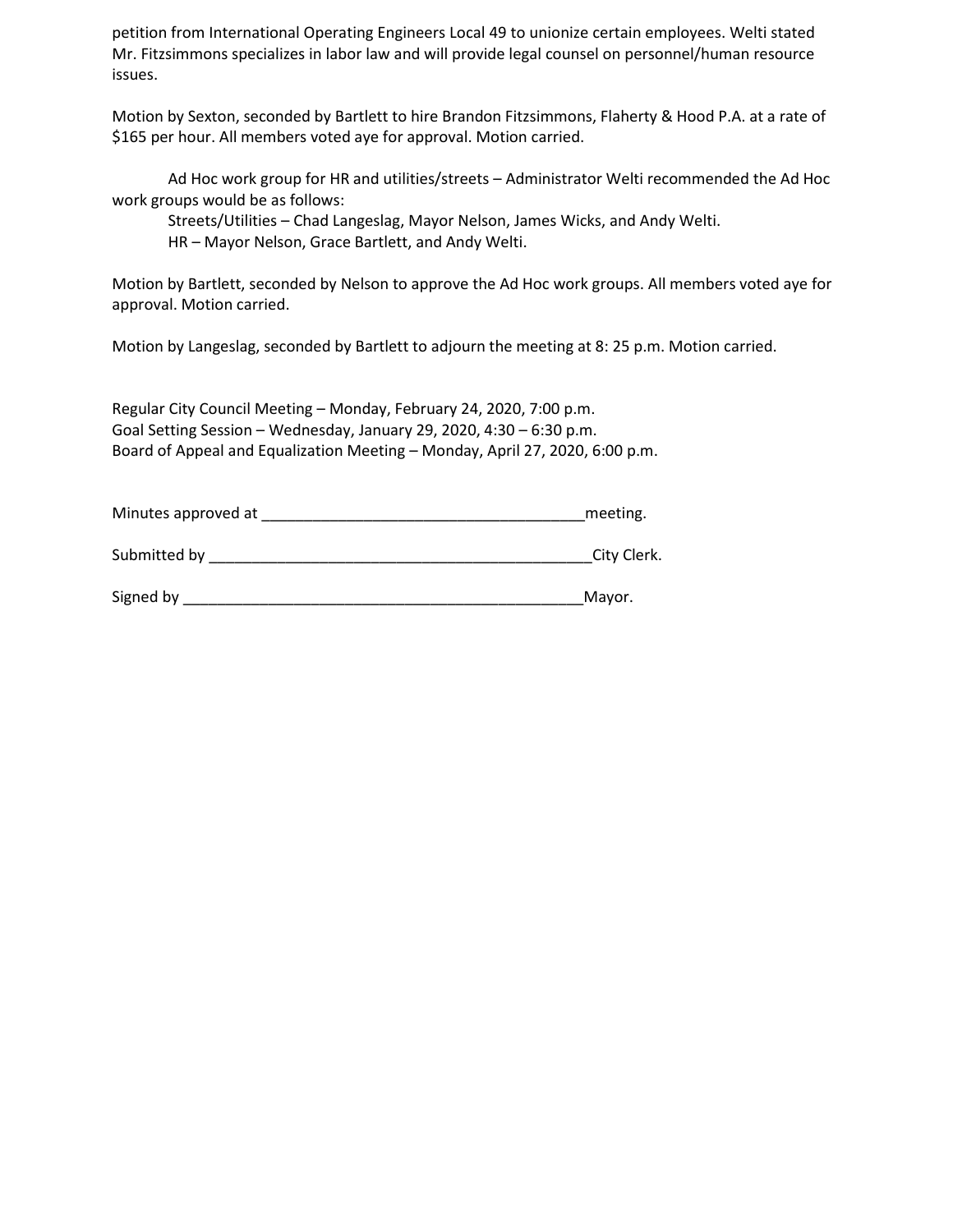Special City Council Meeting January 29, 2020 4:30 p.m. City Hall

Members present were Nelson, Sexton, Langeslag, and Bartlett.

Members absent were Dempsey.

City Staff and consultants in attendance were Andy Welti, Elizabeth Jackson, and James Wicks.

Others attending the meeting were Rich Quiring, Rick Hager, Tom Heisler, Donna Mack, Jerry Paschke, and Tim Madigan.

Mayor Nelson called the meeting to order at 4: 30 p.m.

The purpose of tonight's special council meeting work session is to decide the 5 top goals to work on in the next two years. City Council members, City Staff, and Board members had completed goal sheets prior to the meeting.

The meeting was facilitated by Tim Madigan. Madigan presented the initial results of the completed goal sheets. Each member present at the meeting was allowed 5 minutes to discuss which goals they felt were the most important and the reasons why.

Each member was allowed to vote for 5 goals. The results of the voting were:

Wastewater Treatment Facility Resume discussion on a new municipal building Diversify tax base Increase housing opportunities Plan for water capacity expansion

Administrator Welti presented a list of policy and maintenance items that were also stated on the completed goal sheets.

Administrator Welti stated the items on the policy and maintenance item list would be addressed by City Staff as time allowed.

Motion by Paschke, seconded by Langeslag to adjourn the special city council meeting at 6:35 p.m. All members voted aye for approval. Motion carried.

Minutes approved at \_\_\_\_\_\_\_\_\_\_\_\_\_\_\_\_\_\_\_\_\_\_\_\_\_\_\_\_meeting.

Submitted by European City Clerk.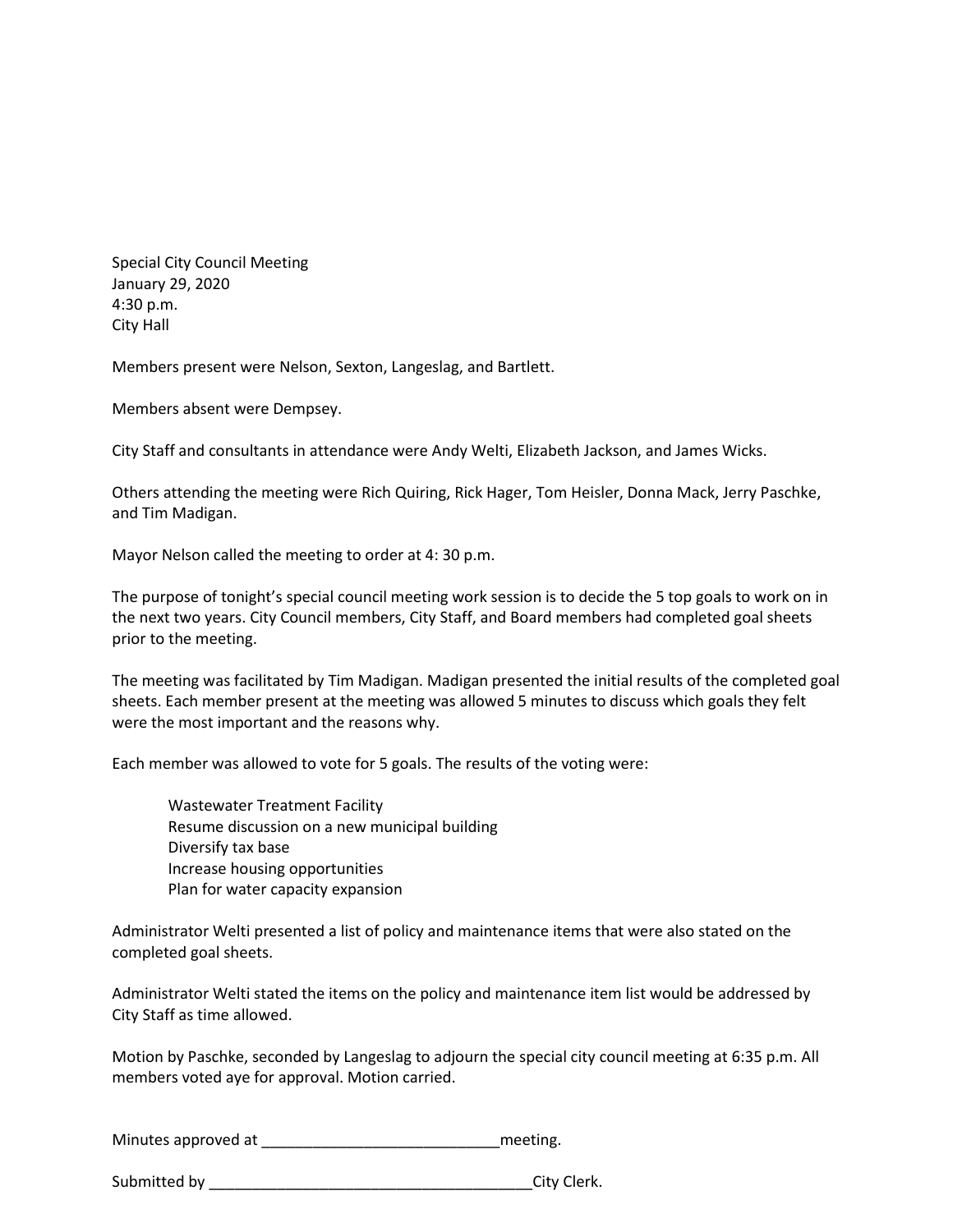Signed by **Example 20** Signed by **Example 20** Signed by **Example 20** Signed by **Example 20** Signed by **Example 20** Signed by **Example 20** Signed by **Example 20** Signed by **Example 20** Signed by **Example 20** Signed by **Exam** 

Special Council Meeting February 13, 2020 5:00 p.m. City Hall

Members present were Nelson, Sexton, Langeslag, Bartlett, and Dempsey.

Members absent were: none.

City staff and consultants in attendance were Andy Welti, Elizabeth Jackson, James Wicks, and Joe Duncan.

Others attending were Greg Ilkka, Greg Sanborn, Lisa Full, Michael Prondzinski, Danny Thomas, John Anhorn, Wayne Maas, Dan Kaiser, Mona Kaiser, Ross Olson, Cathi Gasner, Jose Flores, Jesus Flores, Travis Ernste, Jim Abbe, Ryan Deering, Tammy Deering, Jeff Hansen, Amy Hansen, Joe Dusek, Jerrie Wencl, Mark Heaser, Chad Merritt, Dave Kalk, and Dave Mueller.

Mayor Nelson called the meeting to order at 5:00 p.m.

The purpose of the special council meeting is to discuss the Main Street reconstruction project 2021.

City Engineer, Joe Duncan presented potential options for the north and south segments of Main Street.

Council consensus for the south segment of Main Street ( $5<sup>th</sup>$  Ave SE to  $2<sup>nd</sup>$  Ave SW) was to go with alternative 4 with the potential change of a 12' center/left turn lane and a 9' parking lane.

Comments/questions from the general public on the south segment of Main Street were:

Lisa Full asked why the center/left turn lanes were necessary. Wanted to know who will be responsible for cleaning snow off the sidewalks.

John Anhorn expressed concern with the corner of 2<sup>nd</sup> Ave SW/Main Street not being wide enough for the semis for the turkey store and wash station.

Danny Thomas agreed with Anhorn's concern.

Chad Merritt commented alternative 4 was the cleanest design. Didn't think center/left turn lane was necessary.

Ryan Deering liked alternative 4.

David Kalk expressed safety concerns with only having parking lanes on one side.

Council consensus on the north segment (Central Ave to  $2<sup>nd</sup>$  Ave NW) was to proceed with the design presented by Engineer Duncan, with the change to increase the parking lane on the west side to 12'; and reducing the sidewalk by corresponding dimension.

Comments/questions from the general public on the north segment of Main Street were:

Jerrie Wencl stated she supported inclusion of angled parking.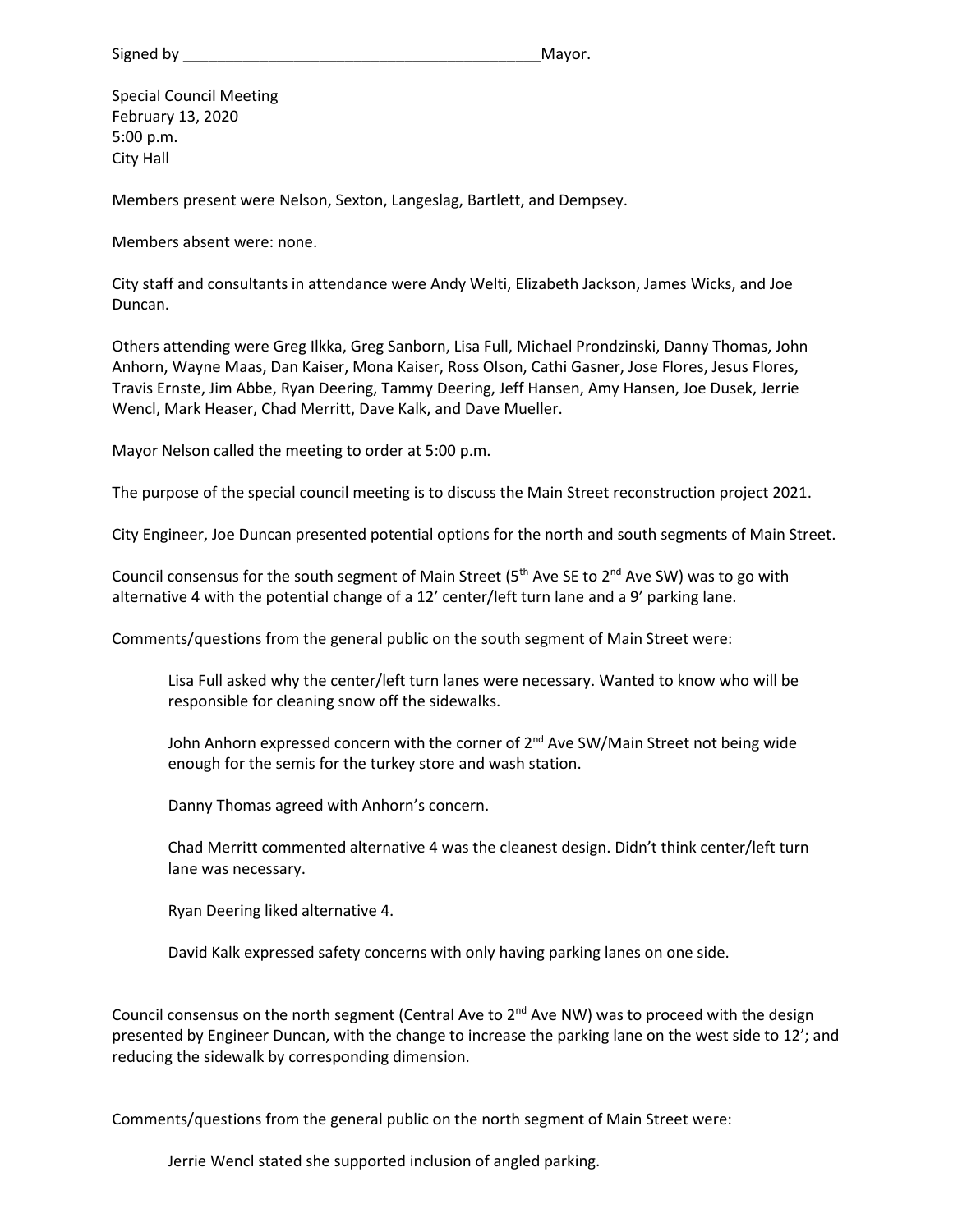Engineer Duncan will be speaking with individual property owners about the area beyond the curb for the segment of Main Street ( $2<sup>nd</sup>$  Ave SW to Central Ave)

Comments/questions from the general public on the segment of Main Street were:

John Anhorn asked about drive over curbs the entire length of his commercial lot.

Mark Heaser asked about drive over curbs for the Jennie-O wash station.

Dan Kaiser wanted the sidewalk/landscaping to stay as in in front of his building.

Greg Sanborn asked if the sidewalk would be changed on the residential side of the street.

Council consensus on the water main was to include a 10" main in the preliminary engineering report from Engineer Duncan.

Comments/questions from the general public on the water main were:

Dan Kaiser asked if the water main replacement was a certainty.

Danny Thomas asked how much a study of just the water main would cost.

Motion by Nelson, seconded by Sexton to proceed with the next steps and completion of the Preliminary Engineering Report. All members voted aye for approval. Motion carried.

Motion by Bartlett, seconded by Langeslag to adjourn the special council meeting at 6:58 p.m. Motion carried.

| Minutes approved at | meeting.    |
|---------------------|-------------|
| Submitted by        | City Clerk. |
| Signed by           | Mayor.      |

Regular Council Meeting February 24, 2020 7:00 p.m. City Hal

Members present were Nelson, Sexton, Dempsey, Langeslag, and Bartlett.

Members absent were: none.

City staff and consultants in attendance were Andy Welti, Elizabeth Jackson, James Wicks, and Ben Cass.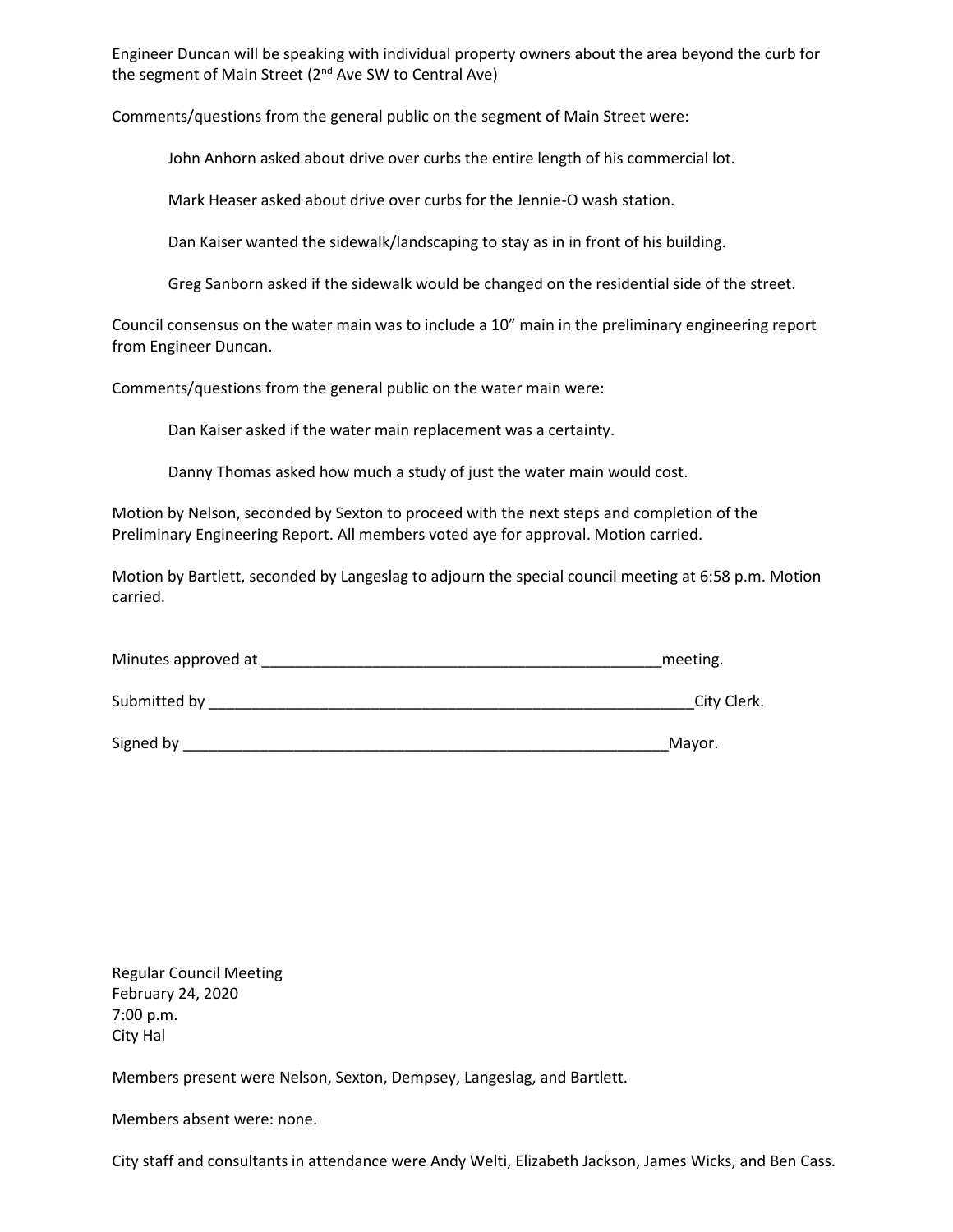Others in attendance were Danny Thomas, John Anhorn, Annie Granlund, Dan Murphy, and Dale Oolman.

Mayor Nelson called the meeting to order at 7:00 p.m.

Pledge of Allegiance.

Agenda – Motion by Bartlett, seconded by Sexton to approve agenda as presented. All members voted aye for approval. Motion carried.

Consent Agenda – Agenda items are approved by one motion unless a Council member requests separate action.

Approval of the January 27, 2020 special and regular meeting minutes, the January 29, 2020 special meeting minutes, and the February 13, 2020 special meeting minutes.

Approval of the January and February city and liquor store bills.

Approval of the January check register numbers E3728-E3753, 15602-15633, and 48064-48147.

Healthy Seniors of Steele County Temporary Gambling Permit Application.

Resolution 2020-06 Accepting Donation from Dave and Lois Nelson in the amount of \$20.00 in memory of Marian Houglum for the Medford Park Endowment Fund.

Motion by Langeslag, seconded by Dempsey to approve the consent agenda as presented. All members voted aye for approval. Motion carried.

Steele County – building inspection fee adjustments. Dale Oolman, Steele County Planning & Zoning Director and Dan Murphy, Steele County Building Inspector presented the proposed changes to the Steele County building permit fee schedule. Oolman stated the proposed changes were being presented at a Public Hearing being held on Tuesday, February 25, 2020 at the County Board Room at the Steele County Administration Center.

Oolman stated the proposed new fee schedule is the 1997 Building Code Fee Schedule and is used by many cities and counties.

Motion by Bartlett, seconded by Sexton to accept the new Steele County Building Permit Fee schedule effective April 1, 2020. All members voted aye for approval. Motion carried.

Mayor's Report – City Council had no questions concerning Mayor Nelson's report.

Planning & Zoning Board – did not meet.

EDA Board – Council member Bartlett presented the minutes from the February 12, 2020 EDA meeting. Bartlett stated the 2020 elected officers were:

Tom Heisler – President Corey Samora – Vice President Grace Bartlett – Secretary Mary Cronin – Treasurer.

Bartlett stated the EDA board recommended City Council approve the printing of 200 cards for a cost of \$84.31 to circulate to local truck stops and city chamber locations.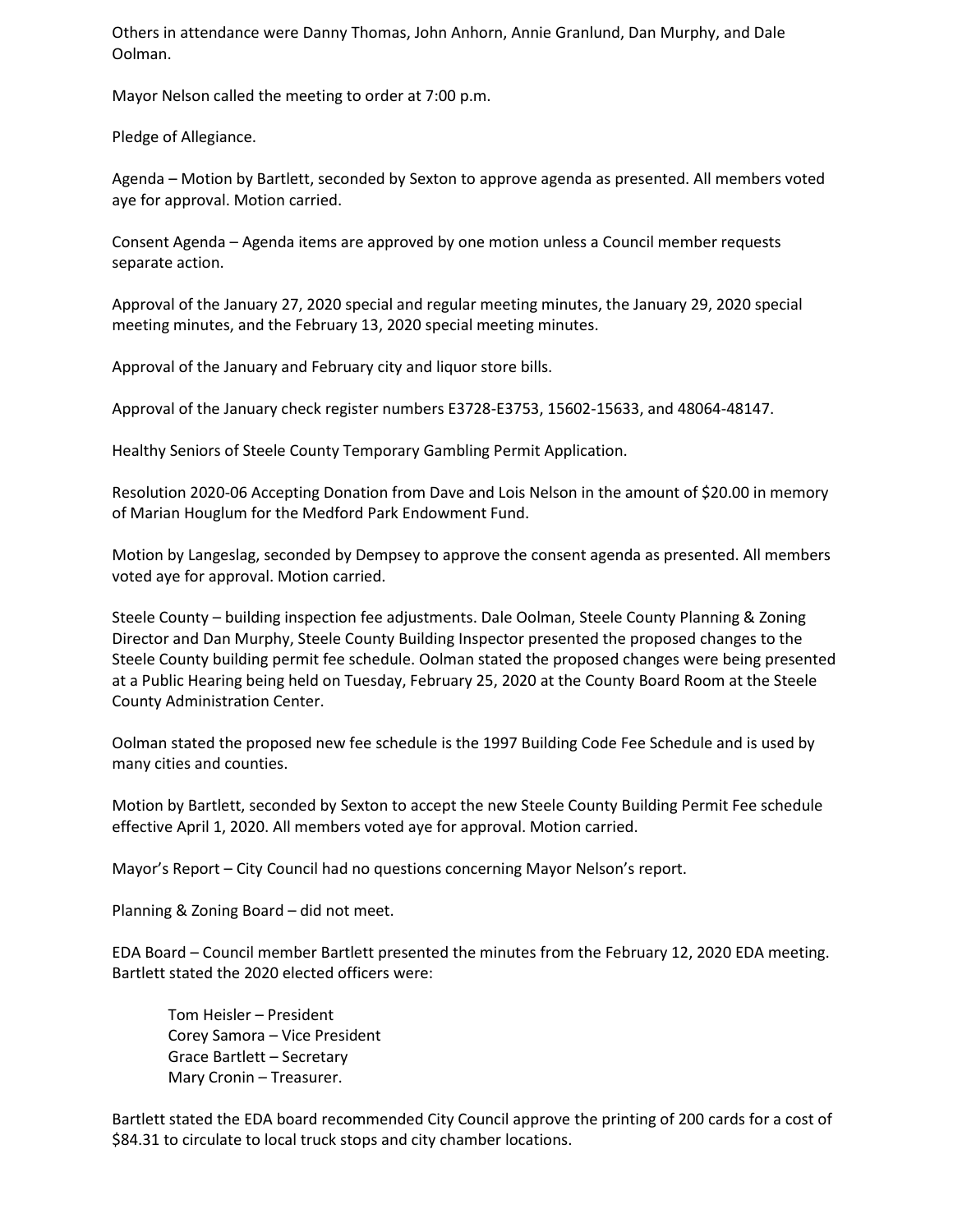Motion by Nelson, seconded by Sexton to approve the EDA Board's recommendation to print 200 cards for distribution at a cost of \$84.31. All members voted aye for approval. Motion carried.

Park Board – did not meet.

City Attorney – none.

City Engineer – none.

City Administrator – Administrator Welti presented a memo. Welti stated the City's audit will be presented at the March Council meeting. Welti stated there was a meeting with the Civic Club to discuss and plan a new parade route for Straight River Days for at least the next two years. Welti stated the lifeguard positions will be posted and recruitment of new lifeguards for the 2020 pool season has begun. Welti stated he would be attending the March MAOSC board meeting.

City Clerk – none.

Public Works – Supervisor Wicks presented a memo. Wicks stated Public Works had been busy with Baker Lift station pump repair, weekly and monthly sampling, snow plow and salt/sand events, tree removal at Radal park, equipment repair, and decanting of the bio solids holding tank.

Supervisor Wicks presented a memo with a summary of the water main break and repair located near 106 West Central Avenue. As of February 21, 2020 the water main break had been repaired and there were no further issues.

Fire Department – John Anhorn gave a brief update on the Medford Fire Department activities.

New Business –

Bond Update – Administrator Welti presented a memo. The memo was for informational purposes only and outline the outstanding bonds the City has, the remaining balances, and estimated paid in full dates.

Business Façade Improvement Application for Anhorn's – Administrator Welti presented a memo. Welti stated all required documentation and invoices had been submitted. Welti stated Council approval of the \$2,499.50 payment to John Anhorn, Anhorn's Gas & Tire was required to complete the grant request.

Motion by Sexton, seconded by Dempsey to approve the payment of \$2,499.50 to Anhorn's Gas & Tire. All members voted aye for approval. Motion carried.

Engineer peer review of wastewater treatment regionalization report – Administrator Welti presented a memo. Welti stated as the City waits for additional information from the City of Faribault, conducting a peer review of the initial Wastewater Regionalization Report could be completed.

Welti state the Ad Hoc Utilities work group recommended the City hire Applied Technologies for \$1,800 to conduct the peer review.

Motion by Sexton, seconded by Bartlett to approve hiring Applied Technologies for \$1,800 to conduct a peer review. All members voted aye for approval. Motion carried.

Regular City Council Meeting – Monday, March 23, 2020, 7:00 p.m. Board of Appeal and Equalization Meeting – Monday, April 27, 2020, 6:00 p.m.

Motion by Langeslag, seconded by Dempsey to adjourn the Regular City Council meeting at 7:50 p.m.

Minutes approved at **EXECUTE 2008** and the setting and the setting.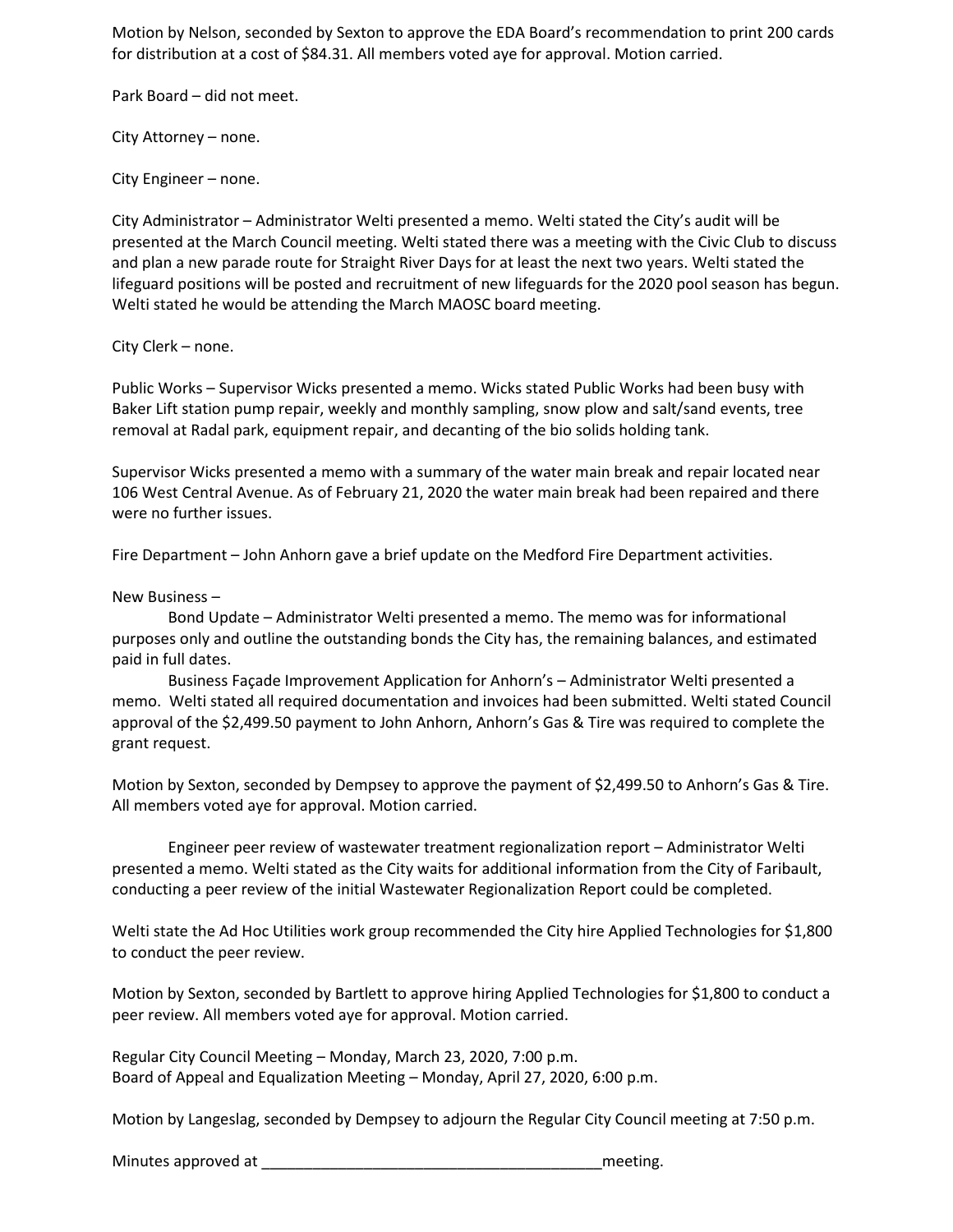| Submitted by | City Clerk. |
|--------------|-------------|
|              |             |
| Signed by    | Mayor.      |

Special City Council Meeting March 11, 2020 5:15 p.m. City Hall

Members present were Nelson, Sexton, Langeslag, Dempsey, and Bartlett.

Members absent were: none.

City staff and consultants in attendance were Andy Welti, Elizabeth Jackson, James Wicks, and Joe Duncan.

Others attending were Jamey Krogh, Michael Prondzinski, Danny Thomas, Cole Olson, Michael Koranda, Chad Merritt, John Anhorn, Mark Heaser, Annie Granlund, Chris Baldwin, Amanda Mueller, Ross Olson, Clayton Just, and Cathi Gasner.

Mayor Nelson called the meeting to order at 5:15 p.m.

The purpose of tonight's meeting is to discuss the Preliminary Engineering /Feasibility Report for the Main Street Reconstruction Project 2021.

Joe Duncan, City Engineer presented the Preliminary Engineering Report for the 2021 Main Street Reconstruction Project. The project estimate total cost is \$2,713,400. The City is conducting this project in conjunction with Steele County. The City's share of the project is \$1,155,034.00.

Duncan answered several questions from council members.

Resolution 2020-07 Receiving Feasibility Report and Calling Hearing on Improvement – Motion by Bartlett, seconded by Nelson to approve Resolution 2020-07. All members voted aye for approval. Motion carried.

Motion by Sexton, seconded by Langeslag to adjourn the Special Council meeting at 6:52 p.m.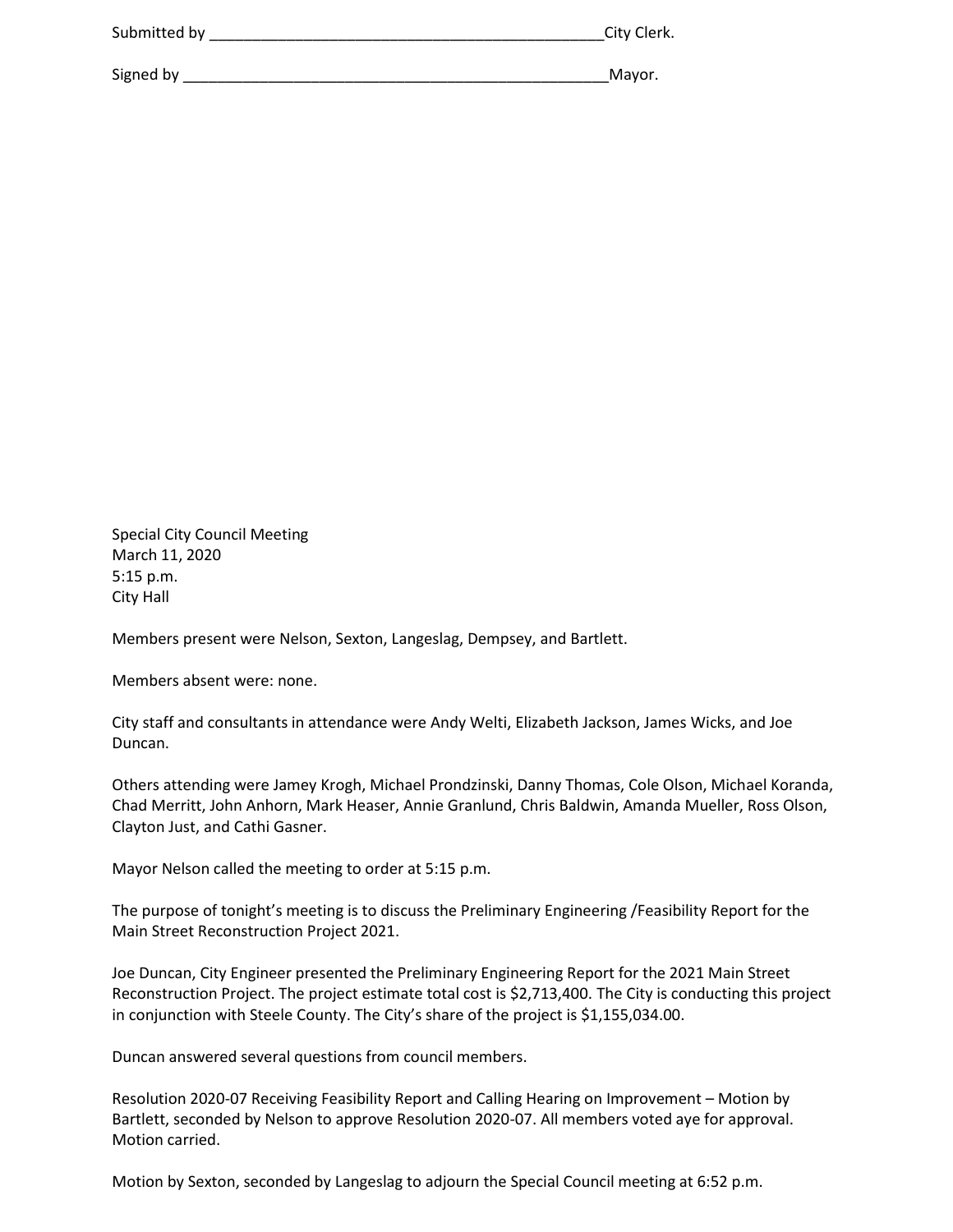| Minutes approved at | meeting.    |
|---------------------|-------------|
| Submitted by        | City Clerk. |
| Signed by           | Mayor.      |

Regular City Council Meeting March 23, 2020 7:00 p.m. City Hall

Members present were Nelson, Sexton, Dempsey, Langeslag, and Bartlett.

Members absent were: none.

City staff and consultants in attendance were Andy Welti, Elizabeth Jackson, and Mark Rahrick.

Others in attendance were Scott Limberg.

Mayor Nelson called the meeting to order at 7:00 p.m.

Pledge of Allegiance.

Concerns/Requests from the General Public and Organizations: none.

Agenda – Addition of Item L under New Business, Closing City Hall. Addition of Item M, Aflac. Motion by Sexton, seconded by Langeslag to approve the agenda as amended. All members voted aye for approval. Motion carried.

Auditors 2019 Final Audit Report – Erin Enstad went over the 2019 Financial Audit Statement (by phone). Mrs. Enstad gave a brief recap of how all the funds did for 2019. General Fund revenues came in higher than expenditures.

The cash balance of the water and sewer funds continued to increase.

Consent Agenda – Agenda items are approved by one motion unless a Council member requests separate action.

Approval of the February 24, 2020 regular meeting minutes and the March 11, 2020 special meeting minutes.

Approval of the February and March city and liquor store bills.

Approval of the February check register numbers E3754-E3773, 15634-15665, and 48148-48216.

Motion by Langeslag, seconded by Dempsey to approve the consent agenda as presented. All members voted aye for approval. Motion carried.

Mayor's Report – City Council had no questions concerning Mayor Nelson's report.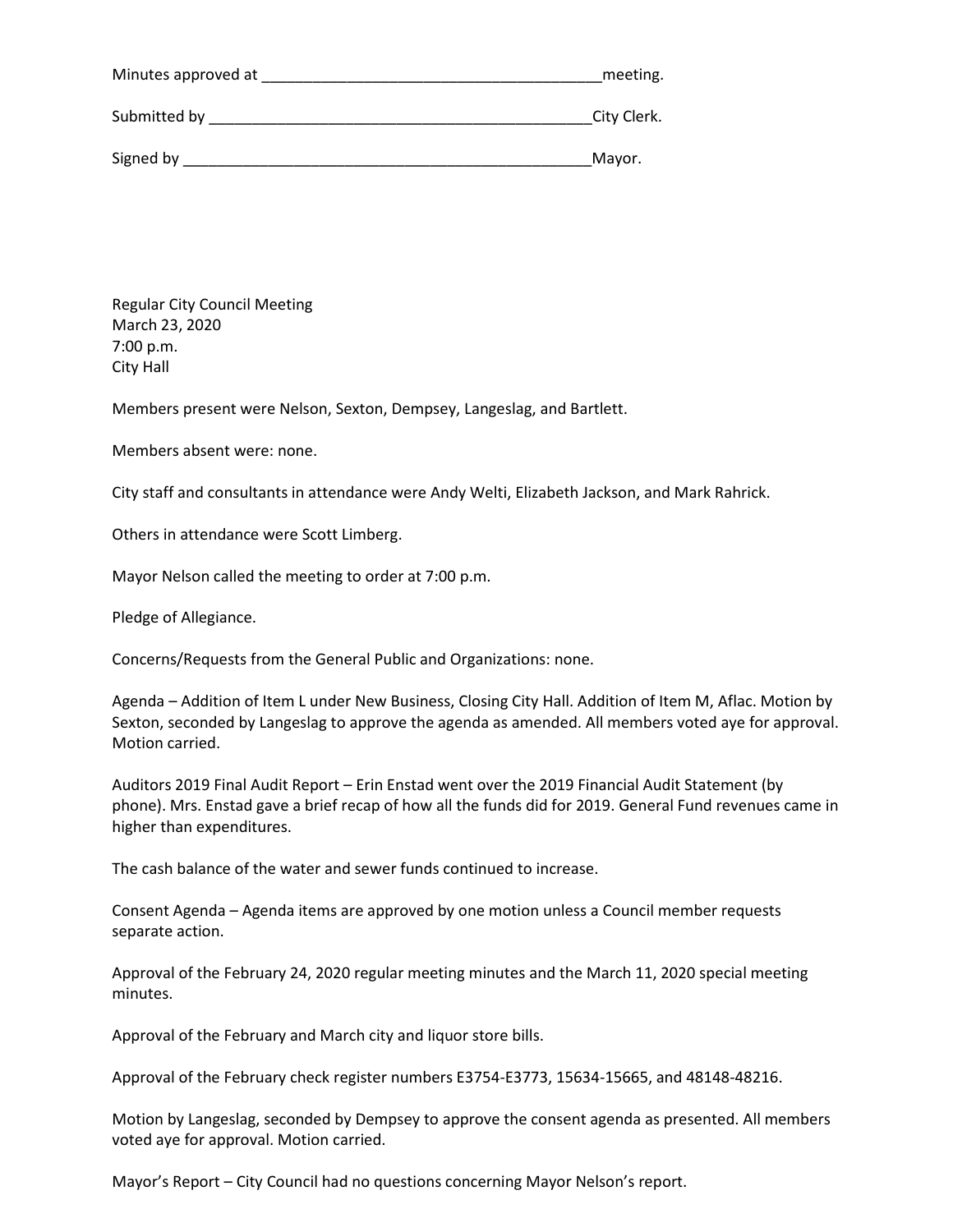Planning & Zoning Board – did not meet.

EDA Board – did not meet.

Park Board – did not meet.

City Attorney – none.

City Engineer – none.

City Administrator – City Council had no questions concerning Administrator Welti's report.

City Clerk – none.

Public Works – City Council had no questions concerning Supervisor Wicks report.

Fire Department – none.

New Business –

Inflow & Infiltration analysis – tabled.

Resolution 2020-08 Supporting Infrastructure Accountability – Motion by Sexton, seconded by Dempsey to approve Resolution 2020-08. All members voted aye for approval. Motion carried.

Resolution 2020-09 Supporting Bonding Request for Reconstruction Runway 2/20 at the Rochester International Airport – Motion by Nelson, seconded by Dempsey to approve Resolution 2020-09. All members voted aye for approval. Motion carried.

SEMLM Membership – Southeastern Minnesota League of Municipalities is an organization that promotes regional legislative initiatives and provides networking opportunities. Membership is \$40 per year. Motion by Nelson, seconded by Sexton to become a member of SEMLM. All members voted aye for approval. Motion carried.

2020-2021 Straight River Days Parade Route – Administrator Welti presented a memo. Welti stated the Medford Fire Chief, Steele County Sheriff, and the Steele County Highway Department Engineer were all contacted and approved the new route. Motion by Dempsey, seconded by Langeslag to approve the 2020-2021 Straight Rivers Days Parade Route. All members voted aye for approval. Motion carried.

Co Rd. 49 – Administrator Welti presented a memo. Welti stated Steele County is planning to reconstruct Co Rd 49 in 2021. Steele County is asking for the City of Medford's input. Any Council suggestions will be passed onto the Steele County Engineering staff for consideration.

Resolution 2020-10 Approving the Change of Control of Jaguar Communications, Inc. – Motion by Bartlett, seconded by Dempsey to approve Resolution 2020-10. All members voted aye for approval. Motion carried.

Proclamation 2020-01 Declaring a Local Emergency in the City of Medford, Minnesota – motion by Dempsey, seconded by Bartlett to approve Proclamation 2020-01. All members voted aye for approval. Motion carried.

Resolution 2020-11 Extending the period of mayor-declared local emergency. Motion by Sexton, seconded by Bartlett to approve Resolution 2020-11. All members voted aye for approval. Motion carried.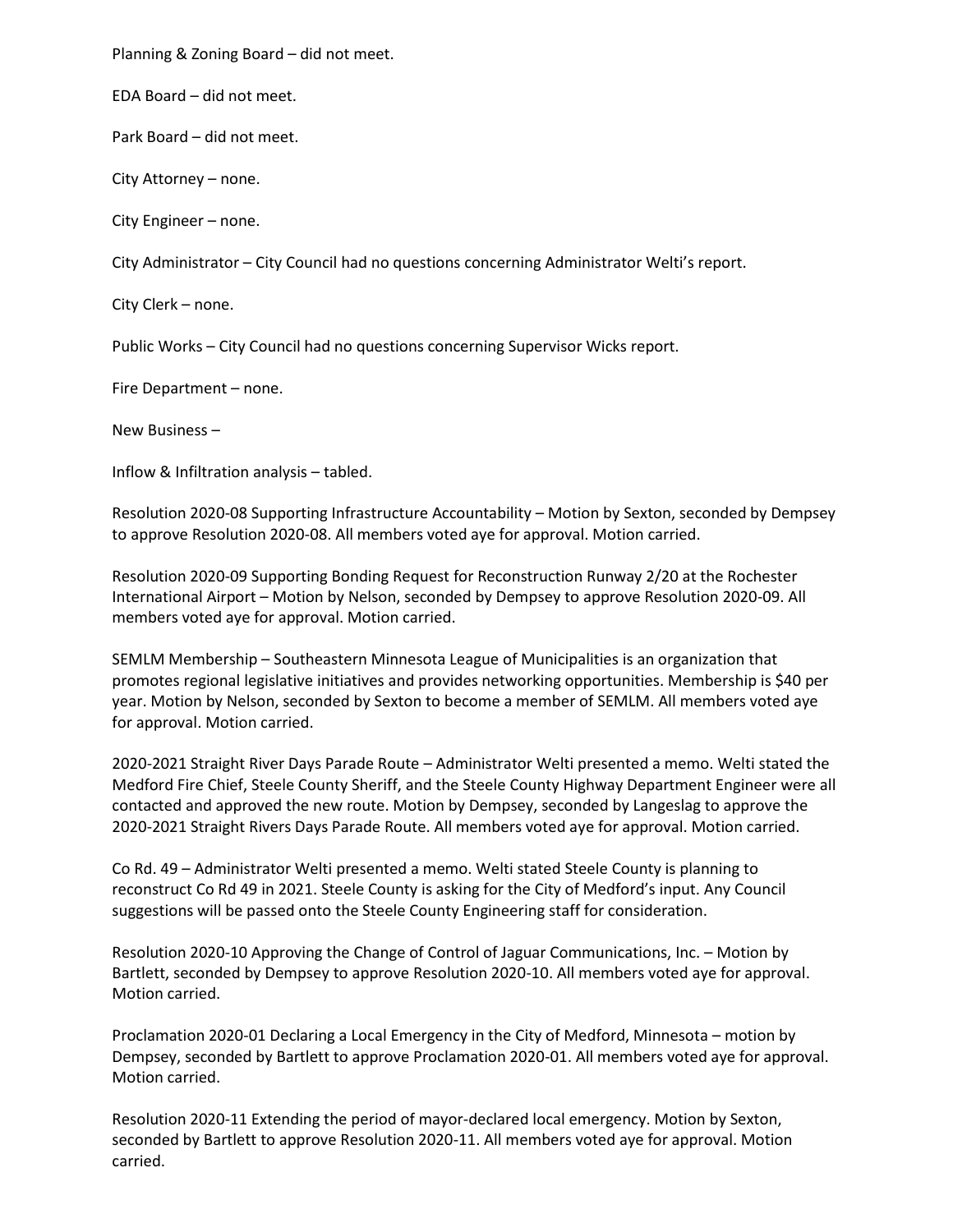Water Shut-Off – Administrator Welti presented a memo. Welti stated some cities and utilities are deferring water shut offs for a month or more during COVID-19 outbreak. Washing hands and good hygiene are essential to keeping people healthy and preventing the spread of COVID-19. Welti stated

Motion by Dempsey, seconded by Langeslag to defer water shut offs until May 21, 2020. All members voted aye for approval. Motion carried.

Municipal Liquor Store Operations – Administrator Welti presented a memo. Welti stated the Medford Municipal Liquor Store continues to provide off-sale liquor service and pizza for walk-up. The Medford Municipal Liquor Store hours were 11 a.m. to 8 p.m. Monday through Saturday. Welti stated Council could consider what to do going forward with the Medford Municipal Liquor Store during the COVID-19 outbreak. Council consensus was to defer any decisions about hours of operation changes for the Medford Municipal Liquor Store to Administrator Welti and the liquor store manager.

Closing of City Hall during COVID-19 Outbreak – Administrator Welti presented a memo. Welti stated closing the entrance to City Hall was for the safety of staff and the public. Welti stated City business would still be conducted through telephone, email, fax, mail, and online services.

Motion by Langeslag, seconded by Dempsey to close the City Hall entrance during the COVID-19 Outbreak. All members voted aye for approval. Motion carried.

Aflac – Administrator Welti presented a memo. Welti stated the reduction in liquor store hours due to the Governor's Executive Order in response to COVID-19 will likely result in some employees working very few or no shifts. Council may consider deferring the AFLAC premium payments for one month.

Motion by Sexton, seconded by Langeslag to defer AFLAC premium payments for liquor store employees for one month. All members voted aye for approval. Motion carried.

Regular City Council Meeting – Monday, April 27, 2020, 7:00 p.m. Board of Appeal and Equalization Meeting – Monday, April 27, 2020, 6:00 p.m.

Motion by Langeslag, seconded by Bartlett to adjourn the Regular City Council meeting at 8:45 p.m.

| Minutes approved at | meeting.    |
|---------------------|-------------|
| Submitted by        | City Clerk. |
| Signed by           | Mayor.      |

City Council Board of Appeal and Equalization April 27, 2020 6:00 p.m. City Hall

Members present were Nelson, Bartlett, Sexton, Dempsey, and Langeslag.

Members absent were: none.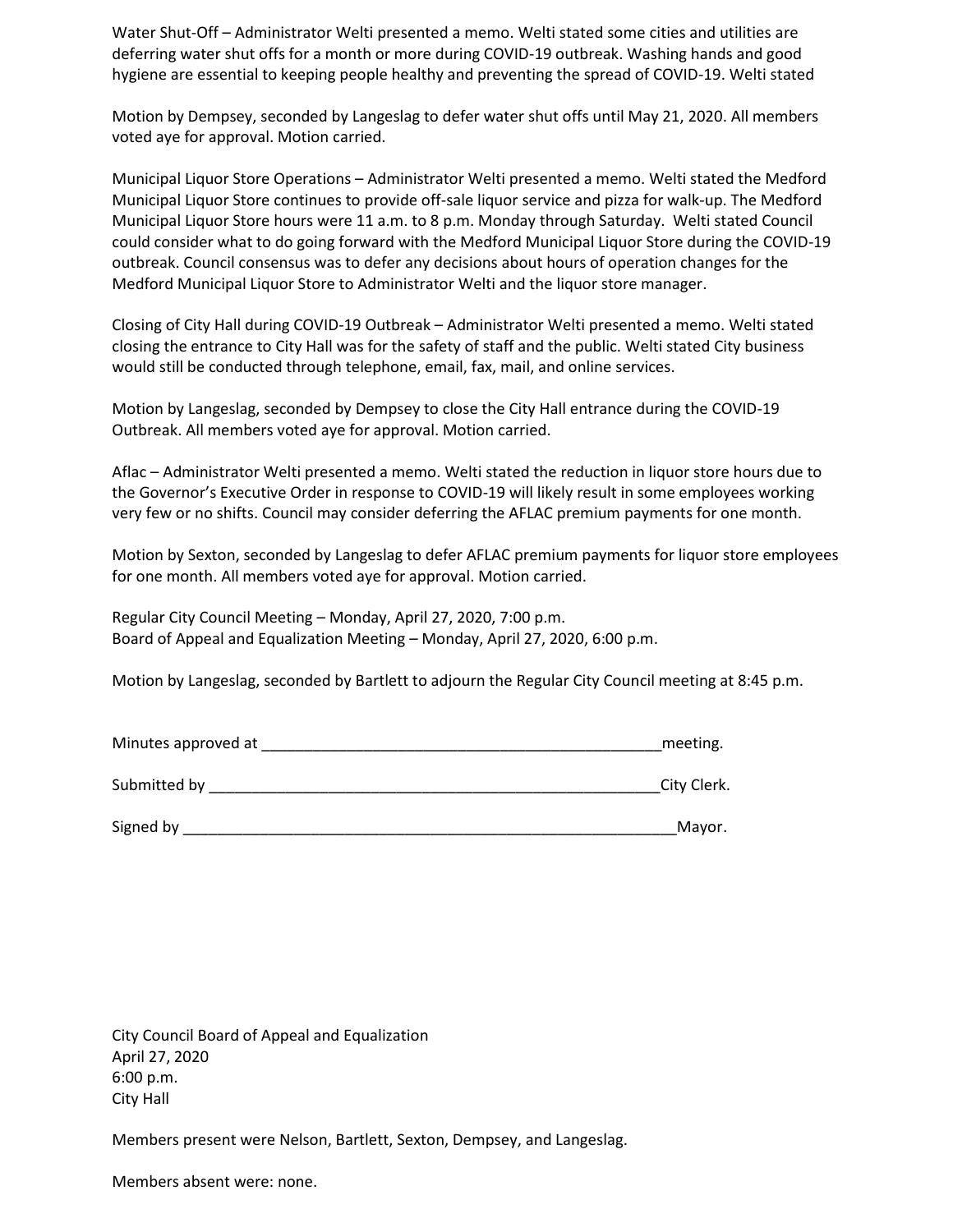City staff and consultants in attendance were Andy Welti and Elizabeth Jackson.

Others attending were William Effertz, Steele County Assessor's Office (Effertz attended remotely over video call).

Mayor Nelson called the meeting to order at 6: 00 p.m.

The purpose of Board of Appeal and Equalization is to allow property owners the opportunity to review their market value for tax purposes as set by the Steele County Assessor's office.

William Effertz presented the highlights of the 2019 assessment report. The total estimated market value of the City of Medford increased by 5.27%. There were 25 home sales in Medford in 2019.

The Assessor's Office had two properties with concerns about possible reductions in value.

Public in attendance: none.

Mayor Nelson stated there were no pubic in attendance for comment.

Motion by Dempsey, seconded by Bartlett to approve the Local Board of Appeal Listing. Dempsey voted aye, Bartlett voted aye, Sexton voted aye, Langeslag voted aye, Nelson voted aye. Motion carried.

Motion by Langeslag, seconded by Demspey to adjourn the Board of Appeal and Equalization meeting at 6:31 p.m. All members voted aye for approval. Motion carried.

| Minutes approved at | meeting.    |
|---------------------|-------------|
|                     |             |
| Submitted by        | City Clerk. |

| Signed by | ⊪Mavor |
|-----------|--------|
|           |        |

Regular City Council Meeting April 27, 2020 7:00 p.m. City Hall

Members present were Nelson, Sexton, Dempsey, Langeslag, and Bartlett.

Members absent were: none.

City staff and consultants in attendance were Andy Welti, Elizabeth Jackson, Mark Rahrick, and James Wicks.

Others attending were Scott Limberg.

Mayor Nelson called the meeting to order at 7:25 p.m.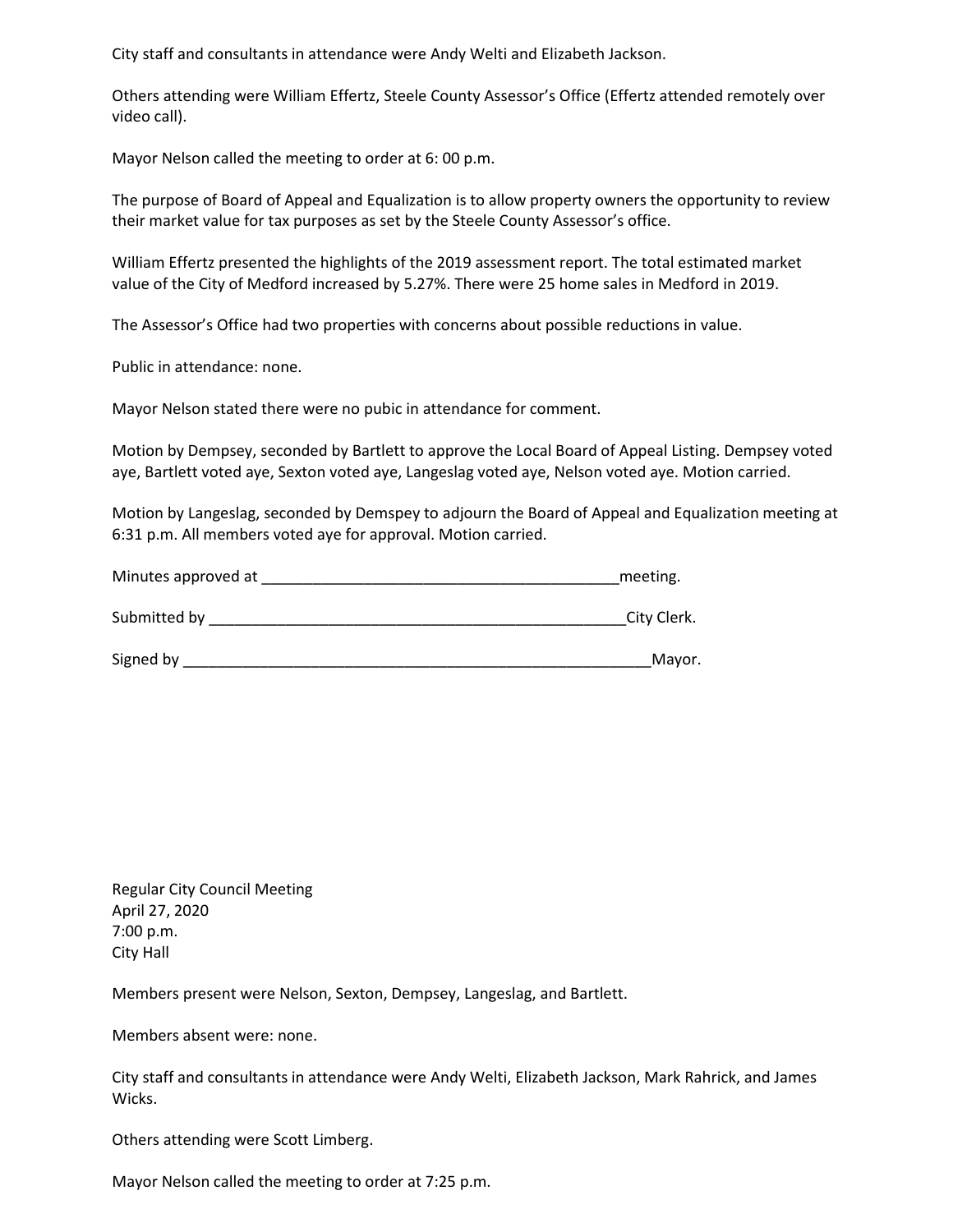Pledge of Allegiance.

Concerns/Requests from the General Public and Organizations – none.

Agenda – Mayor Nelson stated Item A under Old Business, Location of Water Main would be added to the agenda.

Motion by Sexton, seconded by Langeslag to approve the amended agenda. All members voted aye for approval. Motion carried.

Consent agenda – Agenda items are approved by one motion unless a Council member requests separate action.

Approval of the March 23, 2020 regular meeting minutes.

Approval of the March and April city and liquor store bills.

Approval of the March check register numbers E3774-E3804, 15666-15702, and 48217-48291.

Resolution 2020-12 Accepting Donation from Our Homes South Employees in the amount of \$1,000.00 for a park bench to be placed in Central Park in memory of Dennis Burgess.

Motion by Langeslag, seconded by Bartlett to approve the consent agenda as presented. All members voted aye for approval. Motion carried.

Mayor's Report – City Council had no questions concerning Mayor Nelson's report.

Planning & Zoning Board – did not meet.

EDA Board – did not meet.

Park Board – did not meet.

City Attorney – none.

City Engineer – none.

City Administrator – Administrator Welti's memo contained a brief update to Council about the planning and responses related to COVID-19, the likely Planning & Zoning public hearing for the  $5<sup>th</sup>$  Avenue Apartments Final Plat and vacation of sections of streets, and the meeting with a property owner on Main Street regarding use or redevelopment of the existing property.

City Clerk – none.

Public Works – Supervisor Wicks presented a memo. Wicks stated public works had been busy with jetter truck training, bio solids, UV light start up, locates, water testing, cold patching, street sweeping, sod repair, and pool bench repair.

Fire Department – none.

### Old Business –

Location of Water Main on Todd Nelson Development – Administrator Welti presented a memo. Welti stated the new water main was to be placed under the apartment parking lot area. Mr. Nelson informed Administrator Welti that he planned on placing the utility room on the east side of the apartment building, and therefore the water lines would have to run under the building to reach the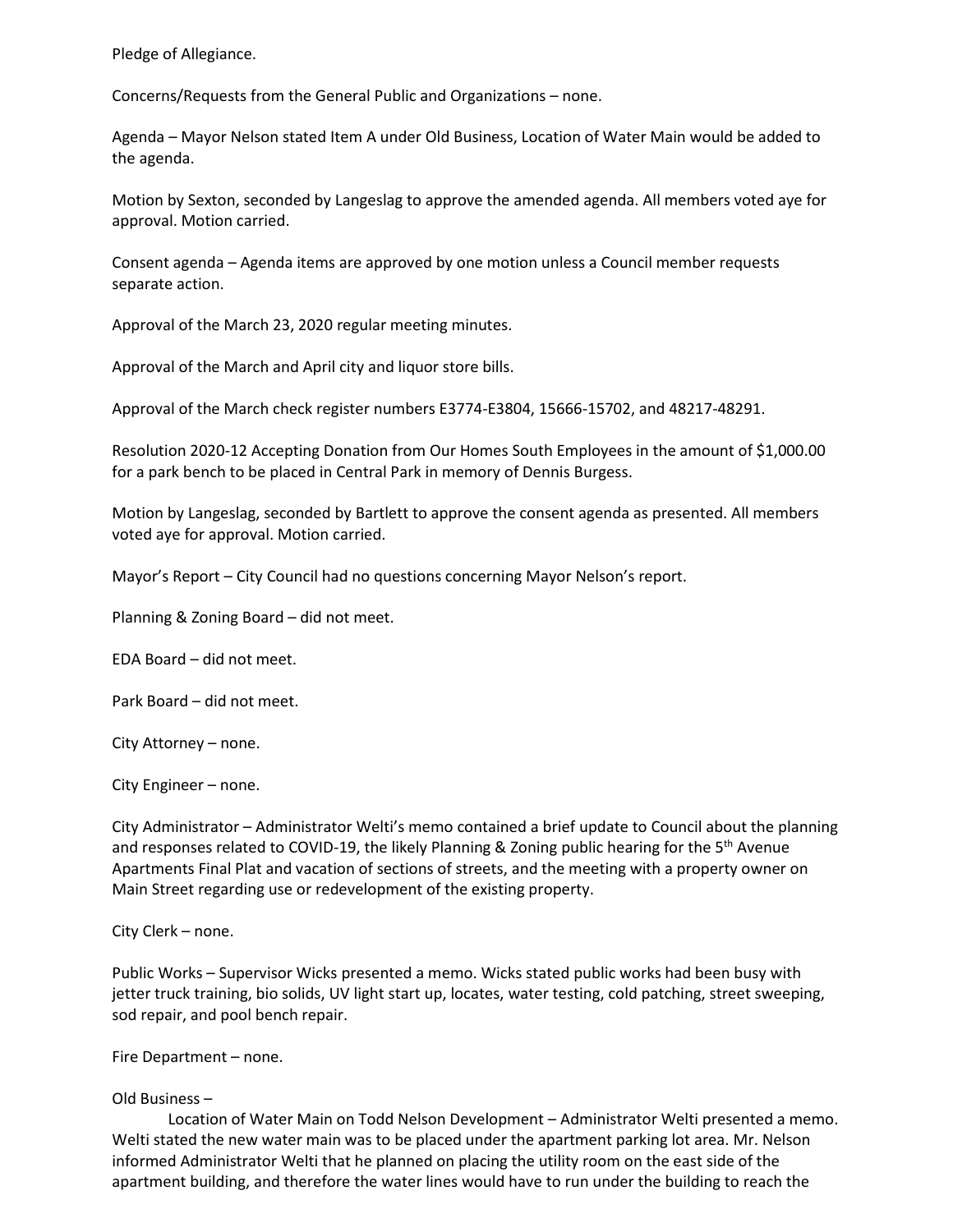utility room. Mr. Nelson requested the line be placed in the grass on the east side of the apartment building.

Council consensus was to allow Mr. Nelson to place the line in the grass on the east side of the apartment building.

#### New Business –

Resolution 2020-07A Receiving Feasibility Report and Calling Hearing on Improvement – Administrator Welti presented a memo. Welti stated Resolution 2020-07A included the rescheduled public hearing date.

Motion by Bartlett, seconded by Sexton to approve Resolution 2020-07A. Dempsey voted aye, Sexton voted aye, Bartlett voted aye, Langeslag voted aye, Nelson voted aye. Motion carried.

2020 Pool Season Staffing – Administrator Welti presented a memo. Administrator Welti stated some communities have closed pools and aquatic centers for the 2020 summer pool season.

Administrator Welti stated Council could make a final determination as the whether the pool would be open or closed at the regular Council meeting scheduled for May 18, 2020. Council tabled this decision until the May 18, 2020 regular Council meeting.

Administrator Welti recommended the City Council hire Morgan Langeslag, pool manager, Madison Schletty, assistant pool manager, Brock Merritt, Mikayla Savig, MacKenzie Kellen, and Thomas Stanock as lifeguards if Council decided to open the pool for the 2020 season.

2020 Pool Season Staff Wages: Pool Manager \$13.50/hour Assistant Pool Manager \$11.50/hour WSI & Teach Lessons \$11.00/hour WSA (if applicable) \$10.50/hour Returning Lifeguard \$10.50/hour New Lifeguard \$10.25/hour

Motion by Bartlett, seconded by Sexton to approve the hiring of the 2020 pool season employees if the pool opens for the season. All members voted aye for approval. Motion carried.

COVID Policies – Administrator Welti presented a memo. Administrator Welti proposed the Temporary Leave Flexibility policy for Council consideration.

The following are components of paid leave involving the COVID-19 outbreak for employees eligible to receive any paid leaves from the city:

#### Paid Time Off

- 1. Any regular, full-time employee eligible to receive Paid Time Off (PTO) under the City of Medford Employee Handbook who is on leave or working reduced hours will be required to exhaust all accrued, unused PTO or any other paid leave time they are eligible for under law for time they are not at work when they would otherwise be normally scheduled to work.
- 2. Any regular, full-time employee who is scheduled to and is working for the City full-time that has exhausted their PTO and is not receiving paid leave time for their entire normal work schedule, will be paid for up to 80 hours of time off (Advance Paid Time Off) from work prorated based on the employee's normal work schedule. Any Advance Paid Time Off will be deducted from all of the employee's future accruals of paid leave time until such time deducted equals the Advance Paid Time Off. After all Advance Paid Time Off is deducted, the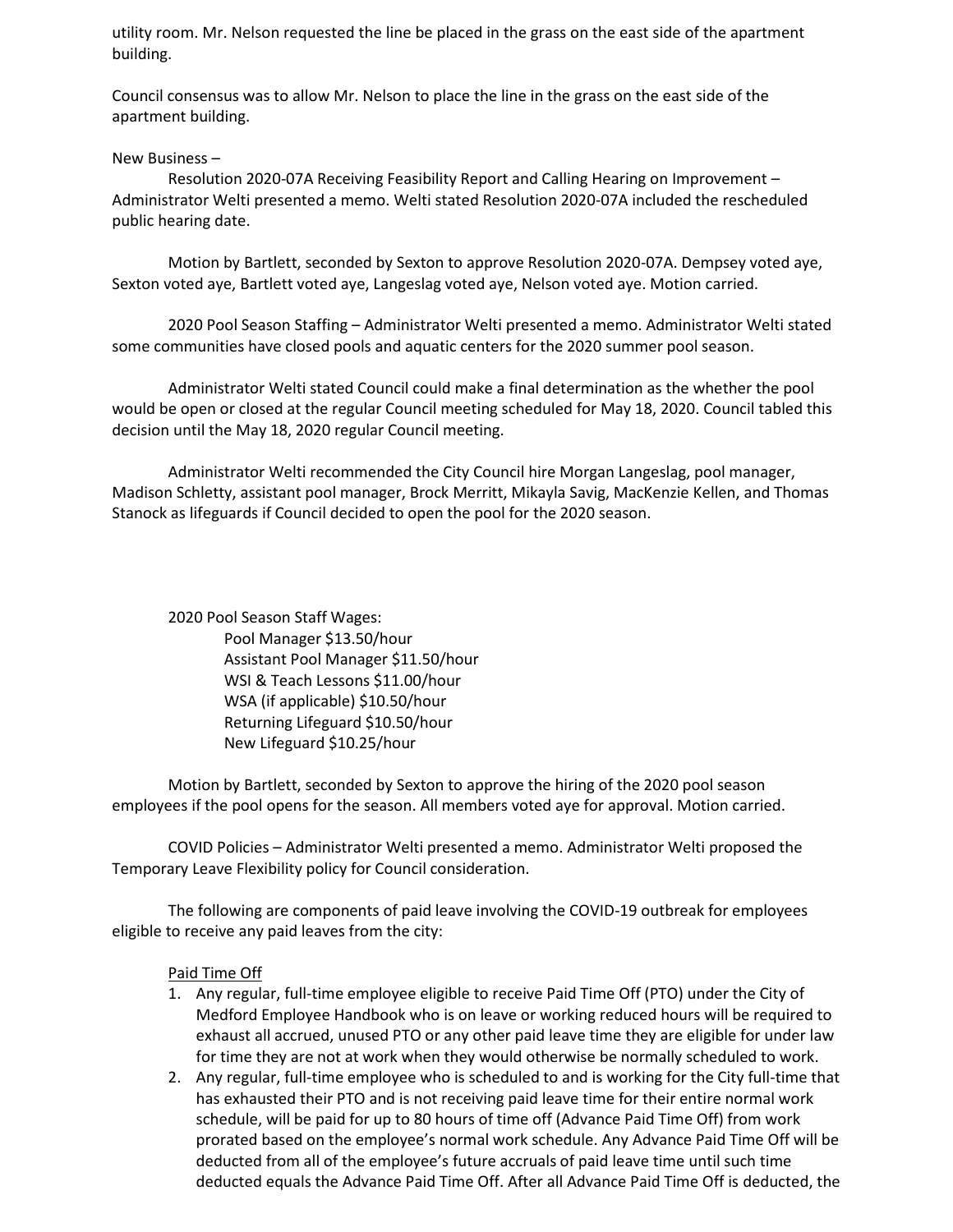employee will be credited with their paid leave accruals. Employees that separate from employment with the City that had any Advance Paid Time Off that was not fully deducted from accruals must repay the City a dollar amount equivalent to the Advance Paid Time Off that was not fully deducted from accruals.

3. Employees will be required to request to be paid for time off if the employee's paid leaves are exhausted in writing and such time must be approved by the Department Director and City Administrator.

Motion by Sexton, seconded by Langeslag to approve the Temporary Leave Flexibility policy. All members voted aye for approval. Motion carried.

Fund Balance – Administrator Welti presented a memo. Administrator Welti stated the 2004B Refunding Bond was paid in full in 2017. As of December 31, 2019, the cash balance of Fund 301, the 2004B Refunding Bond, was \$63,723. Final assessments in the amount of \$25,779 are to be paid into the fund by the end of next year.

The City's financial advisor suggested the fund balance be applied toward a future capital project. If Council chooses to apply the funds toward a future capital project, an official resolution will be drafted for Council to take action upon at a future council meeting.

Council consensus was to prepare an official resolution to apply the fund balance toward a future capital project.

Inflow & Infiltration (I&I) analysis – tabled until next council meeting.

Liquor Store Improvements – tabled until next council meeting.

Pending Litigation – City of Medford and International Union of Operation Engineers, Local 49, BMS Case No. 20PCE1343, hearing – Motion by Sexton, seconded by Langeslag to close the regular Council meeting to discuss this topic. All members voted aye for approval. Motion carried.

Regular Council meeting was opened at 9:23 p.m.

Motion by Langeslag, seconded by Bartlett to adjourn the meeting at 9:24 p.m. All members voted aye for approval. Motion carried.

Public Hearing for Improvement Project 2021-01 – Wednesday, May 20, 2020, 5:30 p.m. Regular City Council Meeting – Monday, May 18, 2020, 7: 00 p.m.

| Minutes approved at | meeting.    |
|---------------------|-------------|
| Submitted by        | City Clerk. |
| Signed by           | Mayor.      |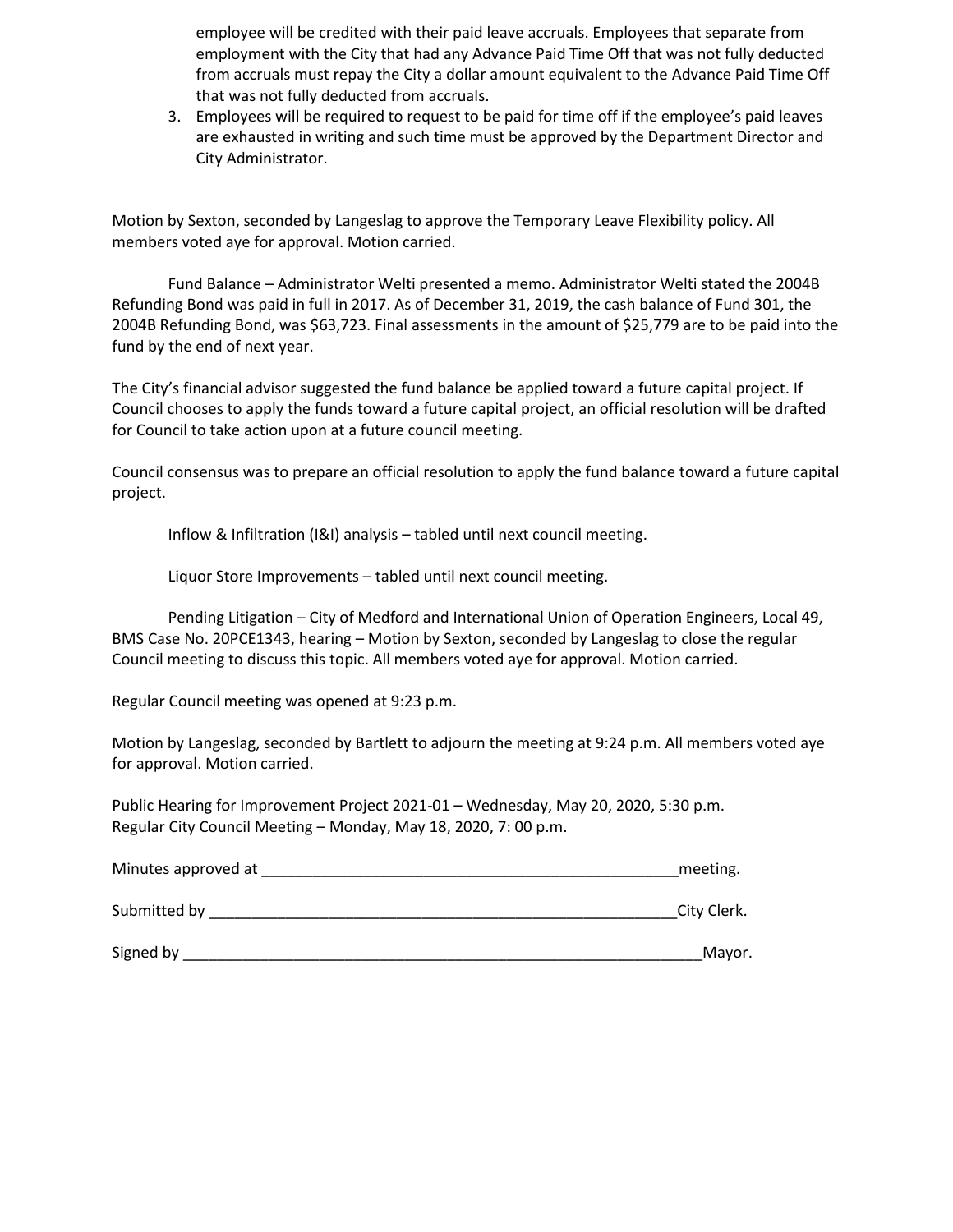Regular City Council Meeting May 18, 2020 7:00 p.m. City Hall

Members present were Nelson, Sexton, Bartlett, Dempsey, and Langeslag.

Members absent were: none.

City staff and consultants in attendance were Andy Welti, Elizabeth Jackson, Mark Rahrick, and James Wicks.

Others attending the meeting were Scott Limberg, Todd Nelson, Mary Nelson, and Rich Quiring.

Mayor Nelson called the meeting to order at 7:00 p.m.

Pledge of Allegiance.

Concerns/Requests from the General Public and Organizations – none.

Agenda – Motion by Sexton, seconded by Bartlett to approve the agenda as presented. All members voted aye for approval. Motion carried.

Consent Agenda – Agenda items are approved by one motion unless a Council member requests separate action.

Approval of the April 27, 2020 Board of Appeal and Equalization meeting minutes and the April 27, 2020 regular meeting minutes.

Approval of the April and May city and liquor store bills.

Approval of the April check register numbers E3805-E3821, 15703-15727, and 48292-48853.

Approval of LMCIT Liability Coverage – Waiver Form.

Motion by Bartlett, seconded by Langeslag to approve the consent agenda as presented. All members voted aye for approval. Motion carried.

Mayor's Report – City Council had no questions concerning Mayor Nelson's report.

Planning & Zoning Board – Chairman Quiring gave a brief overview of the Public Hearing held on May 11, 2020.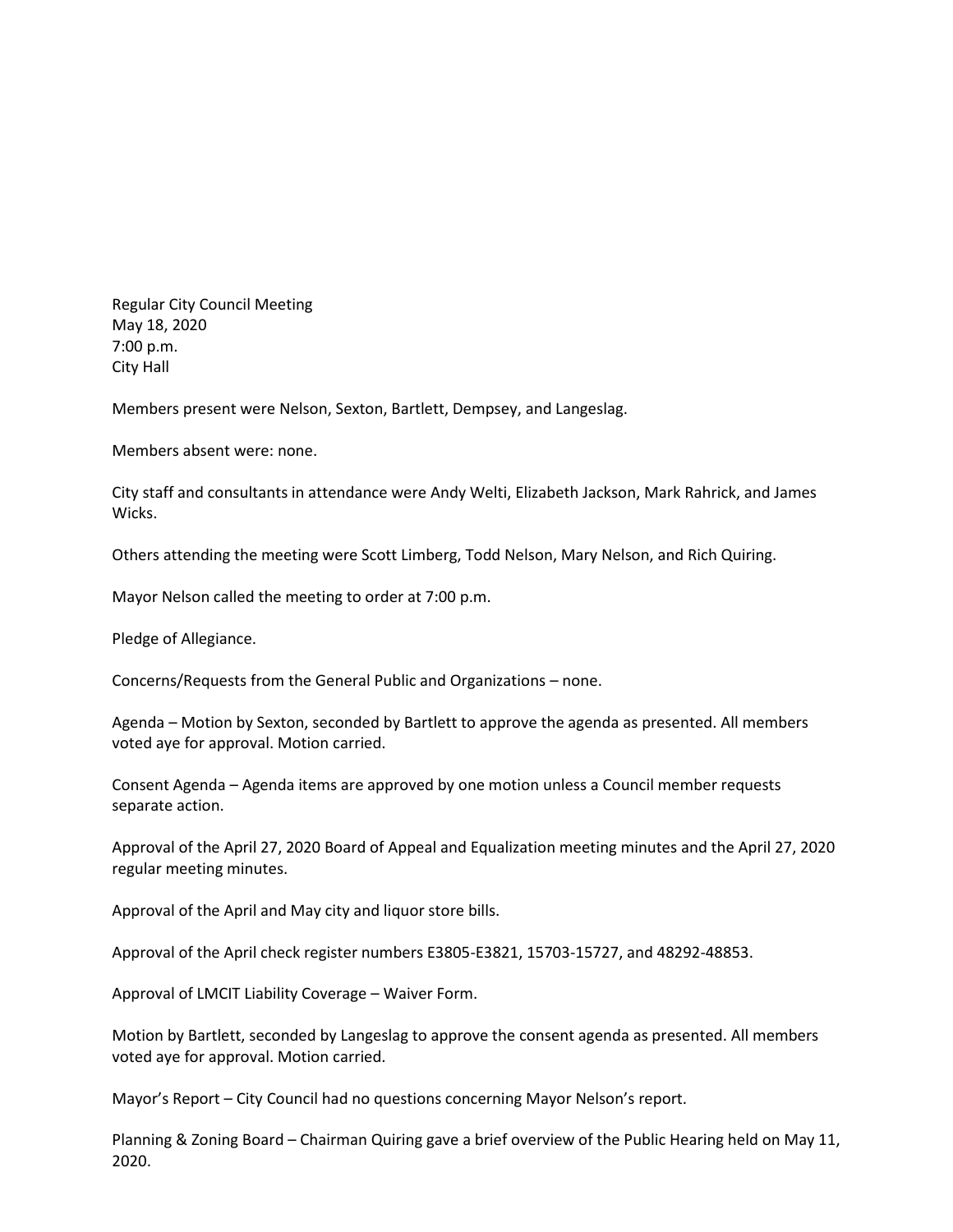The Planning & Zoning Board recommended City Council approve the final plat for Fifth Avenue Apartments. Motion by Sexton, seconded by Bartlett to approve the final plat for Fifth Avenue Apartments. All members voted aye for approval. Motion carried.

Resolution 2020-14 a resolution to approve vacation of a portion of 2<sup>nd</sup> St SE lying south of the south line of the right-of-way of 3<sup>rd</sup> Avenue SE. Motion by Langeslag, seconded by Bartlett to approve Resolution 2020-14. All members voted aye for approval. Motion carried.

Resolution 2020-15 a resolution to approve vacation of a portion of  $3<sup>rd</sup>$  St SE lying south of the south line of the right-of-way of 3rd Ave SE. Motion by Bartlett, seconded by Sexton to approve Resolution 2020- 15. All members voted aye for approval. Motion carried.

Amendment to the Developer's Agreement for Todd Nelson's Development dated 6/24/19. Motion by Dempsey, seconded by Langeslag to approve the amendments to Todd Nelson's Development agreement dated 6/24/19. All members voted aye for approval. Motion carried.

EDA Board – did not meet.

Park Board – Council member Sexton gave a brief update on the Park Board meeting from May 12, 2020.

City Attorney – none.

City Engineer – none.

City Administrator – Administrator Welti presented a memo. Administrator Welti stated interviews were conducted for additional lifeguards. Welti stated refunds had been requested for park rentals due to COVID-19.

Administrator Welti stated legislation had been introduced to place moratoriums on local option sales taxes or to restrict implementation based upon a set of criteria. Little change is expected to occur this year; however, this will likely be a topic of significant discussion in future years.

Administrator Welti stated legislation related to COVID-19 and elections are also expected to passed by the end of the 2020 legislative session.

City Clerk – none.

Public Works – Supervisor Wicks presented a memo. Wicks stated the public works department had been busy with check valve repair and replacement at the WWTF, decanting, flow meter testing and recalibration, chemical feed adjustments, pothole patching, tree planting, and mowing.

Fire Department – none.

Unfinished Business –

2020 Pool Season – Administrator Welti presented a memo. Welti stated the guidelines from the State of Minnesota had not been released yet regarding pools.

Council consensus was to hold a special council meeting to discuss the Medford Pool after the State of Minnesota releases the guidelines.

New Business –

Inflow & Infiltration analysis – Administrator Welti presented a memo. Welti stated Seth Petersen, with Bolton & Menk submitted an estimate and proposal to conduct a desktop analysis of the City's system to determine if I&I is an issue. Welti stated the estimate was for \$5,250.00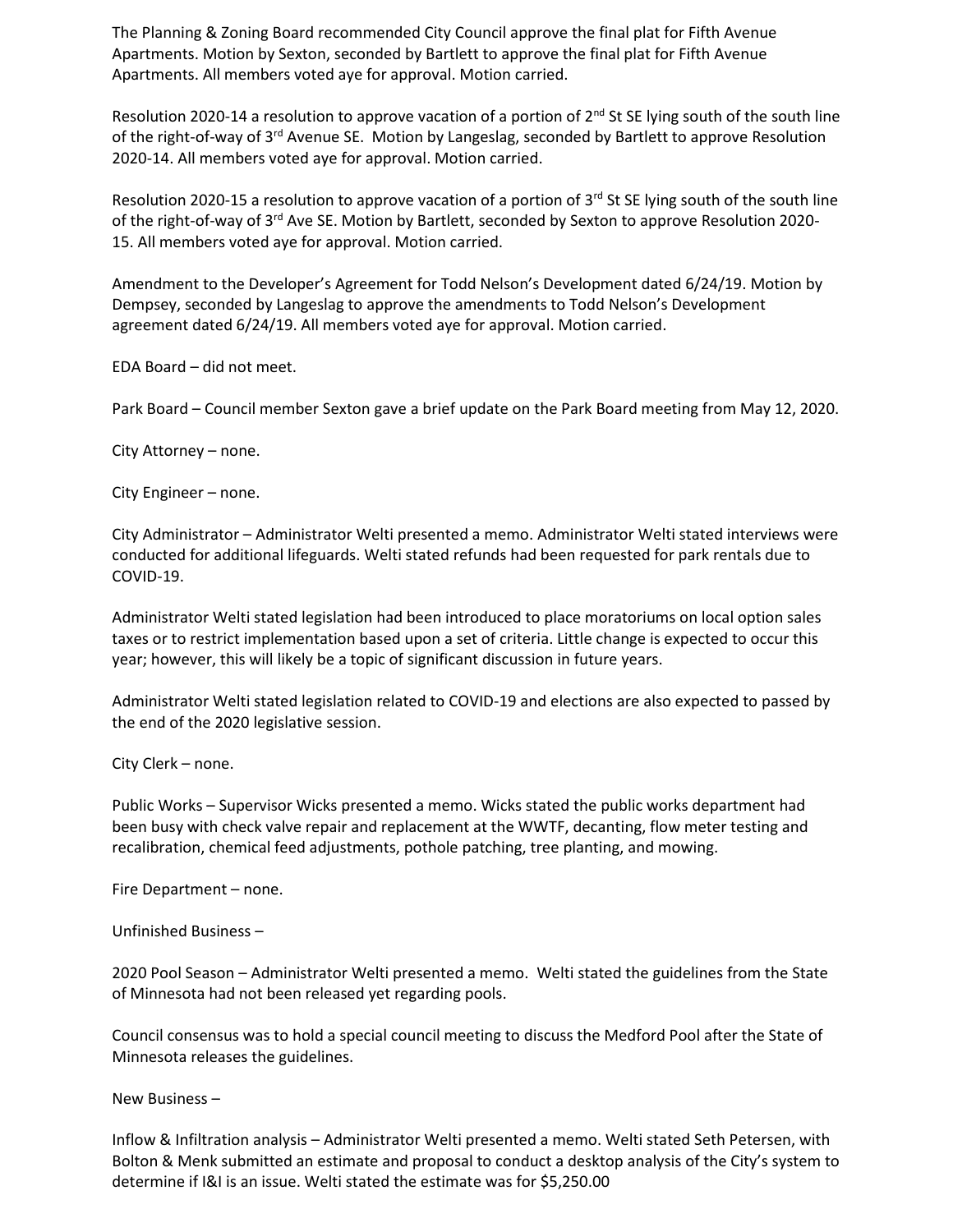Motion by Nelson, seconded by Bartlett to authorize Bolton & Menk to complete the desktop I&I analysis with a detail breakdown of the \$5,250.00 cost and the report. All members voted aye for approval. Motion carried.

Liquor Store Improvement – Administrator Welti presented a memo. Welti stated exterior improvements needed included roof replacement on the former fire hall and the higher roof on the liquor store, new gutters or a rain water/ice melt water solution for the west side of the building, siding around the walk in cooler, and the sidewalk/concrete in the rear of the building.

Welti stated interior improvements needed included refinishing the top and sides of the bar and new flooring in the main area of the bar.

Council consensus was for Administrator Welti to obtain quotes for the interior and exterior projects to be presented to Council at a later date.

Resolution 2020-13 Closing and Transferring Funds – Administrator Welti presented a memo. Welti stated Resolution 2020-13 would authorize the balance of Fund 301 to be transferred to the 2021-01 Main Street improvement project and Fund 301 would be closed.

Motion by Sexton, seconded by Dempsey to approve Resolution 2020-13. All members voted aye for approval. Motion carried.

Motion by Dempsey, seconded by Sexton for the City of Medford to pay for the entire City share of the cost of the sidewalks in the 2021 Main Street Project, residents will not be assessed for sidewalks. All members voted aye for approval. Motion carried.

Motion by Sexton, seconded by Dempsey to adjust the cost share of the water main portion of the 2021 Main Street Project because of the economic impact of COVID-19. The City will cover 60% of the cost of the water main, the remaining 40% will be assessed to the residents. All members voted aye for approval. Motion carried.

Straight River Park – Council consensus was to re-open the park and post signs that stated the park was "at your own risk" and would not be sanitized except for the park bathrooms. The public works department will be responsible for sanitizing the park bathrooms on the weekends that the park pavilions are rented.

Water Shut-Off – Administrator Welti presented a memo. Welti stated the vast majority of residents made payments on their overdue bills in April. Welti stated Council may want to consider deferring water shut-offs through June or July.

Motion by Langeslag, seconded by Bartlett to extend water shut-offs until June 24, 2020. All members voted aye for approval. Motion carried.

Motion by Langeslag, seconded by Dempsey to adjourn the meeting at 9:22 p.m. All members voted aye for approval. Motion carried.

Public Hearing for Improvement Project 2021-01 – Wednesday, May 20. 2020, 5:30 p.m. Regular City Council Meeting – Monday, June 22, 2020, 7:00 p.m.

| Minutes approved at | meeting.    |
|---------------------|-------------|
| Submitted by        | City Clerk. |
| Signed by           | Mayor.      |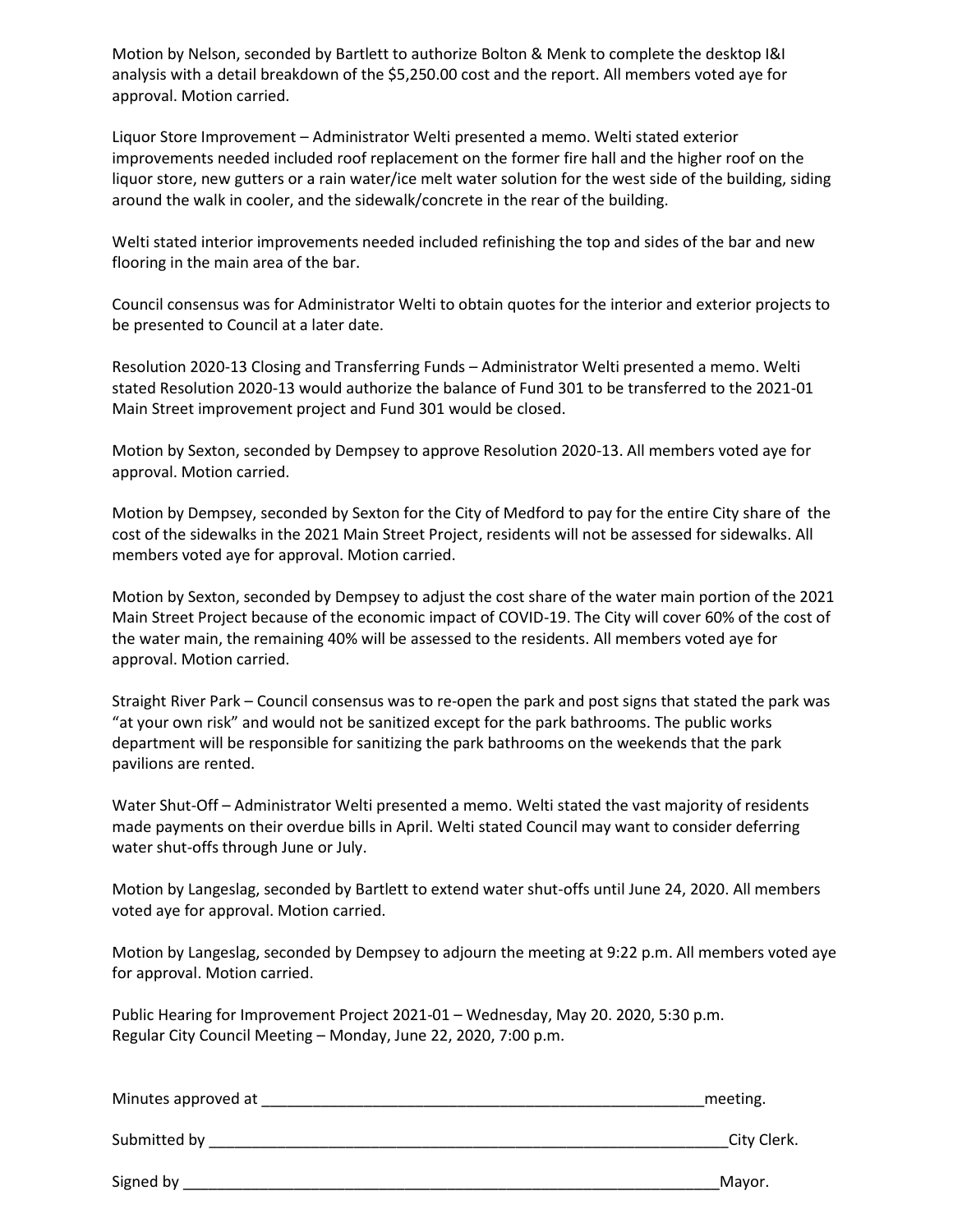Special City Council Meeting May 20, 2020 5:30 p.m. City Hall

Members present were Nelson, Sexton, Dempsey, Langeslag, and Bartlett.

Members absent were: none.

City staff and consultants in attendance were Andy Welti, Elizabeth Jackson, Joe Duncan, Mark Rahrick, and James Wicks.

Others in attendance were Scott Limberg, Greg Ilkka, John Anhorn (phone), Chad Merritt (phone), and Jeff Karow (phone).

Mayor Nelson called the meeting to order at 5:30 p.m.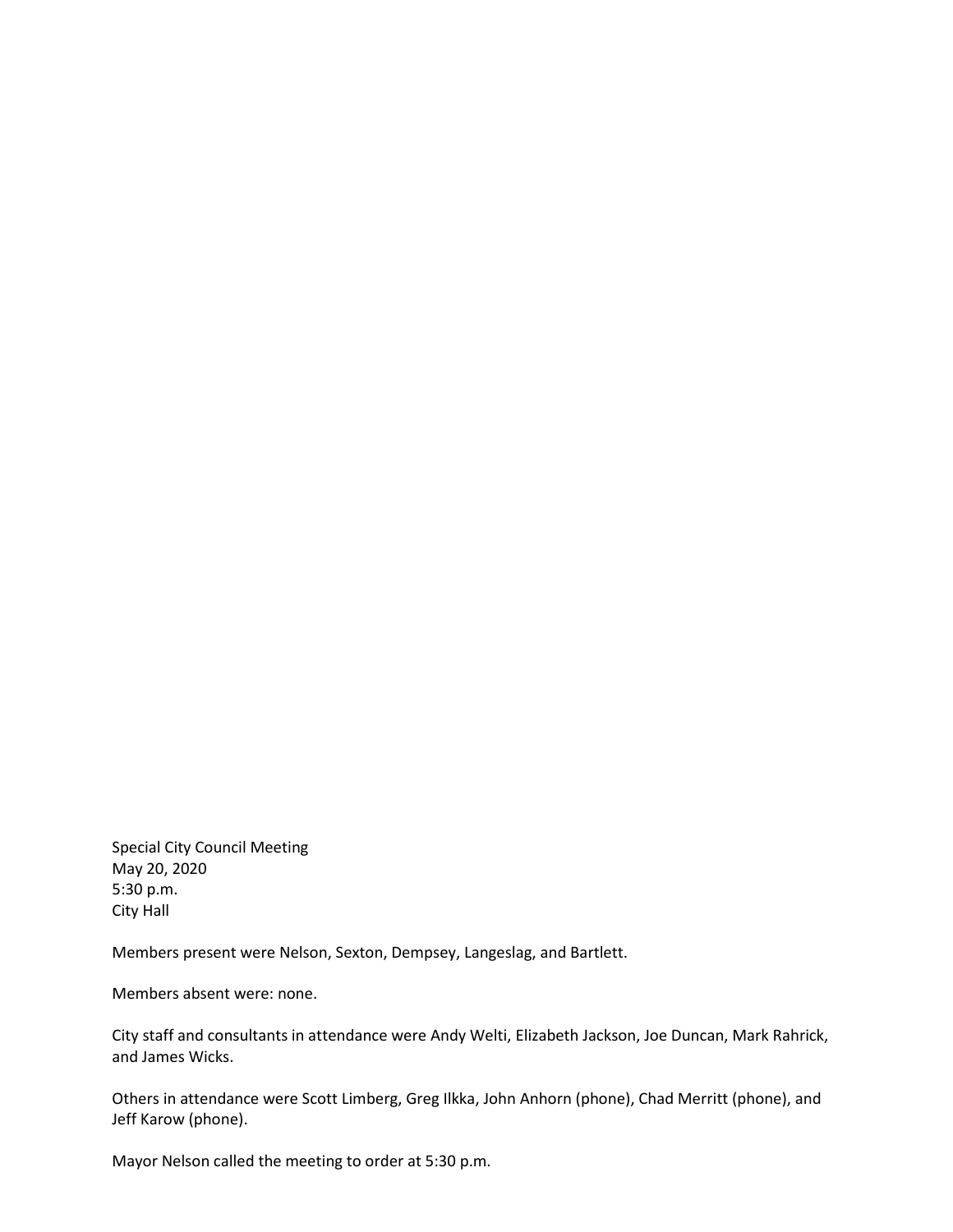Improvement Project 2021-01, 2021 Street & Utility Improvements – Joe Duncan.

Joe Duncan led the discussion using a power point presentation. The purpose of tonight's public hearing is to hear questions and comments in regards to the 2021 Street & Utility Improvement Project Feasibility Study and the calculation of the proposed assessments to the benefited properties.

Improvement No. 2021-01, the improvement of Main Street, including street, water, sewer, and other associated improvements from 2<sup>nd</sup> Ave NW to 5<sup>th</sup> Ave SE.

In order for the City to use assessments as an avenue to fund this project, two hearings are required. The Improvement Hearing and the Assessment Hearing.

Duncan went through the estimated cost of the project and the calculations used for the assessments. The estimated cost of the project is \$2,713,400. The City is conducting this project in conjunction with Steele County. The City's share of the project is \$1,155,034.

Motion by Dempsey, seconded by Bartlett to open the public hearing for questions and comments at 5:56 p.m. All members voted aye for approval. Motion carried.

John Anhorn, 427 S Main St. and 216 S Main St. (by phone) stated there had been many years of stress on Medford businesses and with the uncertainty with COVID-19, the expense of the project is too large and should be reevaluated.

Chad Merritt, 501 S Main St. (by phone) stated he felt the project had grown. He stated new curb and gutter wasn't necessary. Merritt also stated the street could be fixed with mill and overlay for now and address the water main issues later. Merritt also stated he had submitted an email to Council with other comments and questions.

Jeff Karow, 223 N Main St. (by phone) asked if the water main had ever frozen in the street. Karow also stated he felt mill and overlay would be a solution for now with the economy being uncertain due to COVID-19.

\*Please see exhibit A for all submitted comments and questions by Medford residents\*

Motion by Sexton, seconded by Langeslag to close the public hearing at 6:46 p.m. All members voted aye for approval. Motion carried.

Duncan provided answers to questions posed by written statements and those who called. Council and Duncan then discussed the project.

Resolution 2020-16 Ordering Improvement and Preparation of Plans –

Motion by Sexton, seconded by Bartlett to table Resolution 2020-16 for up to 6 months and continue to investigate project and monitor COVID-19 economic impacts. Aye: Nelson, Sexton, Bartlett, and Dempsey. Nay: Langeslag. Motion carried.

Motion by Langeslag, seconded by Dempsey to adjourn the public hearing at 7:28 p.m.

| Minutes approved at | meeting.    |
|---------------------|-------------|
| Submitted by        | City Clerk. |
|                     | $\cdots$    |

Signed by **Example 2** and the set of the set of the set of the set of the set of the set of the set of the set of the set of the set of the set of the set of the set of the set of the set of the set of the set of the set o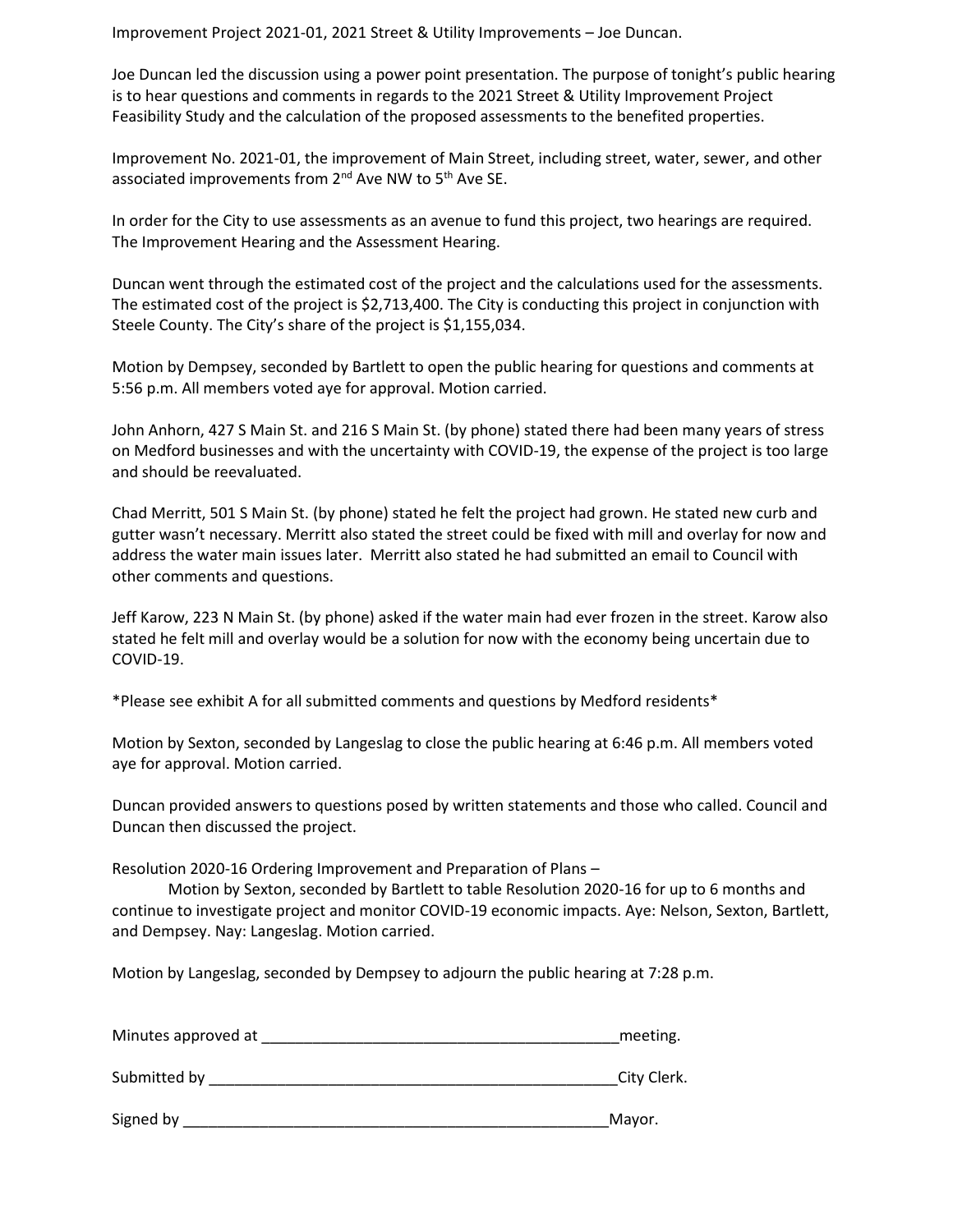Special City Council Meeting May 26, 2020 4:00 p.m. City Hall

Members present were Nelson, Sexton, Bartlett, and Langeslag.

Members absent were: Dempsey.

City staff and consultants in attendance were Andy Welti (by phone), Elizabeth Jackson, and James Wicks.

Others attending were: none.

Mayor Nelson called the meeting to order at 4:04 p.m.

The purpose of this special meeting was to discuss bio solids, the 2020 pool season, and to accept the resignation of Miles Brannan and post the Public Works Worker position.

### 2020 Pool Season –

Motion by Sexton, seconded by Bartlett to make a decision on the 2020 pool season no later than the June 22, 2020 regular city council meeting and to have pool employees work on park maintenance until decision is made. Pool employees will start on park maintenance on June 1, 2020 and be paid their normal pool wage rate of pay. Aye: Nelson, Sexton, Bartlett. Absent: Dempsey, Abstained: Langeslag. Motion carried.

#### Bio solids –

Supervisor Wicks presented a memo. Motion by Langeslag, seconded by Bartlett to authorize James Wicks and Andy Welti to proceed with the most economical and timely solution for bio solids application with an approximate cost of \$20,000. All members voted aye for approval. Motion carried.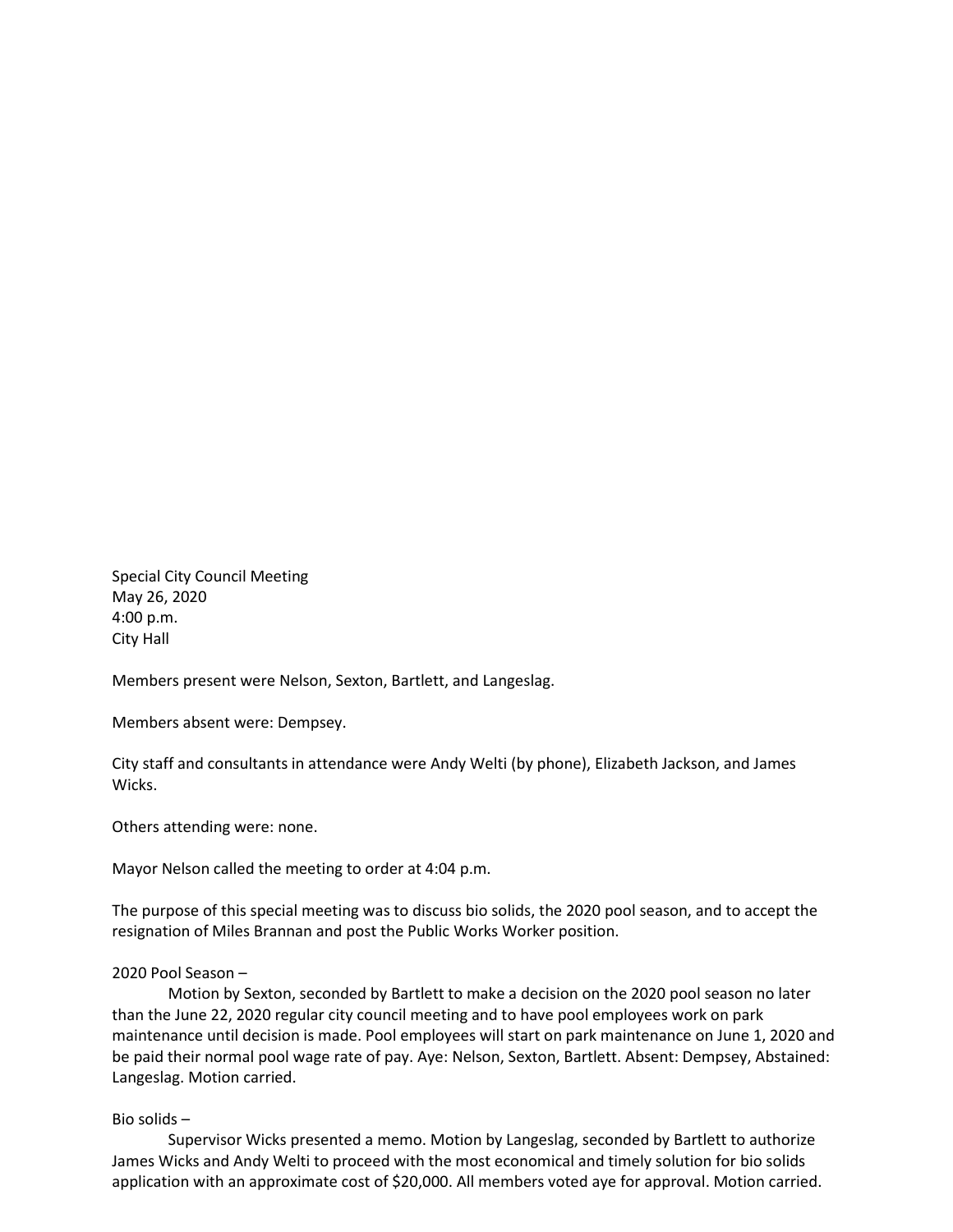Resignation and posting of Public Works Worker position –

Motion by Nelson, seconded by Bartlett to accept the resignation of Miles Brannan effective June 2, 2020 and to post the full time Public Works Worker position at the rate of pay of \$20.41 per hour with the understanding a 30, 90, and 150-day review be completed of the new hire and the Public Works Department is reviewed as a whole. Aye: Nelson, Langeslag, Bartlett. Nay: Sexton. Motion carried.

Motion by Langeslag, seconded by Bartlett to adjourn the special council meeting at 5:28 p.m.

| Minutes approved at |  | meeting. |
|---------------------|--|----------|
|---------------------|--|----------|

Submitted by Equation of the Submitted by  $\Gamma$  and  $\Gamma$  and  $\Gamma$  and  $\Gamma$  and  $\Gamma$  and  $\Gamma$  and  $\Gamma$  and  $\Gamma$  and  $\Gamma$  and  $\Gamma$  and  $\Gamma$  and  $\Gamma$  and  $\Gamma$  and  $\Gamma$  and  $\Gamma$  and  $\Gamma$  and  $\Gamma$  and  $\Gamma$  and  $\Gamma$  and  $\Gamma$  and

Signed by **Example 20** Signed by **Mayor.** 

Regular City Council Meeting June 22, 2020 7:00 p.m. City Hall

Members present were Nelson, Sexton, Dempsey, Langeslag, and Bartlett.

Members absent were: none.

City staff and consultants in attendance were Andy Welti, Elizabeth Jackson, and James Wicks.

Others attending were Dan Simon.

Mayor Nelson called the meeting to order at 7:00 p.m.

Pledge of Allegiance.

Concerns/Requests from the General Public/Organizations: none.

Agenda – Move Item A, New Business, Medford Firemans Relief Association Lease for Lawful Gambling Activity to after agenda approval. Add Item D, Hiring of Public Works Worker to consent agenda. Add Item E, Veterans Committee Report to Council Committees/Reports.

Motion by Langeslag, seconded by Dempsey to approve the agenda as amended. All members voted aye for approval. Motion carried.

Medford Firemans Relief Association Lease for Lawful Gambling Activity – Administrator Welti presented a memo. Welti stated the Medford Fire Relief Association had requested the City of Medford permit electronic pull tabs at the Medford Municipal Liquor Store. Welti stated the Relief Association had agreed to increase the box rent to 7.5% for the remainder of 2020 and 10% beginning in 2021.

Gambling manager, Dan Simon answered Council questions concerning box rent and electronic pull tabs.

Consent Agenda – Agenda items are approved by one motion unless a Council member requests separate action.

Approval of the May 18, 2020 regular meeting minutes, the May 20, 2020 special meeting minutes, and the May 26, 2020 special meeting minutes.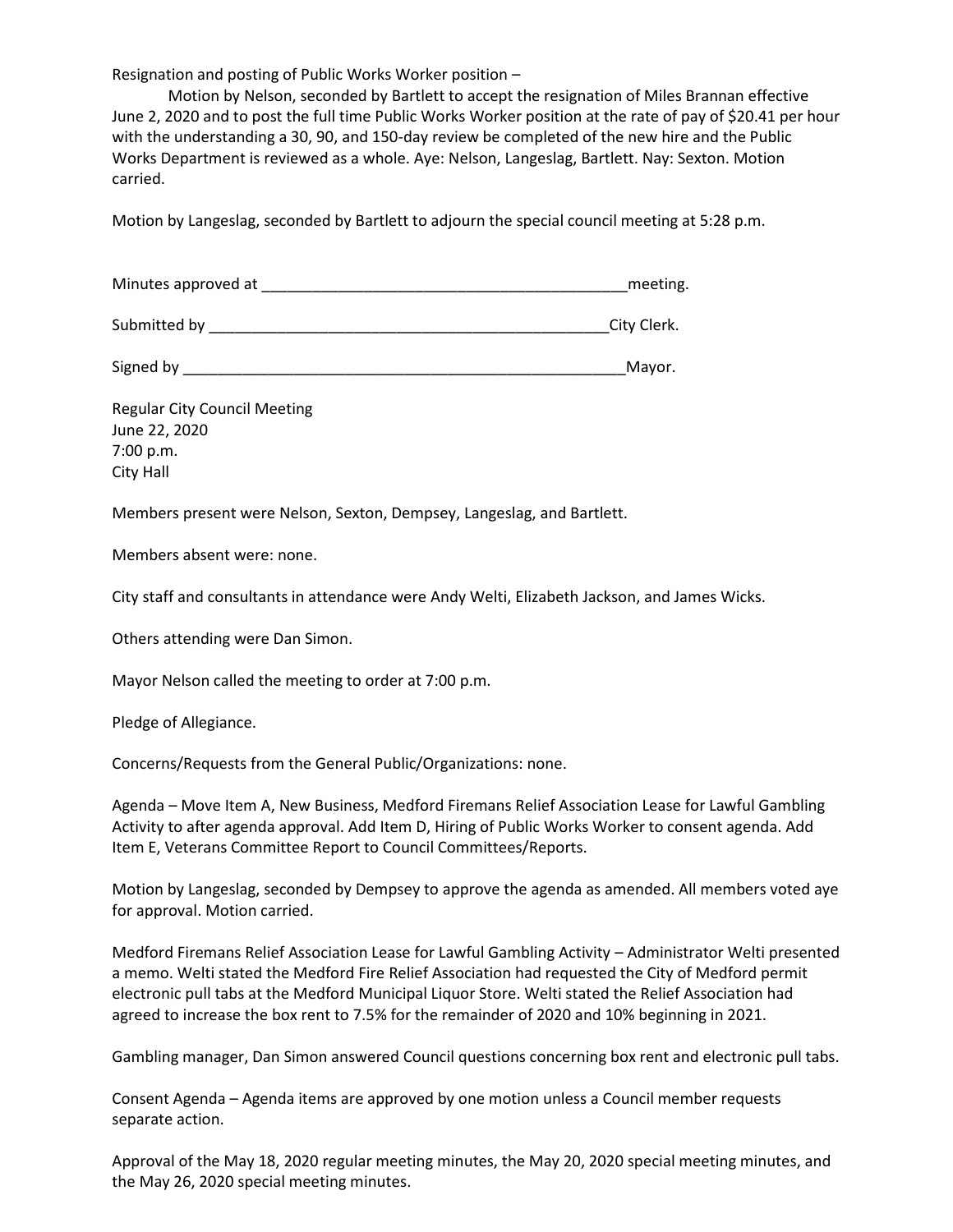Approval of the May and June city and liquor store bills.

Approval of the May check register numbers E3822-E3842, 15728-15753, and 48854-48888.

Approval of the hiring of Bryce Grinnell at a rate of \$21.21 per hour for the full-time Public Works Worker position.

Council member Sexton requested the approval of the hiring of the Public Works Worker be removed from the consent agenda and added to New Business.

Motion by Langeslag, seconded by Dempsey to approve items A-C of the consent agenda. All members voted aye for approval. Motion carried.

Mayor's Report – City Council had no questions concerning Mayor Nelson's report.

Planning & Zoning Board – Mayor Nelson recommended City Council approve the appointment of Tom Harris to fill the vacancy on the Planning & Zoning Board.

Motion by Sexton, seconded by Dempsey to approve the appointment of Tom Harris to the Planning & Zoning Board. All members voted aye for approval. Motion carried.

EDA Board – Administrator Welti presented a memo. Welti stated the EDA Board recommended Council approve the Medford EDA Local Emergency Loan Program in response to COVID-19.

Motion by Bartlett, seconded by Sexton to approve the Medford EDA Local Emergency Loan Program. All members voted aye for approval. Motion carried.

Park Board – Mayor Nelson recommended Council approve the appointment of Bianca Ward to fill the vacancy on the Park Board.

Motion by Sexton, seconded by Dempsey to approve the appointment of Bianca Ward to the Park Board. All members voted aye for approval. Motion carried.

Veteran's Committee – City Clerk Jackson presented the minutes from the June 17, 2020 Veteran's Committee Meeting. The Veteran's committee discussed purchasing tables for the Veterans Memorial at the cost of \$670.00 each. The Veteran's Committee also voted to appoint Phil Heim to fill the vacancy on the Veteran's Committee.

Motion by Langeslag, seconded by Dempsey to approve the Veteran's Committee purchase of two tables at the cost of \$670.00 each. All members voted aye for approval. Motion carried.

City Attorney – none.

City Engineer – none.

City Administrator – Administrator Welti presented a memo. Welti stated significant time had been spent working on COVID-19 planning. Interviews were conducted for additional lifeguard applicants for the 2020 pool season, and the MAOSC's annual meeting is being held virtually, tentatively scheduled for July 8, 2020.

# City Clerk –

Resolution 2020-16 Designation Election Judges for the 2020 Primary and General Elections – motion by Bartlett, seconded by Sexton to approve Resolution 2020-16. All members voted aye for approval. Motion carried.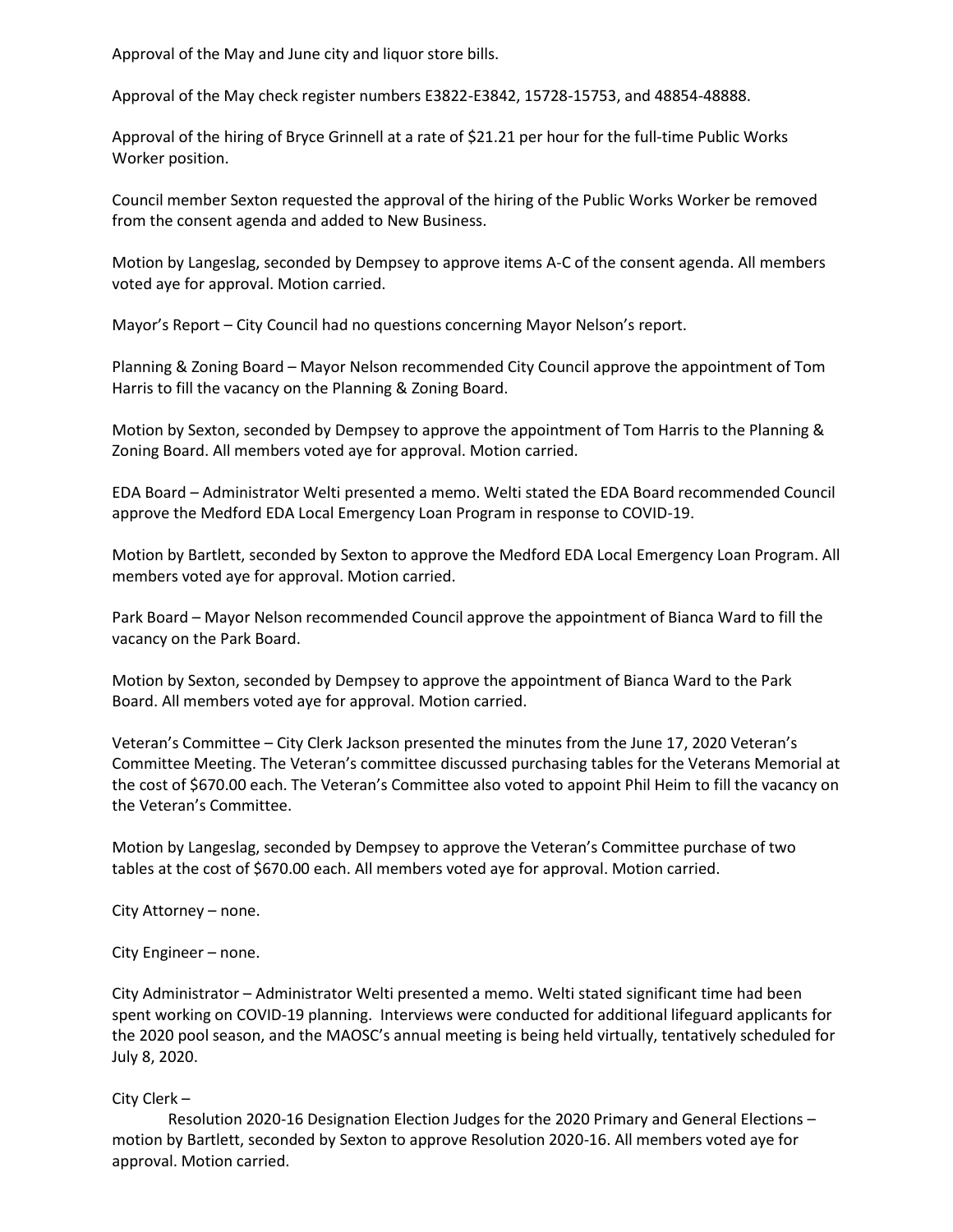Medford Fire Relief Temporary Liquor License – City Clerk Jackson stated the Medford Fire Relief had requested the temporary liquor license for the annual street dance. The event will only be held if the 250 person gathering restriction is lifted by the State of Minnesota.

Motion by Langeslag, seconded by Dempsey to approve the Medford Fire Relief Association temporary liquor license. All members voted aye for approval. Motion carried.

Public Works – Supervisor Wicks presented a memo. Wicks stated Public Works had been busy with bio solids testing and searching for a spring disposal site, RAS pump installation, air blower recalibration, lead and copper testing, muni reopening prep, pool opening prep, and painting at the park and pool.

Fire Department – none.

#### Unfinished Business –

2020 Pool Season – Administrator Welti presented a memo. Welti stated two sessions of swimming lessons would be offered. The maximum capacity of the pool would be 40 people. No season passes will be sold, only daily admittance at \$3 per person for the afternoon session of open swim and \$2 per person for the evening session of open swim. Welti stated swimming lesson registration would be Tuesday, June 30, 2020 from 4:00-5:30 at the pool

Council consensus was to offer water aerobics for the 2020 pool season. Council consensus was also to possibly have the pool open one week later than the original closing date of Friday, August 14, 2020 if there is enough people still attending every day.

Motion by Dempsey, seconded by Bartlett to proceed with the 2020 pool season with an opening date of June 29, 2020. Nelson aye, Sexton aye, Dempsey aye, Bartlett aye, Langeslag abstained. Motion carried.

Motion by Bartlett, seconded by Dempsey to hire the 2020 pool season staff and authorize Administrator Welti to hire additional staff if necessary. Nelson aye, Sexton aye, Bartlett aye, Dempsey aye, Langeslag abstained. Motion carried.

Water Shut-Offs – Administrator Welti presented a memo. Council had decided at the March and May meetings to not shut off water through June 24, 2020 due to COVID as washing hands and good hygiene are essential to keeping people healthy.

Motion by Dempsey, seconded by Langeslag to return to the normal City policy of water disconnection for delinquent bills in July. All members voted aye for approval. Motion carried.

#### New Business –

Medford Firemans Relief Association Lease for Lawful Gambling Activity – Motion by Dempsey, seconded by Sexton to approve the Medford Firemans Relief Association Lease. All members voted aye for approval. Motion carried.

Water and Wastewater Operator Contract Renewal – Administrator Welti presented a memo. Welti stated the City's current contract is a one-year contract and Andrew Fischer has requested that the rate be increased to \$1225 per month. Welti recommended Council enter into a new one-year contract with Andrew Fischer to be the City's water and wastewater contract operator.

Motion by Sexton, seconded by Langeslag to approve the contract renewal with Andrew Fischer at the rate of \$1225 per month. All members voted aye for approval. Motion carried.

COVID-19 Preparedness Plans – Administrator Welti presented the COVID-19 preparedness plans for Council approval. Motion by Sexton, seconded by Bartlett to approve the COVID-19 preparedness plans as presented. All members voted aye for approval. Motion carried.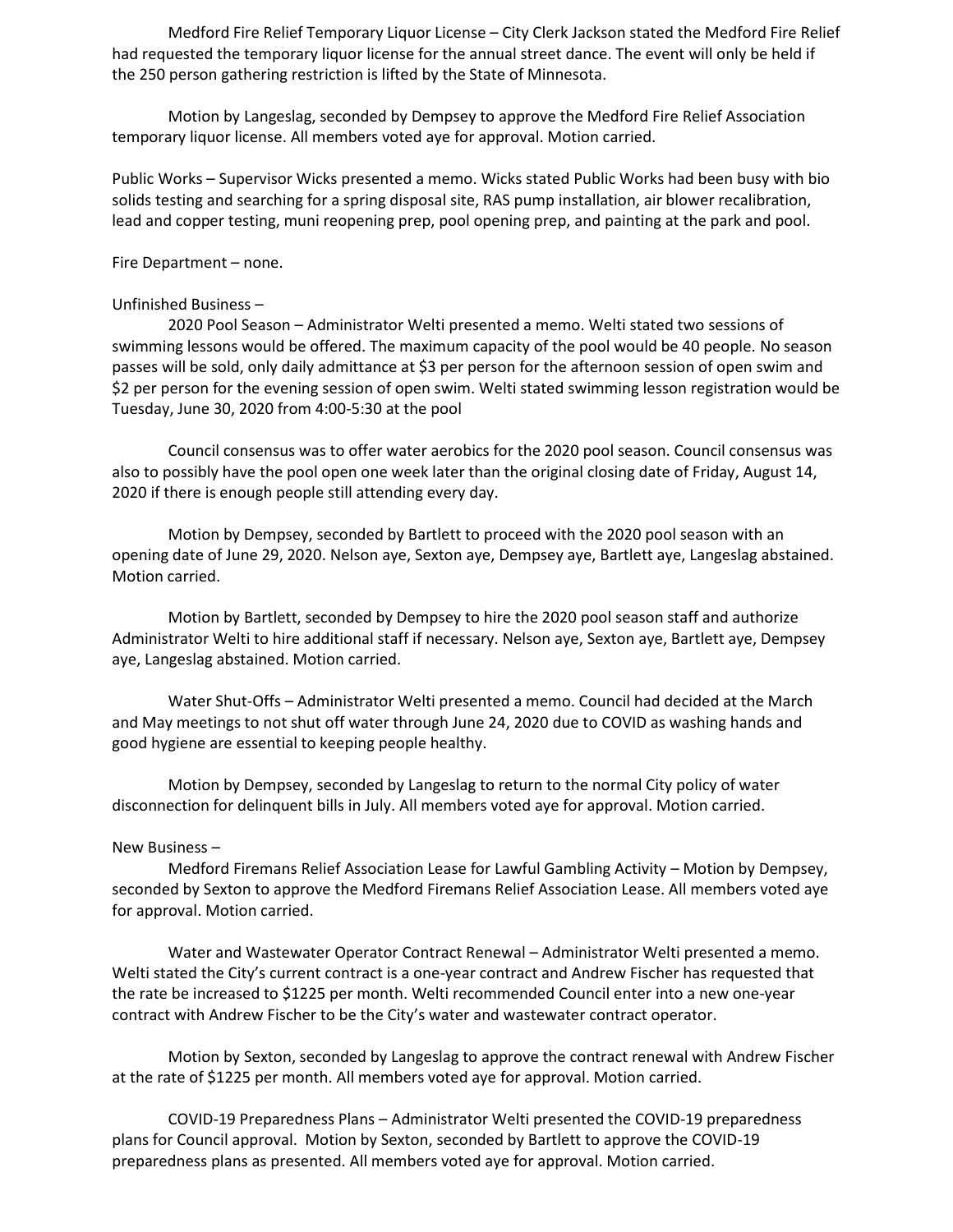Solicitor, Peddler and Transient Merchant – Administrator Welti presented a memo. Welti stated the City issues a handful of solicitors, peddlers, and transient merchant permits each year. Welti stated one applicant is requesting to drive through the streets of Medford selling shaved ice. Welti asked if Council wants to issue solicitor, peddler and transient merchant permits while the State of Minnesota has a Stay Safe Plan in place in response to COVID.

Council consensus was to allow the issuance of solicitor, peddler, and transient merchant permits.

Medford Diamond Association Request to use Straight River Park ballfield – Administrator Welti presented a memo. Welti stated the Straight River Park bathrooms were only being opened on the weekends the park pavilions were rented. Welti stated if Council authorized park bathrooms to be opened, Public Works would sanitize the bathrooms in the mornings during rounds.

Council consensus was to allow the Medford Diamond Association to use the Straight River Park ballfield and for the park bathrooms to be opened.

Hiring of the Public Works Worker – Motion by Langeslag, seconded by Bartlett to hire Bryce Grinnell for the Public Works Worker position at the rate of \$21.21 per hour beginning July 6, 2020. Nelson aye, Langeslag aye, Bartlett aye, Dempsey aye, Sexton nay. Motion carried.

Mayor Nelson acknowledged the petition the City received from the residents and business owners on Main Street regarding the 2021 Main Street reconstruction project.

Motion by Langeslag, seconded by Dempsey to adjourn the Regular City Council meeting at 8:24 p.m. All members voted aye for approval. Motion carried.

Regular City Council Meeting – Monday, July 27, 2020, 7:00 p.m.

| Minutes approved at | meeting.    |
|---------------------|-------------|
| Submitted by        | City Clerk. |
| Signed by           | Mayor.      |

Special City Council Meeting July 27, 2020 5:30 p.m. City Hall

Members present were Nelson, Bartlett, Langeslag, Sexton, and Dempsey.

Members absent were: none.

City staff and consultants in attendance were Andy Welti and Elizabeth Jackson.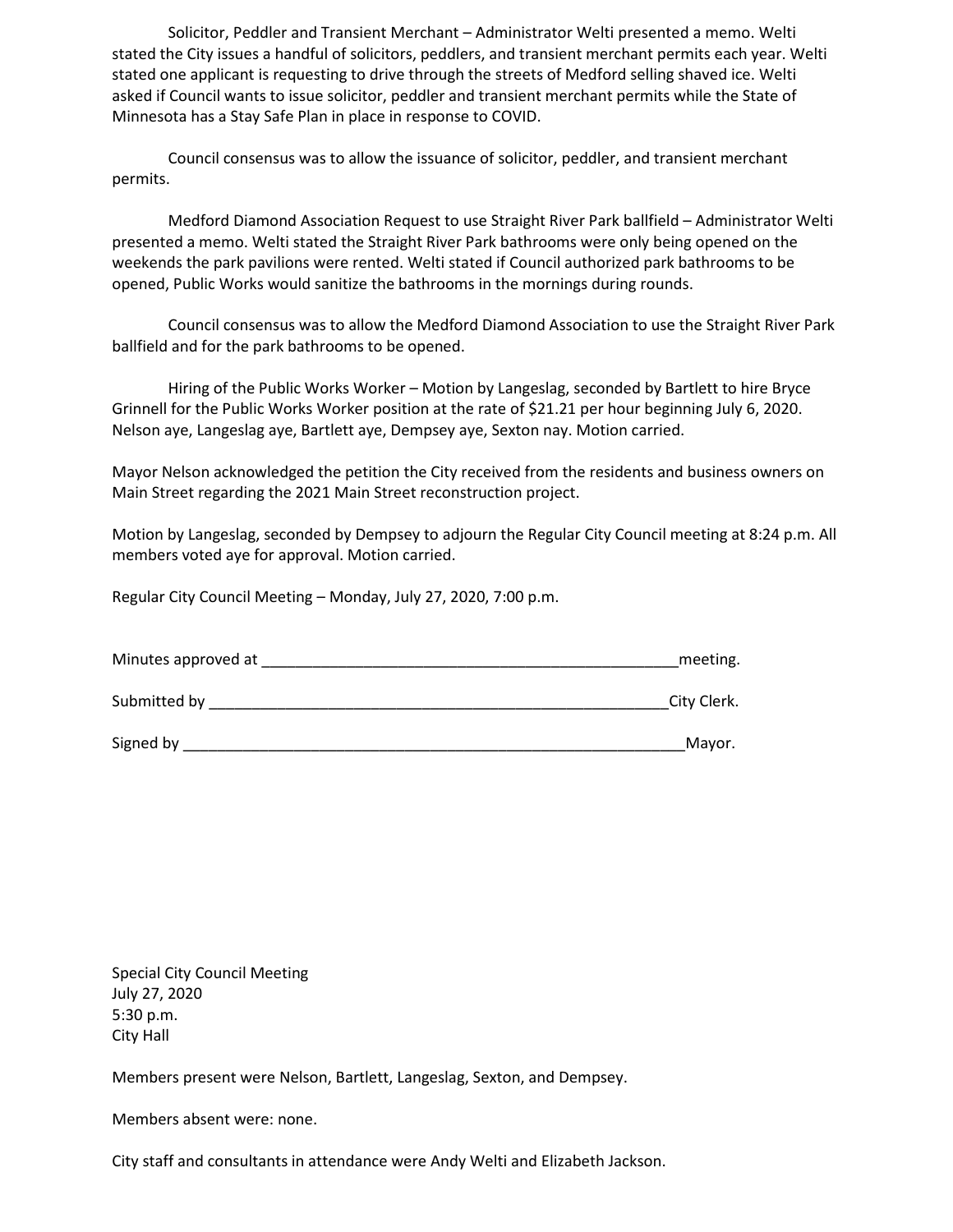Others in attendance were: none.

Mayor Nelson called the meeting to order at 5:30 p.m.

2021 Preliminary Budget and Levy.

Administrator Welti presented a memo explaining the significant changes made from the 2020 budget. All changes over \$300.00 will be highlighted.

The 2021 Levy is proposed at \$673,978.00

2021 Proposed Preliminary Levy

| <b>General Fund</b> | \$603,100.00 |
|---------------------|--------------|
| <b>Fire Relief</b>  | \$20,000.00  |
| 2014 Central Ave    | \$19,250.00  |
| 2015 Scenic Heights | \$1,200.00   |
| 2018 Street Project | \$17,143.00  |
| <b>EDA</b>          | \$13,285.00  |
| Total               | \$673,978.00 |

Total levy increase is 2.4% over 2020.

No action was taken on the preliminary budget and levy. Final approval of the Preliminary Budget and Levy will be at the August 24, 2020 regular City Council meeting.

### Water/Sewer Rates:

Administrator Welti proposed a \$.05 increase per thousand gallons for water usage rate and \$.10 increase per thousand gallons for sewer usage, and a \$1.00 increase in the flat water fee and a \$1.00 increase in the flat sewer fee.

The water usage rate would be \$4.40 per thousand gallons. The sewer usage rate would be \$6.40 per thousand gallons. The water flat fee would be \$13.00. The sewer flat fee would be \$12.00.

The increased usage rates will help cover inflation in operating costs. The increased sewer and water flat fees will build reserve funds that will be needed to pay for future wastewater and water plant upgrades or connection.

Ordinance 2020-02 Amending Section 2.65 of the Master Fee Schedule – Ordinance reflects the \$.05 increase for water usage and the \$.10 increase for sewer usage per thousand gallons, and the \$1.00 increase in the flat water fee, and the \$1.00 increase in the flat sewer fee.

Motion by Sexton, seconded by Bartlett to approve Ordinance 2020-02. All members voted aye for approval. Motion carried.

Resolution 2020-17 Publication by Title & Summary the Ordinance Amending the Master Fee Schedule – Motion by Sexton, seconded by Bartlett to approve Resolution 2020-17. All members voted aye for approval. Motion carried.

Greenspace Inquiry – Administrator Welti presented a memo. Welti stated a property owner whose parcel abuts the Jones open space asked whether the City would be interested in selling the open space (parcel 16-017-).

Council consensus was to continue to investigate possible options for the greenspace.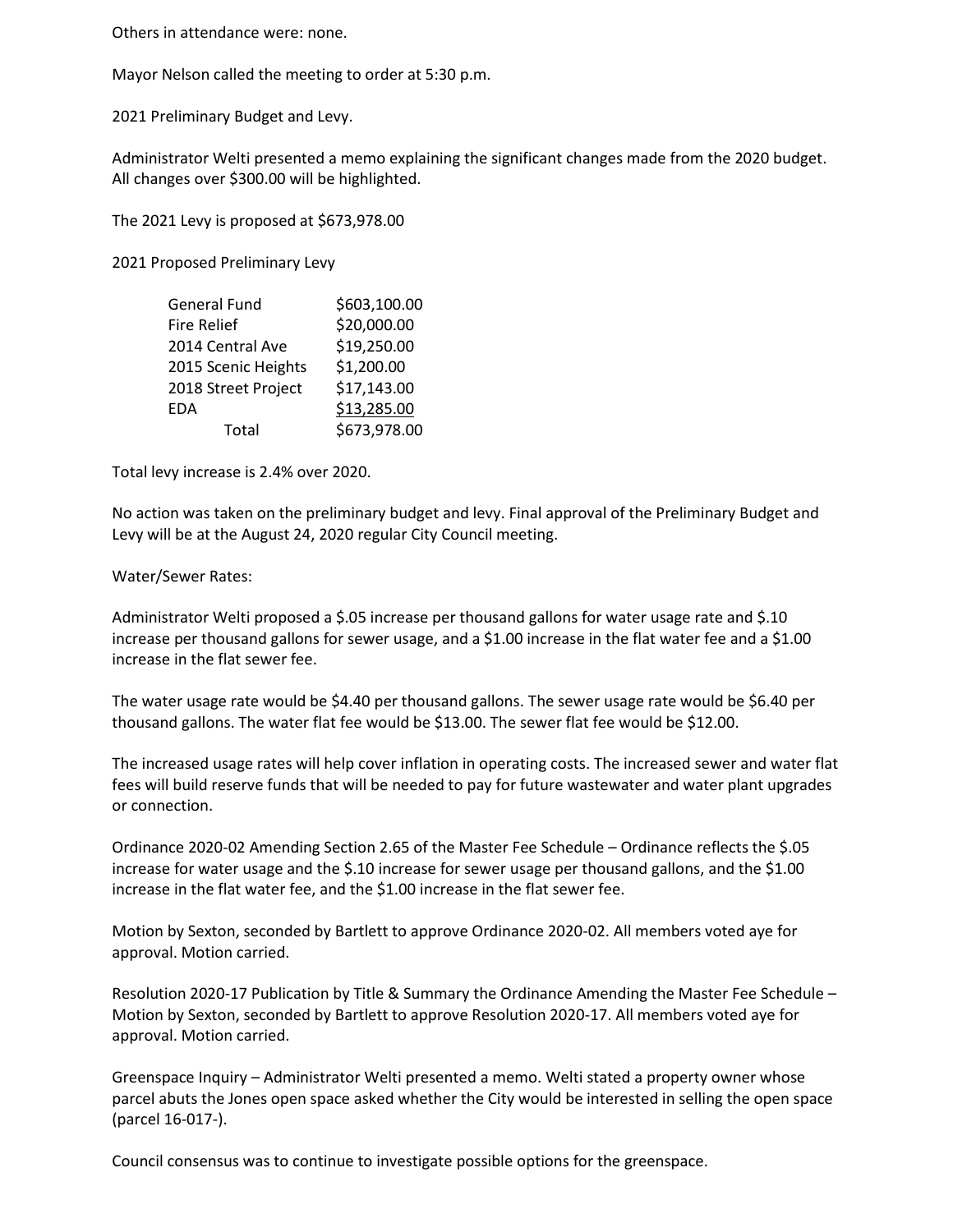Motion by Dempsey, seconded by Langeslag to adjourn the special city council meeting at 6:45 p.m. All members voted aye for approval. Motion carried.

| Minutes approved at | meeting.    |
|---------------------|-------------|
| Submitted by        | City Clerk. |
| Signed by           | Mayor.      |

Regular City Council Meeting July 27, 2020 7:00 p.m. City Hall

Members present were Nelson, Sexton, Dempsey, Langeslag, and Bartlett.

Members absent were: none.

City staff and consultants in attendance were Andy Welti, Elizabeth Jackson, Mark Rahrick, James Wicks (by phone).

Others in attendance were John Anhorn (by phone) and Amanda Mueller (by phone).

Mayor Nelson called the meeting to order at 7:00 p.m.

Pledge of Allegiance.

Concerns/Requests from the General Public and Organizations – John Anhorn (by phone) stated he was frustrated and felt that the residents were not being heard in regards to the 2021 Main Street Project.

Amanda Mueller (by phone) stated the audio quality was very poor. Mueller also asked when the street would be repaired by Anhorn's Service Station. Mueller also expressed concern about the trucks being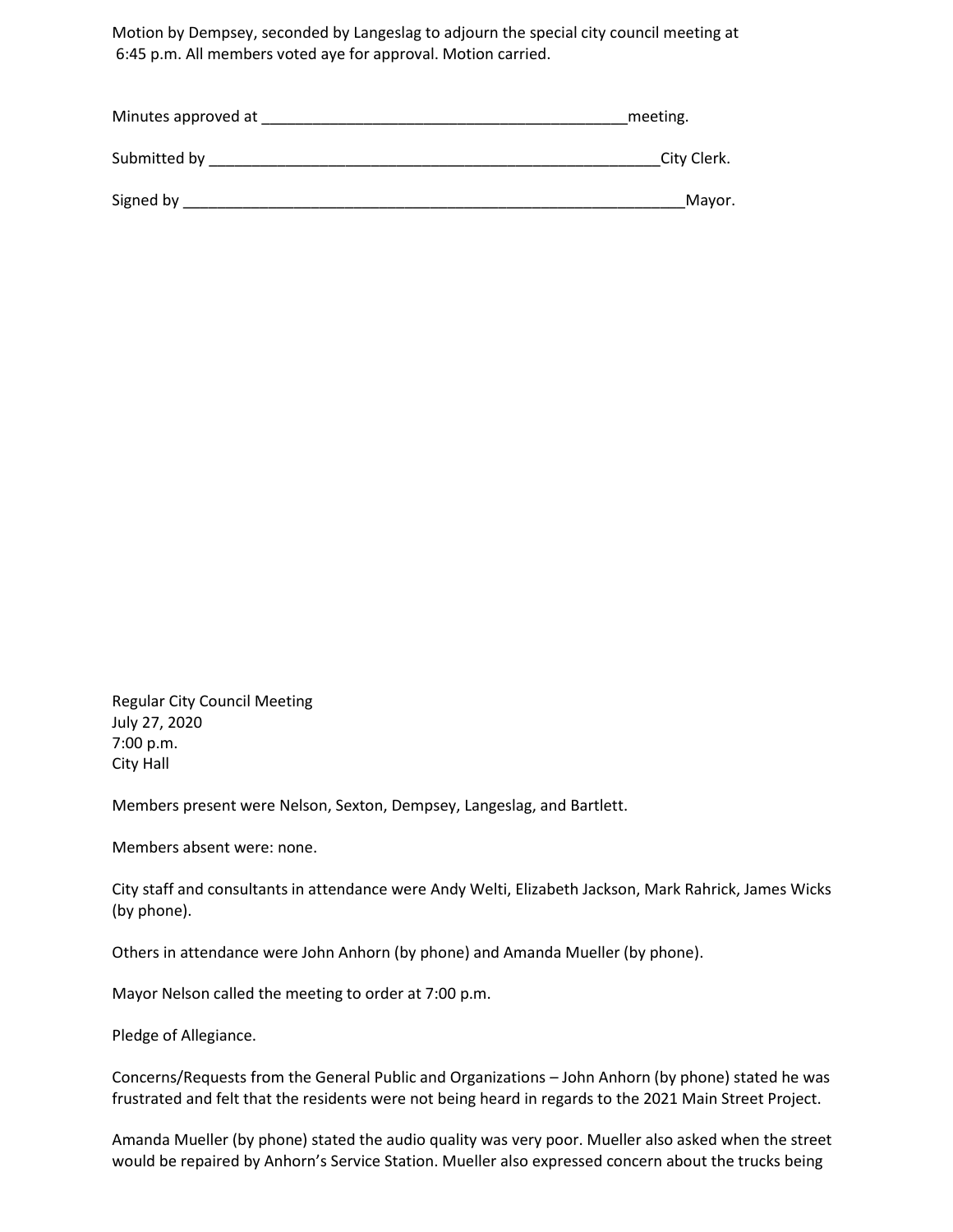too wide, possibly overweight and driving in residential lawns while working on the Todd Nelson development.

Agenda – Motion by Sexton, seconded by Dempsey to approve the agenda as presented. All members voted aye for approval. Motion carried.

Consent Agenda – Agenda items are approved by one motion unless a Council member requests separate action.

Approval of the June 22, 2020 regular city council meeting minutes.

Approval of the June and July city and liquor store bills.

Approval of the June check register numbers E3843-E3875, 15754-15783, and 48890-48981.

Approval of hiring Luke Larkoski for the position of Lifeguard/WSI at a rate of \$11.00 per hour.

Motion by Langeslag, seconded by Dempsey to approve the consent agenda as presented. All members voted aye for approval. Motion carried.

Mayor's Report – City Council had no questions concerning Mayor Nelson's report.

Planning & Zoning Board – Administrator Welti presented the minutes from the July 20, 2020 meeting.

EDA Board – did not meet.

Park Board – nothing to report.

City Attorney – none.

City Engineer – none.

City Administrator – Administrator Welti presented a memo. Welti stated the MAOSC's annual meeting was held virtually.

Administrator Welti stated the Medford Pool had been at or near capacity on warm days.

Administrator Welti stated he had begun seeking quotes for the interior work at the Medford Municipal Liquor Store.

City Clerk – none.

Public Works – Supervisor Wicks presented a memo (by phone). Wicks stated public works had been busy with man hole clean outs, lift station maintenance, gate valve box replacements and adjustments, plumbing leaks in the water plant and the pool, cold patching, storm sewer jetting, and park bench and picnic table assembly.

Fire Department – none.

CARES ACT Funds – Administrator Welti presented a memo. Welti stated with Council approval, the necessary paperwork would be filed to obtain the funds. The City of Medford would receive \$96,737.00. The funds must be spent by November 15, 2020; any unspent funds must then be sent to the County which will then return unspent funds to the State.

Motion by Langeslag, seconded by Dempsey to authorize Administrator Welti to apply for the CARES ACT funds. All members voted aye for approval. Motion carried.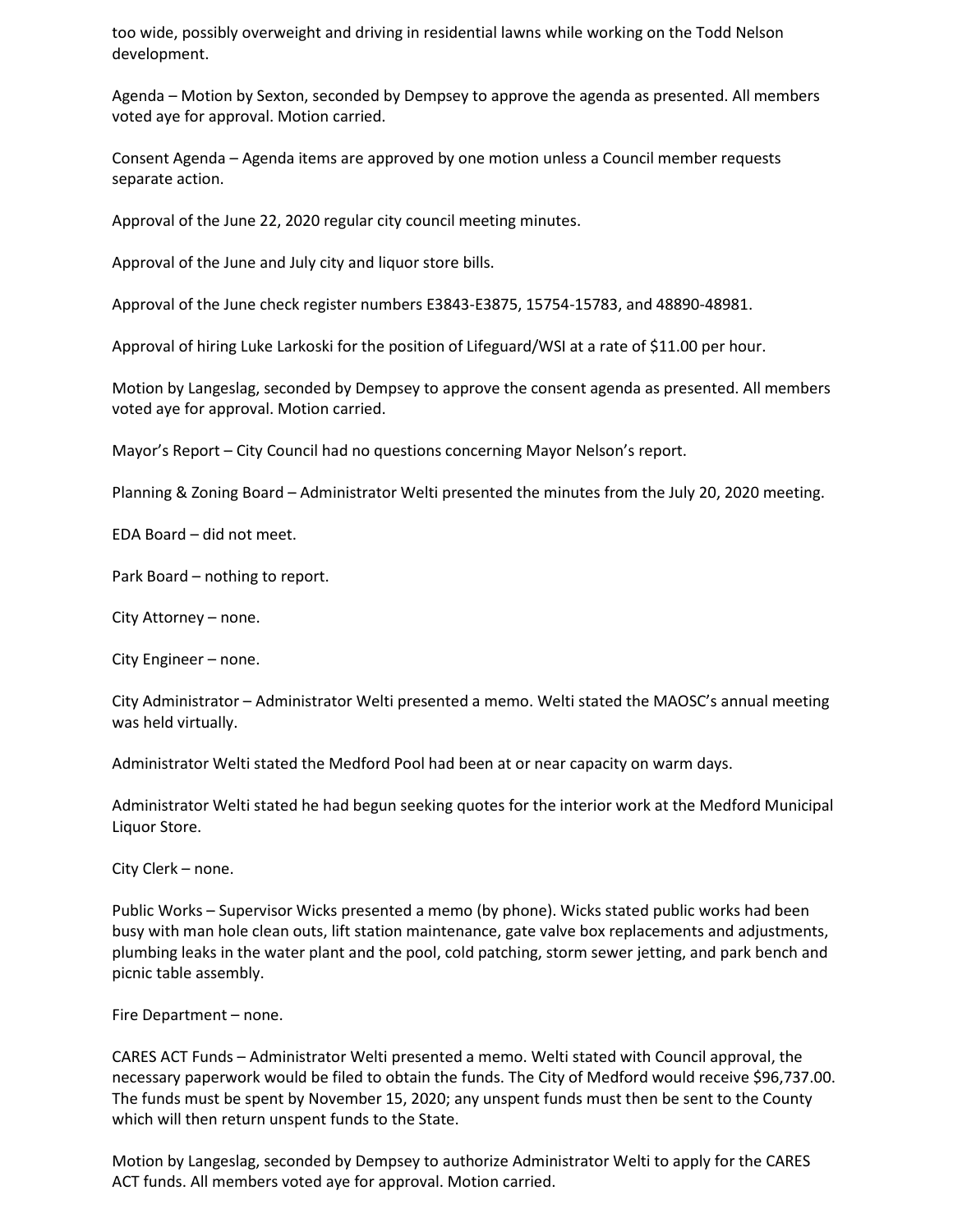2020 Street Patching – Administrator Welti presented a memo. Welti stated 10 patch areas were identified for the 2020 street patching project. Welti stated the City of Medford requested quotes from 4 area contractors. Only one quote was received.

Administrator Welti and Supervisor Wicks recommended Council approve the bid from M&W Blacktopping for \$47.61 per yard or for an approximate total project cost of \$9,379.00. M&W Blacktopping may also replace a concrete pad for \$1,000 that had to be removed for a water main repair.

Motion by Dempsey, seconded by Sexton to award M&W Blacktopping the 2020 Street Patching Project for approximately \$9,379.00. All members voted aye for approval. Motion carried.

Motion by Sexton, seconded by Bartlett to spend up to \$1,000 on concrete repair from any contractor. All members voted aye for approval. Motion carried.

Public Works Supervisor Job Description – Administrator Welti presented a memo. Welti stated modifications had been made to the third bullet of responsibilities of the Public Works Supervisor job description. The wording was modified to reflect the comprehensive responsibilities of the Public Works Supervisor.

Motion by Nelson, seconded by Sexton to update the Public Works Supervisor Job Description as outlined in bullet 3. All members voted aye for approval. Motion carried.

Water Shut-Off – Administrator Welti presented a memo. Welti stated the League of MN Cities had recently set out an information memo recommending Cities do not shut off water while the Governor's executive order is in place.

Motion by Bartlett, seconded by Langeslag to not shut off water until further direction is obtained. Nelson voted aye, Sexton voted aye, Langeslag voted aye, Bartlett voted aye, Dempsey voted nay. Motion carried.

Jetting – Administrator Welti presented a memo. Welti stated the street patching bid came in lower than expected and that approximately \$18,000 of the Street Repairs line of the budget remains to be spent.

Welti stated he contacted five jetting companies and obtained four bids. Administrator Welti and Supervisor Wicks recommended the City of Medford contract with Empire Pipe Services to jet approximately 29,000 lineal feet of sewer line for \$18,000.

Welti stated the public works crew will be using the City's jetting truck to jet storm water lines for the remainder of the 2020 summer and fall.

Motion by Dempsey, seconded by Sexton to contract with Empire Pipe Services to jet approximately 29,000 lineal feet of sewer line for approximately \$18,000 and the City's Public Works focus on jetting the other half of the sanitary sewer and collect data to make further decisions on manpower and the City's jetter truck. All members voted aye for approval. Motion carried.

Motion by Langeslag, seconded by Bartlett to have a Council work session to discuss the 2021 Main Street Project on August 17, 2020 and invite all candidates that file to run in the 2020 election. All members voted aye for approval. Motion carried.

Regular City Council Meeting – Monday, August 24, 2020, 7:00 p.m.

Motion by Demsey, seconded by Bartlett to adjourn the regular city council meeting at 8:58 p.m.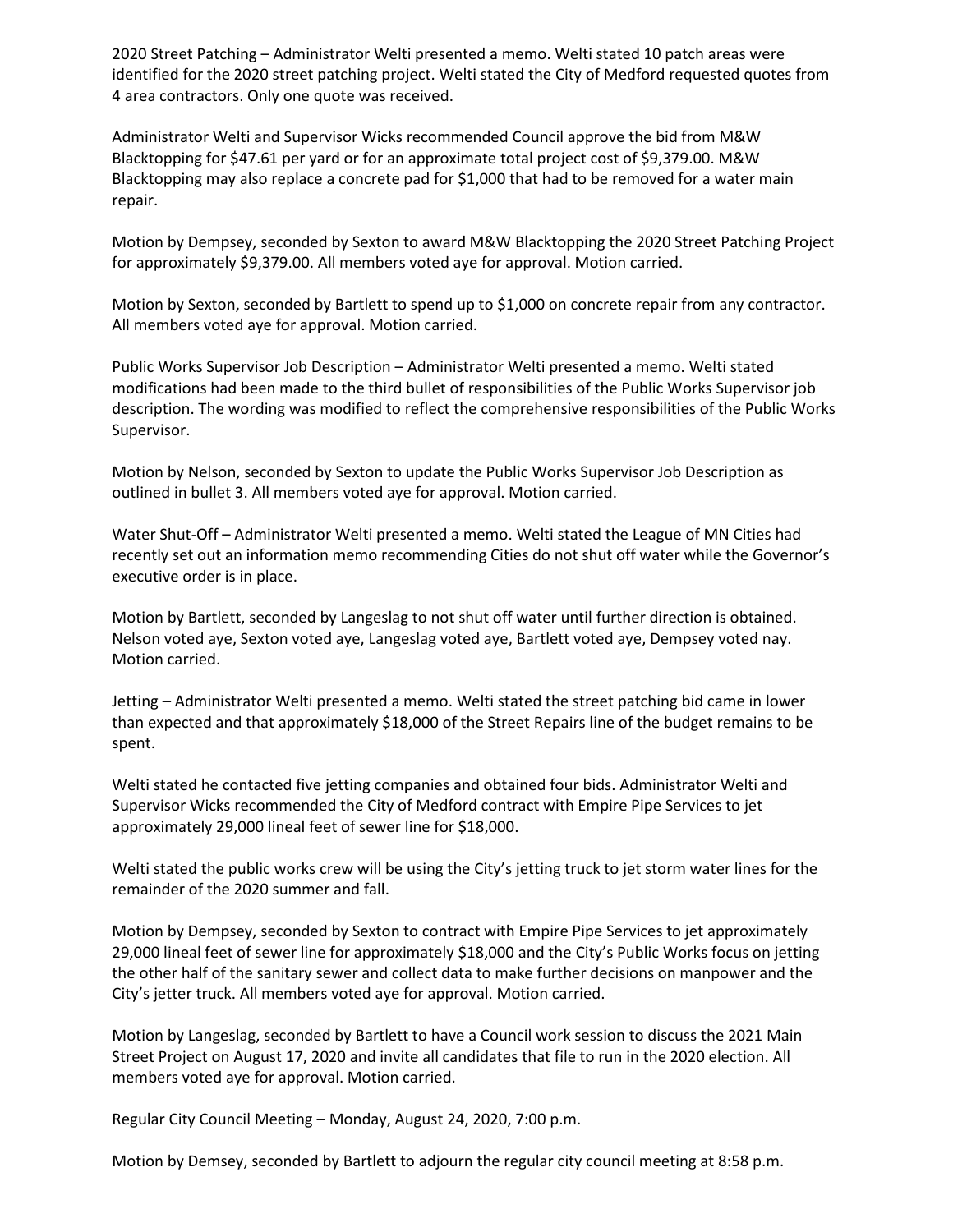| Minutes approved at | meeting.    |
|---------------------|-------------|
| Submitted by        | City Clerk. |
| Signed by           | Mayor.      |

Special Council Meeting August 17, 2020 4:30 p.m. Fire Hall

Members present were Nelson, Sexton, Dempsey, Bartlett, and Langeslag.

Members absent were: none.

City staff and consultants in attendance were Andy Welti, Elizabeth Jackson, James Wicks, Joe Duncan, and Greg Ilkka.

Others attending were Danny Thomas, Nick Sorensen, Amanda Mueller, and Chad Merritt.

Mayor Nelson called the meeting to order at 4:30 p.m.

The purpose of the special council meeting is to discuss the 2021 Main Street Project and include the 2020 City of Medford City Council and Mayor candidates in the discussion.

Administrator Welti presented a memo outlining the 4 options:

- 1) Move forward with the Main Street Reconstruction Project as presented in the 2021 Street and Utility Improvements Preliminary Report.
- 2) Authorize Joe to create an alternative plan for Council to consider that leaves the existing curb and gutter in place, includes replacement of water main, and incorporates a reclamation type of pavement replacement.
- 3) Authorize Joe to create an alternative plan for Council to review that includes only a mill and overlay.
- 4) Do not move forward with any Main Street Reconstruction Project.

Council members discussed the proposed project with Duncan and Ilkka. Candidates were also invited to share comments and ask questions.

Motion by Langeslag, seconded by Bartlett to proceed with option 2 and include an 8 foot multi use path on the west side of main street and to remove the cost of the center turn lane. All members voted aye for approval. Motion carried.

Council consensus was to have the Utilities Committee to work with Engineer Duncan on the fine points of the 2021 Main Street Reconstruction Project.

Motion by Langeslag, seconded by Dempsey to adjourn the special council meeting at 6:00 p.m. All members voted aye. Motion carried.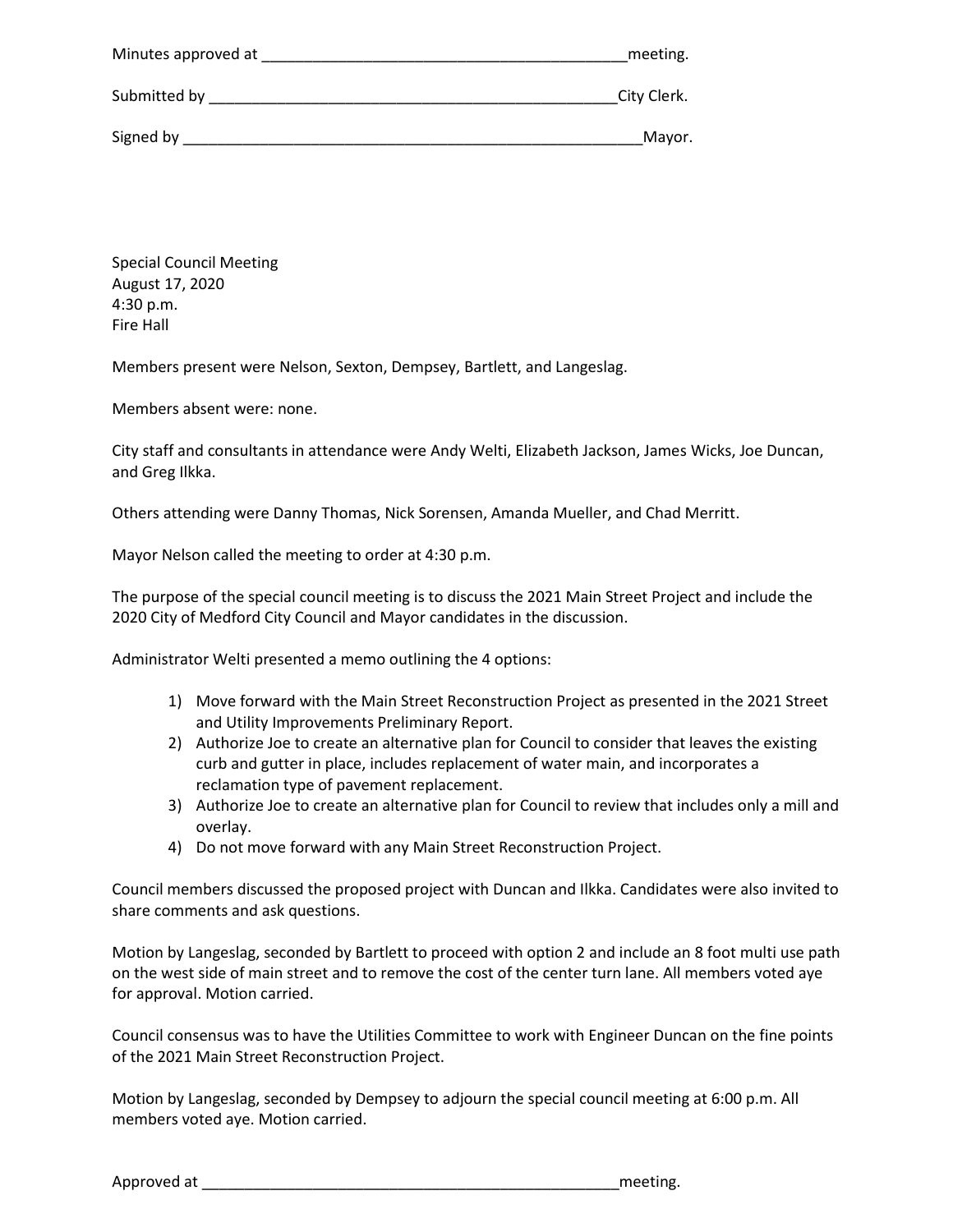Signed by \_\_\_\_\_\_\_\_\_\_\_\_\_\_\_\_\_\_\_\_\_\_\_\_\_\_\_\_\_\_\_\_\_\_\_\_\_\_\_\_\_\_\_\_\_\_\_\_\_\_\_\_\_\_Mayor. Regular City Council Meeting August 24, 2020 7:00 p.m. City Hall

Members present were Nelson, Sexton, Dempsey, Langeslag, and Bartlett.

Members absent were: none.

City Staff and consultants in attendance were Andy Welti, Elizabeth Jackson, Mark Rahrick, and James Wicks.

Others attending were: none.

Mayor Nelson called the meeting to order at 7:00 P.M.

Pledge of Allegiance.

Concerns/Requests from the General Public and Organizations: none.

Agenda – Motion by Sexton, seconded by Bartlett to approve the agenda as presented. All members voted aye for approval. Motion carried.

Consent Agenda – Agenda items are approved by one motion unless a Council member requests separate action.

Approval of the July 27, 2020 special council and regular council meeting minutes and the August 17, 2020 special council meeting minutes.

Approval of the July and August city and liquor store bills.

Approval of the July check register numbers E3876-E3821, 15784-15827. And 48982-49055.

Motion by Langeslag, seconded by Bartlett to approve the consent agenda as presented. All members voted aye for approval. Motion carried.

Mayor's Report – Council had no questions concerning Mayor Nelson's report.

Planning & Zoning Board – did not meet.

EDA Board – Administrator Welti presented the minutes from the August 12, 2020 EDA meeting.

Medford Small Business Relief Fund Grant and Application – Administrator Welti presented a memo. Administrator Welti explained a tentative timeline for Medford Small Business Relief Fund Grant and

Application. Motion by Dempsey, seconded by Bartlett to approve the Medford Small Business Relief Fund Grant Guidelines and Application. All members voted aye for approval. Motion carried.

Motion by Dempsey, seconded by Bartlett to approve hiring of extra CEDA staff for up to 3 days of extra time to help review the Medford Small Business Relief Fund Grant Applications. All members voted aye for approval. Motion carried.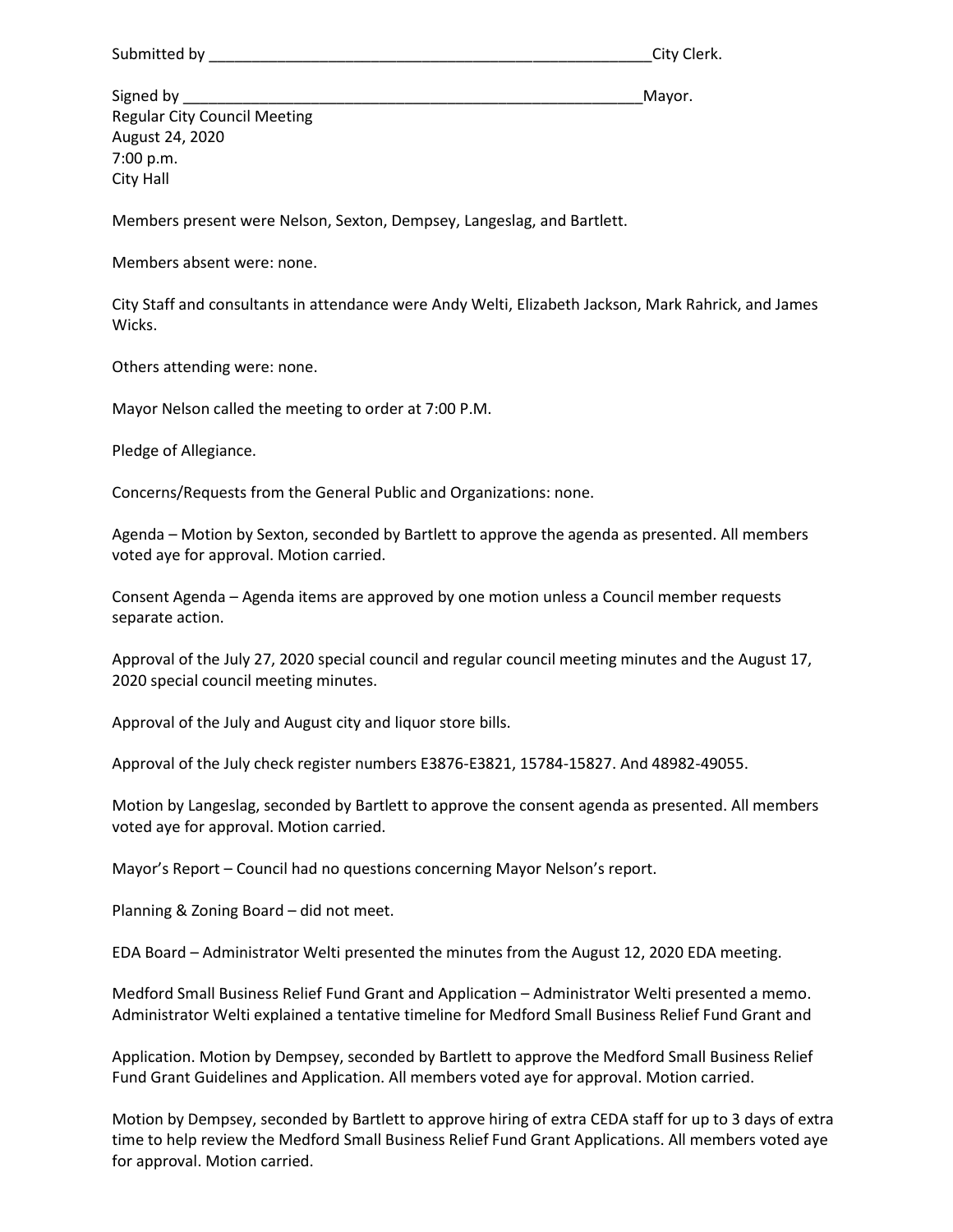Park Board – did not meet.

City Attorney – none.

City Engineer – none.

City Administrator – Administrator Welti presented a memo. Administrator Welti stated the Medford Pool would close on August 21, 2020. Welti stated the pool was near capacity on warm days and very few people were turned away.

Administrator Welti participated in a Coronavirus Relief Fund meeting with Steele County administration and administration from Owatonna, Blooming Prairie, and Ellendale.

Administrator Welti stated he had received the majority of the quotes requested for the interior work at the Medford Municipal Liquor Store. Welti stated he expected to have the quotes for the exterior work by mid- September.

Administrator Welti stated the Planning & Zoning Board will hold a public hearing on September 2, 2020 to consider a request for a conditional use permit to temporarily locate a church in a space at Ultra Outlets.

City Clerk – none.

Public Works – Supervisor Wicks presented a memo. Supervisor Wicks stated the Public Works staff had been busy with new bio solids site preparation, jetting the sewer line by the school, tree trimming, cold patching, new bench installation at Central Park, Straight River Park, and Frank Woodfill Refuge.

New Business –

Resolution 2020-18 Supporting Passage of a Bonding Bill – Motion by Sexton, seconded by Langeslag to approve Resolution 2020-18. All members voted aye for approval. Motion carried.

Approval of 2021 Preliminary Budget – Administrator Welti presented a memo. Welti gave a brief overview of the 2021 Preliminary Budget.

Motion by Sexton, seconded by Dempsey to approve the 2021 Preliminary Budget. All members voted aye for approval. Motion carried.

Resolution 2021-19, Resolution Adopting 2021 Preliminary Tax Levy of \$673,978.00, a 2.4% increase – motion by Bartlett, seconded by Sexton to approve Resolution 2021-19. All members voted aye for approval. Motion carried.

Truth in Taxation Meeting – Motion by Sexton, seconded by Dempsey to set the Truth in Taxation Meeting for Monday, December 28, 2020 at 7:00 p.m. before the Regular Council Meeting. All members voted aye for approval. Motion carried. Special City Council Meeting – Wednesday, September 2, 2020, 7:00 p.m.

Regular City Council Meeting – Monday, September 28, 2020, 7:00 p.m.

Motion by Langeslag, seconded by Bartlett to adjourn the regular council meeting at 7:55 p.m., All members voted aye for approval. Motion carried.

Minutes approved at **EXECUTE 2008** Minutes approved at **EXECUTE 2008** Minutes approved at

Submitted by **Example 2018** City Clerk.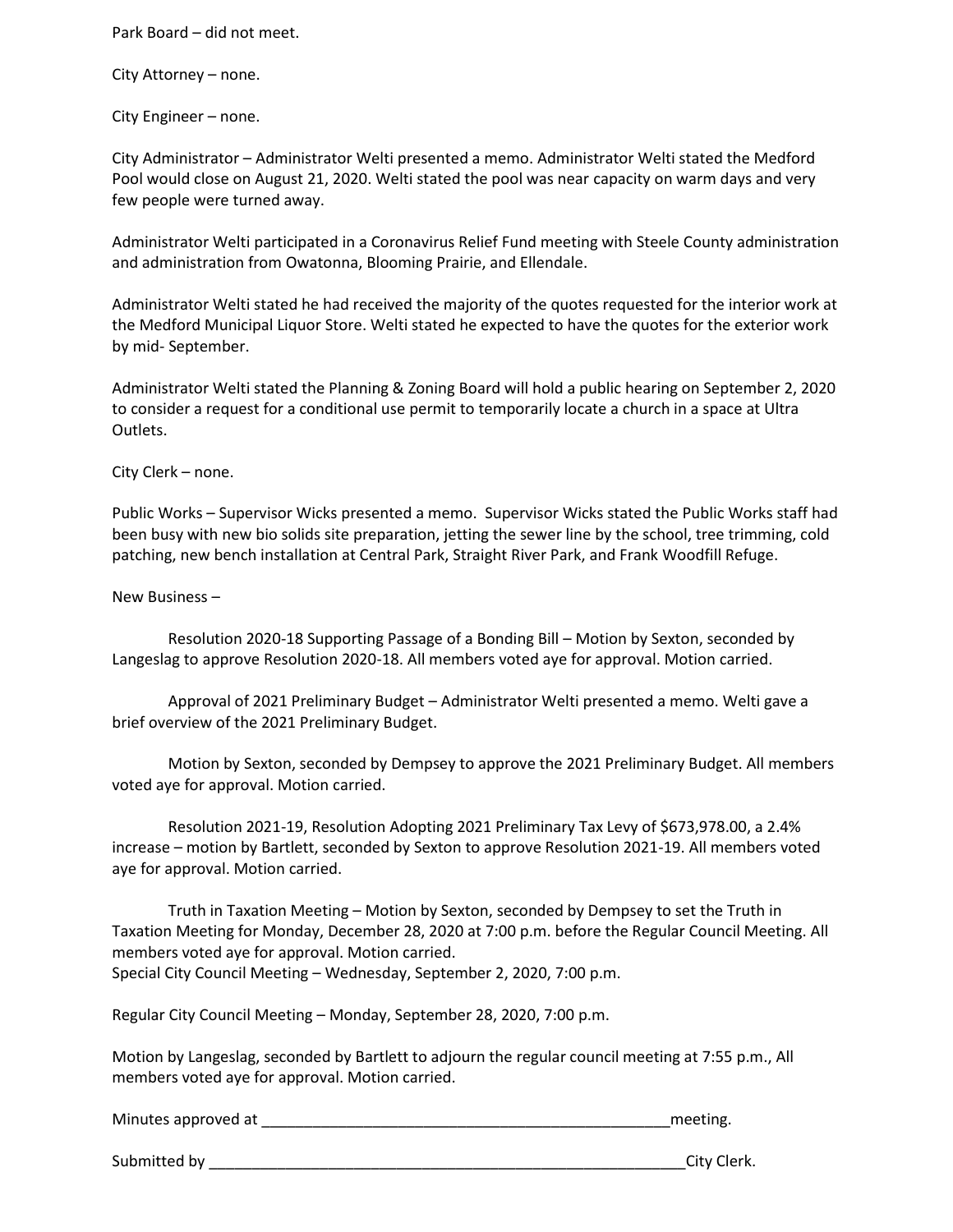Special City Council Meeting September 2, 2020 7:00 p.m. City Hall

Members present were: Nelson, Sexton, Langeslag, and Bartlett.

Members absent were: Dempsey.

City staff and consultants in attendance were: Andy Welti.

Others attending were Rich Quiring, Simone Hellevik, and Lisa Full.

Mayor Nelson called the meeting to order at 7:00 p.m.

Motion by Langeslag, seconded by Bartlett to approve an Interim Use Permit for a church to be located at Ultra Outlets of MN LLC for a period of up to 4 years, 6750 W Frontage Rd, Medford, MN. All members voted aye for approval. Motion carried.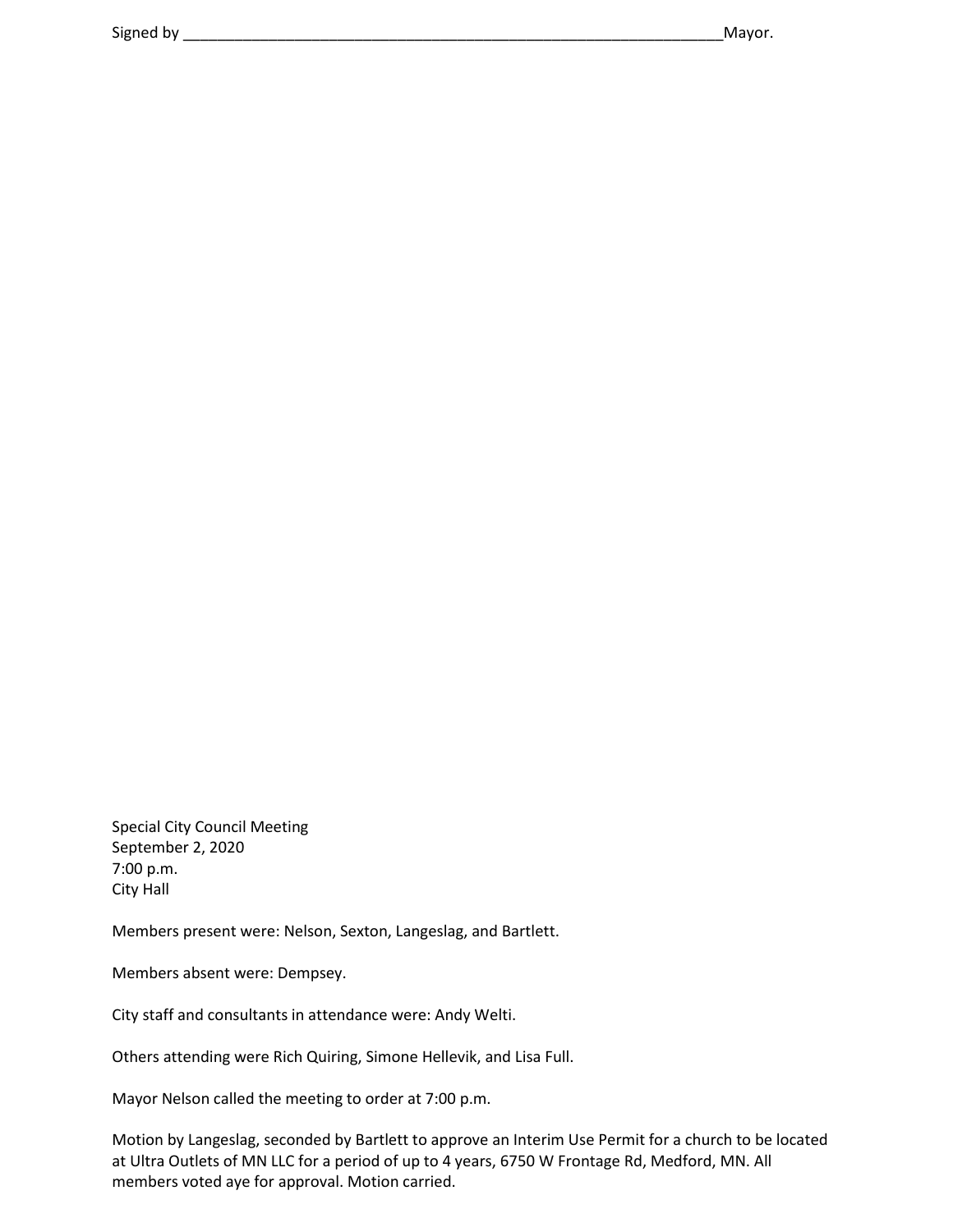Administrator Welti informed Council that Planning & Zoning discussed whether to allow patios to be placed in the front yard. Consensus of Planning & Zoning was to hold a public hearing on an ordinance amendment to allow patios with elevation and setback requirements.

Motion by Langeslag, seconded by Sexton to approve an EDA loan of \$9,656.00 for Lisa Full, owner of Full Service Station for the replacement of the roof at 101 N Main St, Medford, MN. All members voted aye for approval. Motion carried.

Motion by Sexton, seconded by Bartlett to approve a Medford Business Façade Improvement Program grant of up to \$2,500.00 for Lisa Full, Full Service Station for brick work at 101 N Main St, Medford, MN. All members voted aye for approval. Motion carried.

Motion by Langeslag, seconded by Bartlett to adjourn the special council meeting at 7:16 p.m. All members voted aye for approval. Motion carried.

| Minutes approved at |  | meeting. |
|---------------------|--|----------|
|---------------------|--|----------|

| Submitted by |  | City Clerk. |
|--------------|--|-------------|
|--------------|--|-------------|

Special Council Meeting September 28, 2020 6:00 p.m. City Hall

Members present were Nelson, Sexton, Langeslag, Bartlett, and Dempsey.

Members absent were: none.

City staff and consultants in attendance were Andy Welti, Elizabeth Jackson, James Wicks, and Joe Duncan.

Others attending were: none.

Mayor Nelson called the meeting to order at 6:00 p.m.

The purpose of tonight's special council meeting/workshop was to discuss the revised preliminary engineering/feasibility report for the Main Street Reconstruction Project 2021.

City Engineer, Joe Duncan presented the revised 2021 Main Street Reconstruction preliminary engineering/feasibility report.

Engineer Duncan presented the revised cost and scope of the 2021 Main Street Project being a reclamation instead of a full reconstruction.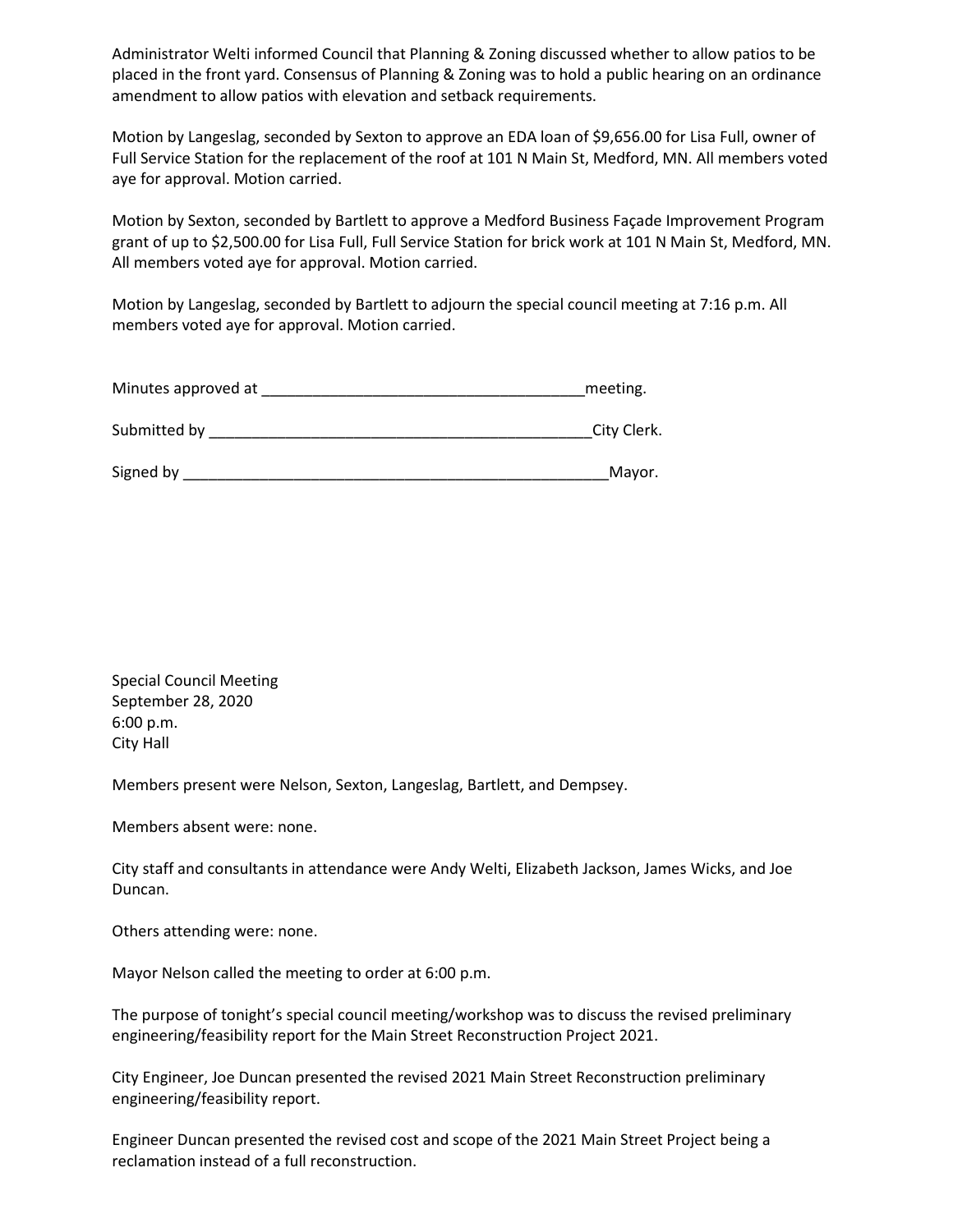Council was given time to ask any questions of Engineer Duncan.

Motion by Sexton, seconded by Bartlett to ask Steele County for an official position on the project including a center turn lane. All members voted aye for approval. Motion carried.

Motion by Bartlett, seconded by Sexton to hold the Preliminary Engineering Report meeting with the public on October 21, 2020 at 5: 30 pm. Nelson voted aye, Bartlett voted aye, Sexton voted aye, Langeslag voted nay, Dempsey voted nay. Motion carried.

Mayor Nelson adjourned the special council meeting at 7:12 p.m.

| Minutes approved at | meeting.    |
|---------------------|-------------|
| Submitted by        | City Clerk. |
| Signed by           | Mayor.      |

Regular City Council Meeting September 28, 2020 7:00 p.m. City Hall

Members present were Nelson, Sexton, Dempsey, Bartlett, and Dempsey.

Members absent were: none.

City staff and consultants in attendance were Andy Welti, Elizabeth Jackson, and James Wicks.

Others attending were Cathi Gasner (by phone).

Mayor Nelson called the meeting to order at 7:15 p.m.

Pledge of Allegiance.

Concerns/Requests from the General Public/Organizations – Cathi Gasner stated (by phone) that all voting by Council needed to be done by roll call vote. Administrator Welti will check with the City's attorney.

Cathi Gasner also stated (by phone) that the new Preliminary Engineering Report for the special meeting had not been made available online and therefore the special meeting should not have proceeded. Administrator Welti will check with the City's attorney.

Agenda – Motion by Langeslag, seconded by Dempsey to approve the agenda as presented. All members voted aye for approval. Motion carried.

Consent agenda – Agenda items are approved by one motion unless a Council member requests separate action.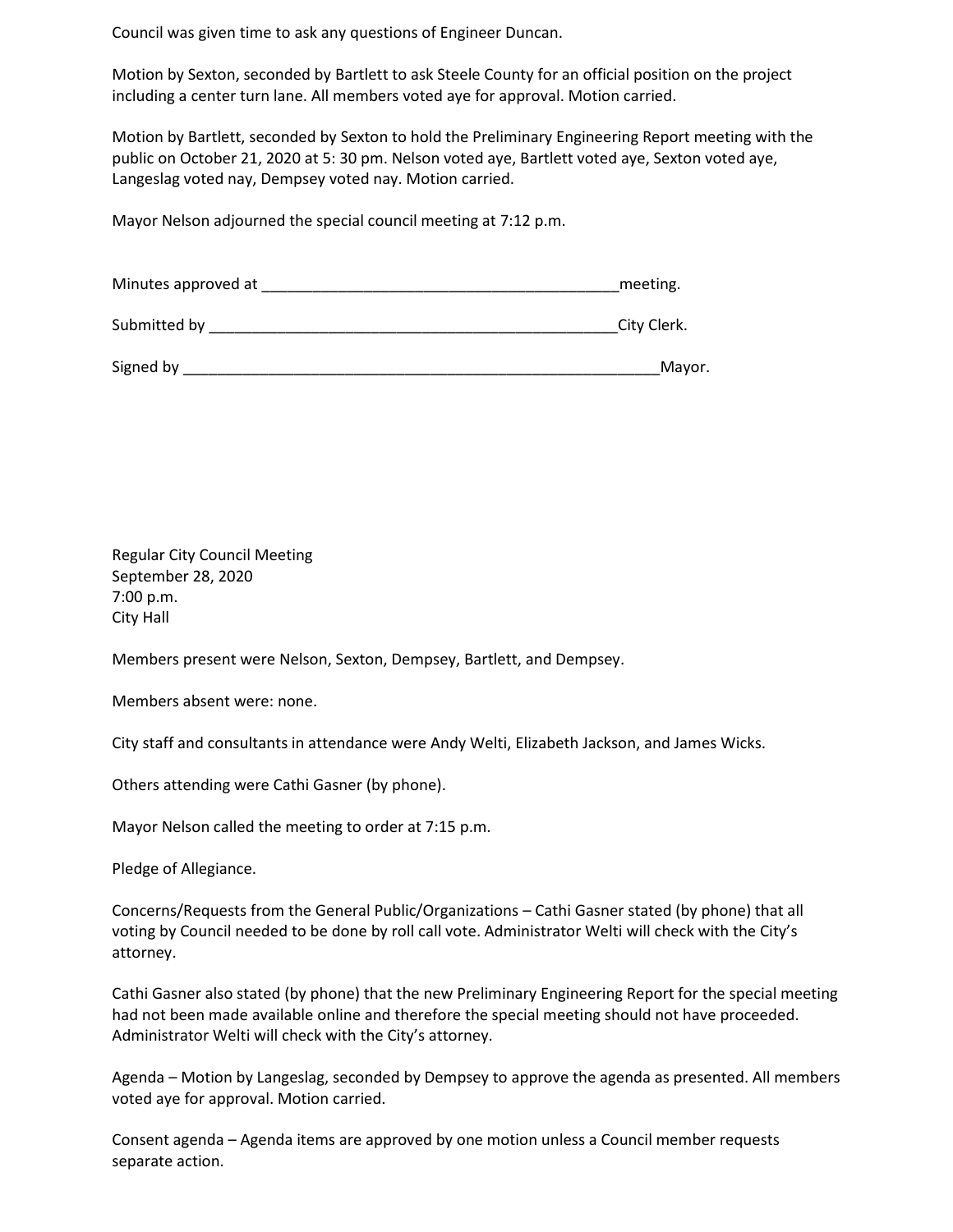Approval of the August 24, 2020 regular meeting minutes and the September 2, 2020 special meeting minutes.

Approval of the August and September city and liquor store bills.

Approval of the August check register numbers E3902-E3924, 15828-15878, and 49058-49130.

Approval of Resolution 2020-20 Accepting Donation from Dave and Lois Nelson in the amount of \$25.00 in memory of Pam Kay for the Medford Park Endowment Fund.

Approval of Resolution 2020-21 Accepting Donation from Dave and Lois Nelson in the amount of \$25.00 in memory of Pat Merritt for the Medford Park Endowment Fund.

Approval of Resolution 2020-22 Accepting Donation from Marjorie Charlton in the amount of \$10.00 in memory of Pat Merritt for the Medford Park Endowment Fund.

Approval of Resolution 2020-23 Accepting Donation from Ernie and Dyann Reinhard in the amount of \$20.00 in memory of Pat Merritt for the Medford Park Endowment Fund.

Motion by Sexton, seconded by Langeslag to approve the consent agenda as presented. All members voted aye for approval. Motion carried.

Mayor's Report – City Council had no questions concerning Mayor Nelson's report.

Planning & Zoning Board – Administrator Welti presented the minutes from the September 2, 2020 meeting.

Ordinance 2020-03, an Ordinance Amending Medford City Code Section 4.25, An Ordinance Regulating Patios – Motion by Sexton, seconded by Langeslag to approve Ordinance 2020-03. Sexton aye, Bartlett aye, Langeslag aye, Dempsey aye, Nelson aye. Motion carried.

EDA Board – Special Meeting Minutes from September 2, 2020 were included in the Council Packet.

Park Board – Council member Sexton presented minutes from the Regular Park Board meeting on September 14, 2020.

City Attorney – none.

City Engineer – none.

City Administrator – Administrator Welti presented a memo. Welti stated he had participated in the Coronavirus Relief Fund – CARES Act virtual meetings.

Welti stated he and Mayor Nelson had met with Superintendent Ristau regarding the future of the CAST publication.

Welti stated Council member Dempsey and Sexton and Administrator Welti had met with the Steele County Transportation Committee to discuss the potential turn lane on Main Street.

City Clerk – Clerk Jackson stated Council should be prepared for a higher than usual Certification list at year end due to COVID-19 and the inability to disconnect water services due to non-payment.

Public Works – Supervisor Wicks presented a memo. Wicks stated Public Works had been busy with bio solids testing and training, jetter truck repair, communication with Mueller Systems regarding radio repair/replacement issues, pool year end shut down, bleacher repair at Straight River Park, and identifying EAB damaged trees that need removal in Radal Park and Straight River Park.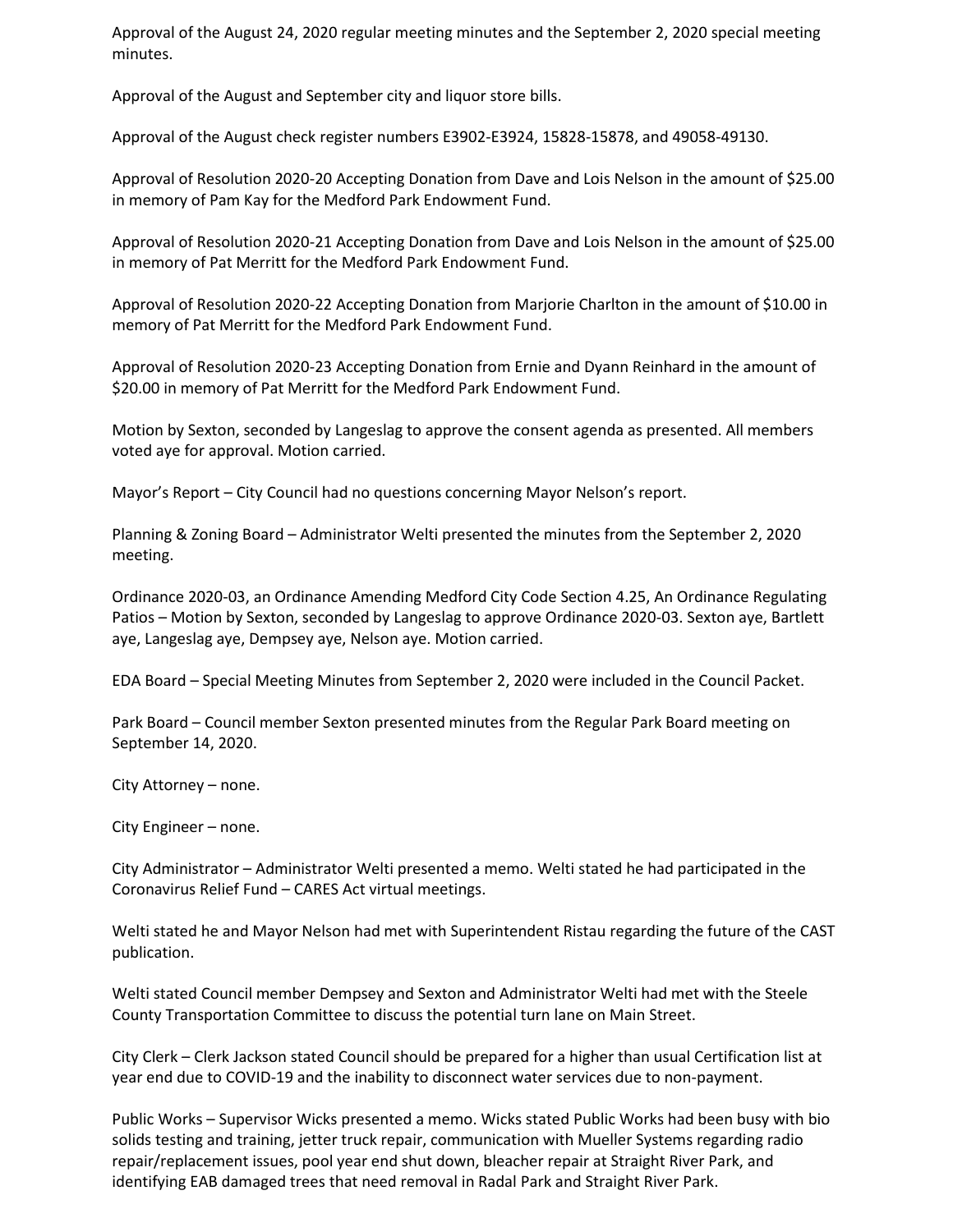Fire Department – none.

New Business –

CAST and statutory publishing requirements – Administrator Welti presented a memo. Welti stated Superintendent Ristau updated the City on September 23, 2020 stating the School Board had decided the CAST would go to online only.

Council Consensus was to have further discussion with the Medford School District regarding the CAST.

CRF/CARES Expenditures – Administrator Welti presented a memo. Welti stated the City of Medford received \$96,737 of CARES ACT funds. The funds must be spent by November 15, 2020; any unspent funds must be sent to the County which will then return unspent funds to the State.

Administrator Welti presented a memo from Fire Chief Hager requesting additional Personal Protective Equipment that would qualify to be paid for with the City's CRF/CARES ACT funds.

Motion by Dempsey, seconded by Bartlett to authorize the Medford Fire Department to purchase up to \$30,000 worth of Personal Protective Equipment. Sexton aye, Bartlett aye, Langeslag aye, Dempsey aye, Nelson aye. Motion carried.

Motion by Nelson, seconded by Sexton to authorize up to \$8,000 for a trailer for the Medford Fire Department for use as a decontamination system if CRF/CARES ACT money remains available. Sexton, aye, Bartlett aye, Langeslag aye, Dempsey aye, Nelson aye. Motion carried.

Regular City Council Meeting – Monday, October 26, 2020, 7:00 p.m. Truth in Taxation Meeting – Monday, December 28, 2020, 7:00 p.m.

Motion by Langeslag, seconded by Dempsey to adjourn the Regular City Council Meeting at 8:27 p.m. All members voted aye for approval. Motion carried.

| Minutes approved at | meeting.    |
|---------------------|-------------|
| Submitted by        | City Clerk. |
| Signed by           | Mayor.      |

Special Council Meeting October 21, 2020 5:30 p.m. City Hall

Members present were Nelson, Sexton, Bartlett, Langeslag, and Dempsey.

Members absent were: none.

City staff and consultants in attendance were Andy Welti, Elizabeth Jackson, James Wicks, Joe Duncan, and Mark Rahrick.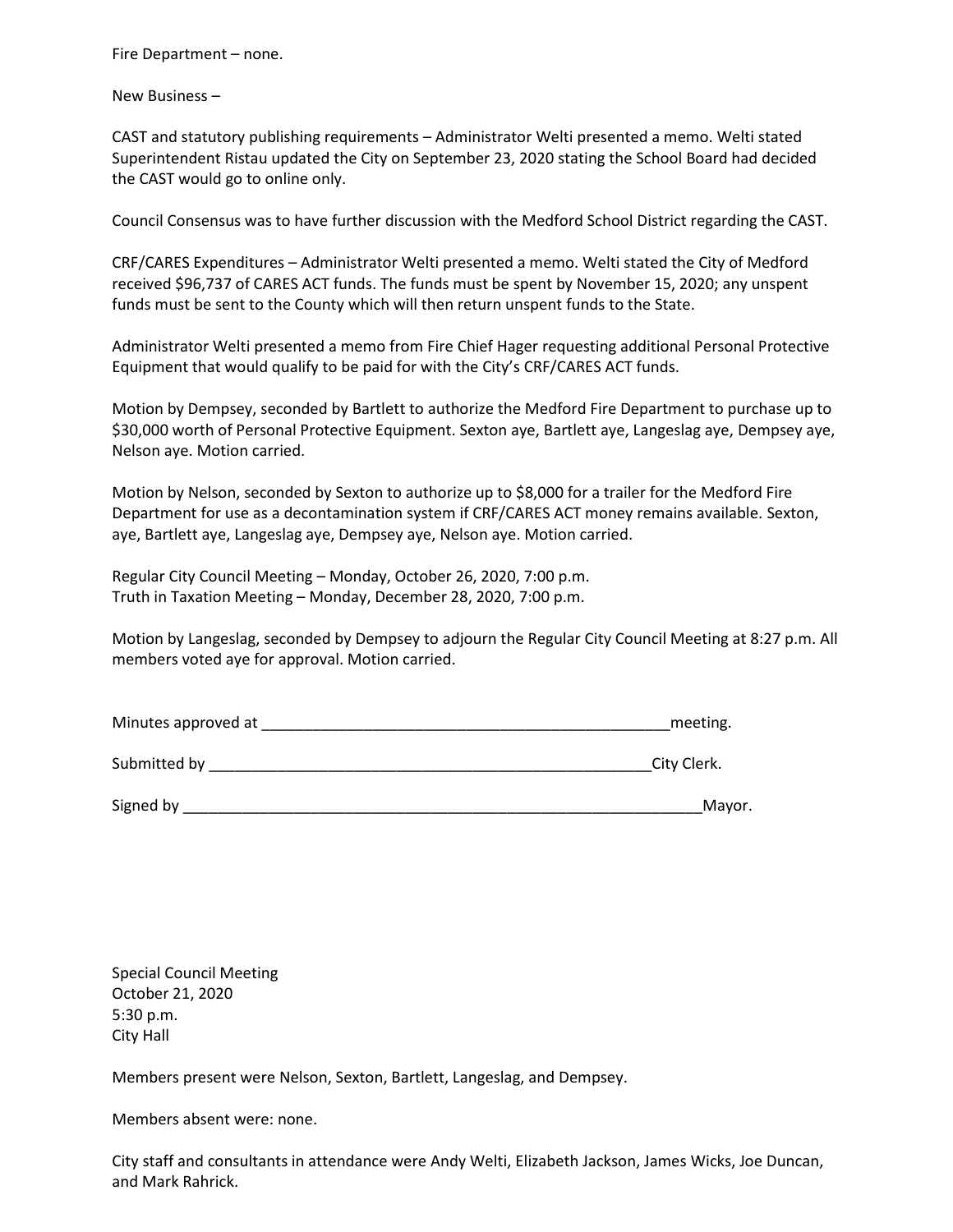Others attending were Greg Ilkka. Others attending by phone were Amanda Mueller, Mark Heaser, Danny Thomas, Bill Cronin, Ross Olson, Lisa Full. John Anhorn, Cathi Gasner, and Chad Merritt.

Mayor Nelson called the meeting to order at 5:30 p.m.

The purpose of the special meeting/workshop is to discuss the revised Preliminary Engineering Report for the Main Street 2021 Project.

City Engineer, Joe Duncan presented the revised Preliminary Engineering Report for the Main Street 2021 Project.

Public comments from residents included the following topics:

Expense of the project Financial impacts of COVID-19 on the City and the residents of Medford. Center turn lane Not affordable for Main Street residents Not the right time for the project Project needs to be done, no perfect time Potential water, wastewater, municipal building projects that would also raise taxes Wait to make a decision until after the General Election 8 foot multi use path vs. 6-foot sidewalk Residents would prefer to attend meetings in person.

Council members discussed the proposed project with Duncan and Ilkka. Council consensus was to wait until after the election to vote on Resolution 2021-06, Ordering Improvement and Preparation of Plans.

Public Works Supervisor, James Wicks informed Council a switch was needed for the well and the Medford Outlet Center.

Motion by Dempsey, seconded by Bartlett to invoice Steele County for their portion of expenses incurred to date with the 2021 Main Street Project at a cost of approximately \$100,000. Sexton aye, Bartlett aye, Langeslag aye, Dempsey aye, Nelson aye. Motion carried.

Motion by Bartlett, seconded by Dempsey to adjourn the Special Council meeting at 7:51 p.m.

| Minutes approved at                                                                                                                                                                                                            | meeting.    |
|--------------------------------------------------------------------------------------------------------------------------------------------------------------------------------------------------------------------------------|-------------|
| Submitted by Submitted by Submitted by Submitted by Submitted by Submitted by Submitted and Submitted by Submitted B                                                                                                           | City Clerk. |
| Signed by Signed State and School and Signed State and State and State and State and State and State and State and State and State and State and State and State and State and State and State and State and State and State a | Mayor.      |
| <b>Special Council Meeting</b>                                                                                                                                                                                                 |             |
| October 26, 2020                                                                                                                                                                                                               |             |
| 6:30 p.m.                                                                                                                                                                                                                      |             |
| City Hall                                                                                                                                                                                                                      |             |

Members present were Nelson, Sexton, Langeslag, Bartlett, and Dempsey.

Members absent were: none.

City staff and consultants in attendance were Andy Welti, Elizabeth Jackson, James Wicks, and Craig O'Hearn.

Others attending were: none.

Mayor Nelson called the meeting to order at 6:30 p.m.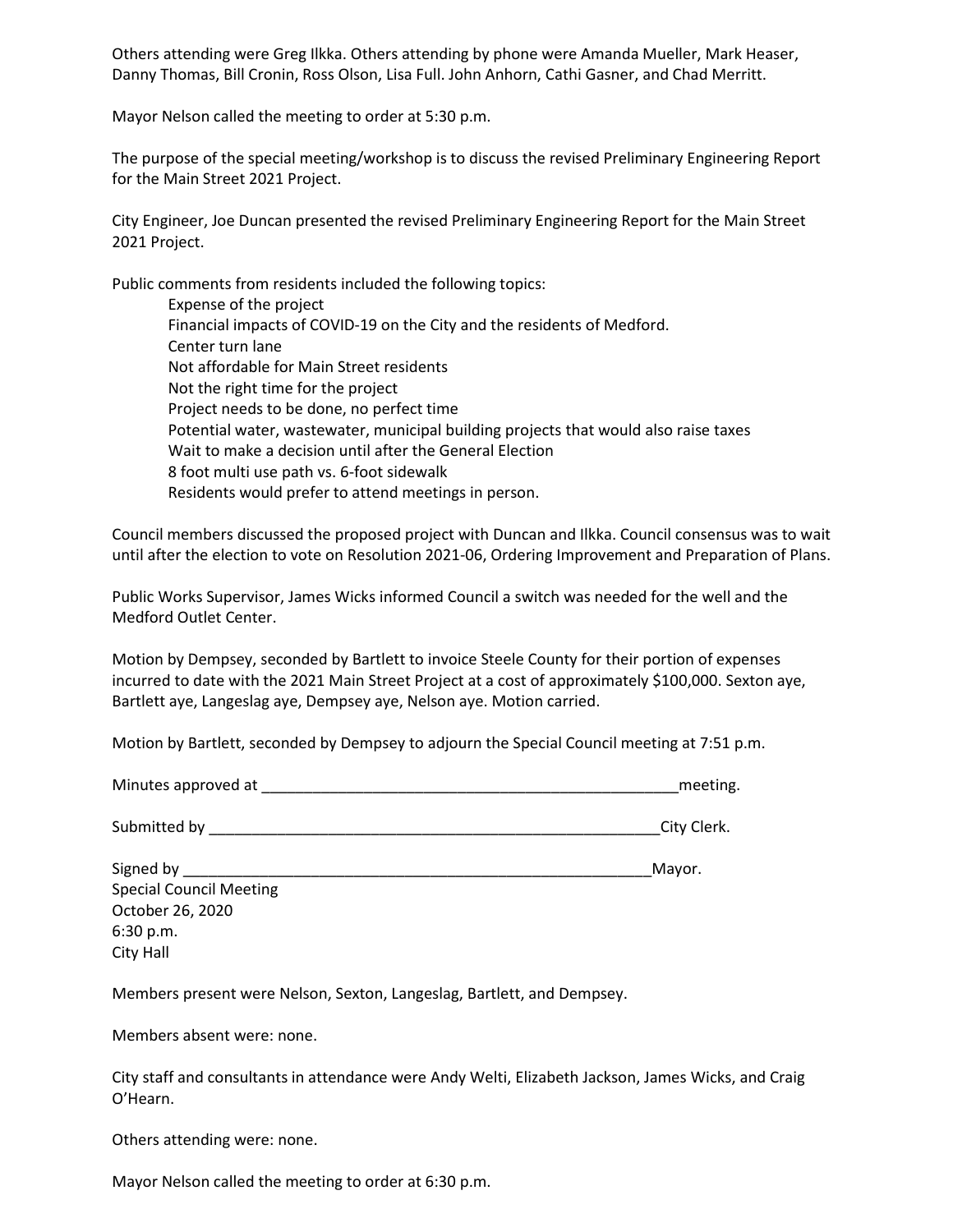The purpose of the special council meeting/workshop is to discuss possible Medford Municipal Liquor Store Improvements.

Administrator Welti presented a memo detailing the exterior and interior improvements and the quotes that had been received by the City for the work.

Welti stated COVID-19 impacts on the liquor store sales have produced a current operating loss of approximately \$40,000.

Welti stated the City of Medford could request a contribution from the Medford Fire Relief Association for improvements at the Municipal Liquor Store.

Council members discussed the potential improvements.

No action was taken at this meeting.

Meeting was adjourned at 6:59 p.m.

| Minutes approved at | meeting.    |
|---------------------|-------------|
| Submitted by        | City Clerk. |
| Signed by           | Mayor.      |

Regular City Council Meeting October 26, 2020 7:00 p.m. City Hall

Members present were Nelson, Sexton, Langeslag, Dempsey, and Bartlett.

Members absent were: none.

City staff and consultants in attendance were Andy Welti, Elizabeth Jackson, James Wicks, and Mark Rahrick.

Others attending the meeting were: none.

Mayor Nelson called the meeting to order at 7:05 p.m.

Pledge of Allegiance.

Concerns/Requests from the General Public and Organizations: none.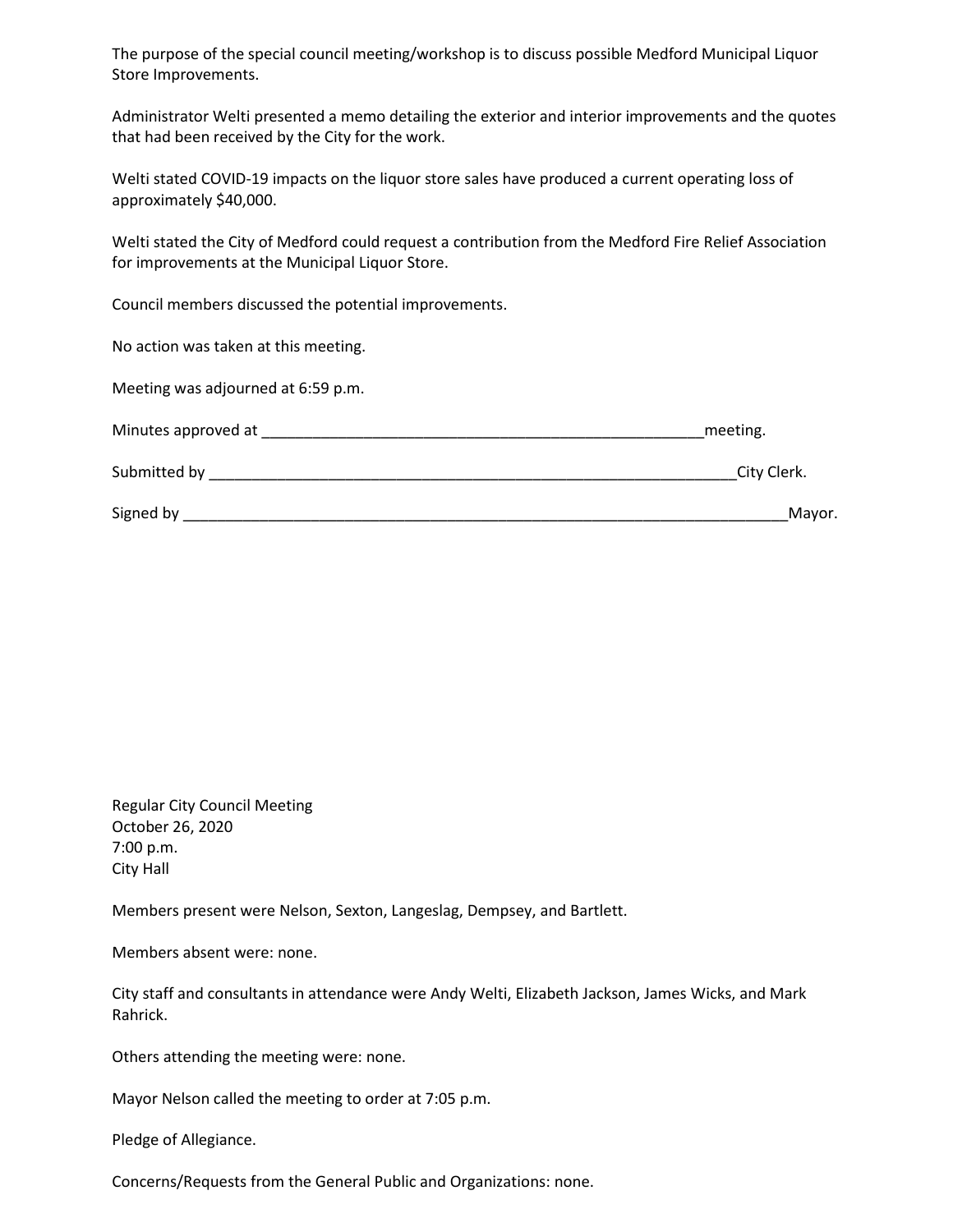Agenda – Motion by Sexton, seconded by Bartlett to approve the agenda as presented. All members voted aye for approval. Motion carried.

Consent Agenda – Agenda items are approved by one motion unless a Council member requests separate action.

Approval of the September 28, 2020 special and regular council meeting minutes.

Approval of the September and October city and liquor store bills.

Approval of the September check register numbers E3925-E3946, 15879-15916, and 49131-49195.

Resolution 2020-25 Accepting Donation from Dave and Lois Nelson in the amount of \$25.00 in memory of Butch Schultz for the Medford Veteran's Committee.

Resolution 2020-26 Accepting a \$100.00 Donation from Carissa, Mike, Rachel, and Evan Novak; Kevin & Janis Bork; Nikole & Paul Schmidt; Danielle & Nathan Ross; Debbie & Mike Sieczka; Kristen Hooper; Emmanuel Smith; and a \$22.00 Donation from Don & Delores James in memory of Loyal Merritt for the Medford Park Endowment Fund.

Resolution 2020-27 Accepting a \$25.00 Donation from Marie Sexton; a \$100.00 Donation from Karen & Greg Sanborn; a \$20.00 Donation from Barb & Darwin Kasper; a \$10.00 Donation from Vernon & Diane Wheeler; a \$10.00 Donation from Donna & Mark Ihlenfeld; a \$30.00 Donation from Gerald Ballstadt; a \$20.00 Donation from Milo & Vivian Quast; and a \$25.00 Donation from Mark Walbran in memory of Loyal Merritt for the Medford Park Endowment Fund.

Motion by Langeslag, seconded by Bartlett to approve the consent agenda as presented. All members voted aye for approval. Motion carried.

Mayor's Report – Mayor Nelson presented her memo. Council had no questions concerning Mayor Nelson's report.

Planning & Zoning Board – did not meet.

EDA Board – Administrator Welti presented a memo. Welti stated the City of Medford and Medford EDA received 7 Medford Small Business Relief Fund applications funded with CRF/CARES. The work group reviewed the applications and the Medford EDA recommended the following applicants be awarded: Vicky Deering & Barry Benjamin, Happy Tails Pet Store, LLC, \$5,000 Jerri Wencl, Magic Shears Salon, \$1,487

Tammy Pumper, Magic Shears Salon, \$257 Steve Rieser, Complete Fire Sprinkler Services, \$5,000 John Anhorn, Anhorn's Gas & Tire, \$5,000 Lisa Full, Full Service Station, \$5,000 Darla & Heather Terpstra, Bella Vita Salon LLC, \$5,000

Total Awards: \$26,744

Motion by Sexton, seconded by Langeslag to approve the recommended Medford Small Business Relief Fund Applications. All members voted aye for approval. Motion carried.

Resolution 2020-24, Resolution Authorizing Award of Coronavirus Relief Funds by City of Medford and Medford Economic Development Authority for Business Relief Fund. Motion by Langeslag, seconded by Bartlett to approve Resolution 2020-24. All members voted aye for approval. Motion carried.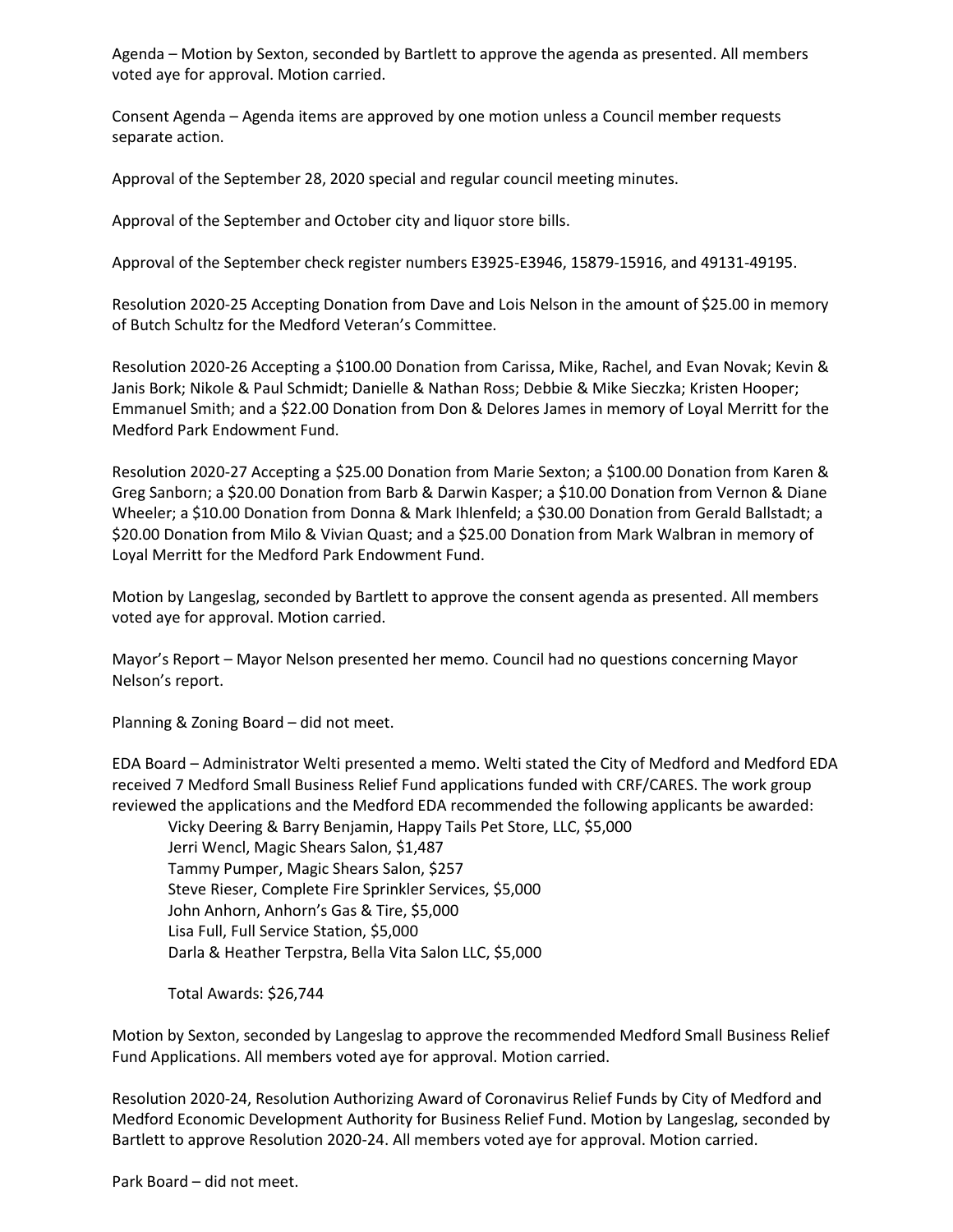City Attorney – none.

City Engineer – none.

City Administrator – Administrator Welti presented a memo. Welti stated he attended the MAOSC fall meeting October 22-23.

Water meter radio repair began during the week of October 5. The City received another zoning permit application for construction of a new home in the Jones addition. Staff is working to obtain meter readings from every water meter account so that by the end of October all meters are current (up to the past couple of months).

City Clerk – none.

Public Works – Supervisor Wicks presented a memo. Wicks stated Public Works had been busy with water meter radio repairs, flushing hydrants, winterizing the pool and park bathrooms, decanting, and a salt/sand event.

Fire Department – none.

CRF/CARES Expenditures – Administrator Welti presented a memo.

Motion by Sexton, seconded by Bartlett to approve the Coronavirus expenses incurred to date and minor expenses to be invoiced, installation of an ionization system on the HVAC system at the Municipal Liquor Store, any remaining funds be transferred to the Medford School District to offset a portion/all of the \$13,158 IPad request; any remaining funds after all expenses have been paid be sent to Steele County. All members voted aye for approval. Motion carried.

Liquor Store Improvements – Motion by Sexton, seconded by Dempsey to install flooring up to \$6,500 contingent upon the Medford Fire Relief Association granting the contribution request of \$7,000 (\$6000 for the improvements, \$1000 for the Medford Pool). All members voted aye for approval. Motion carried.

2020 Medford Pool season report – City Clerk Jackson presented the end of the year pool memo. Jackson stated the Medford Pool 2020 revenues were \$13,497.60 and the expenditures were \$27,387.79.

Medford Fire Relief Association contribution request – Administrator Welti presented a memo. Welti stated in past years the City of Medford requested charitable gambling funds from the Medford Fire Relief Association to cover operation expenses at the Medford Pool and for improvements at the Municipal Liquor Store.

Administrator Welti recommended Council consider requesting \$7,000 to cover improvements at the Medford Municipal Liquor Store (\$6,000) and to offset operation and maintenance expenses at the Medford Pool (\$1,000).

Motion by Sexton, seconded by Dempsey to approve recommendation of requesting \$7,000 from the Medford Fire Relief Association. All members voted aye for approval. Motion carried.

Special Council Meeting – Friday, November 13, 2020, 3:30 p.m.

Special Council Meeting – Tuesday, November 17, 2020. 4:30 p.m.

Regular City Council Meeting, Monday, November 23, 2020, 7:00 p.m.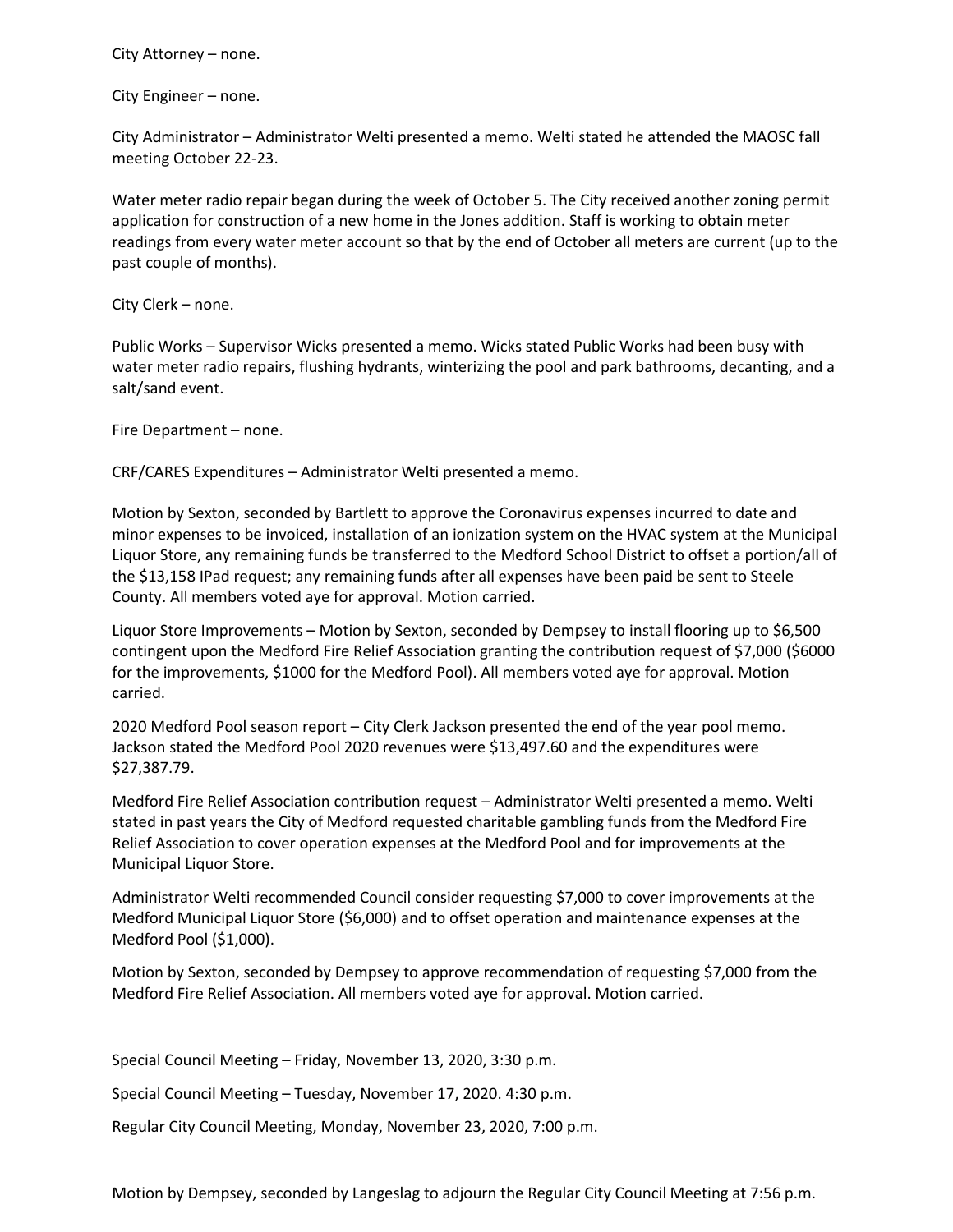| Minutes approved at | meeting.    |
|---------------------|-------------|
| Submitted by        | City Clerk. |
| Signed by           | Mavor.      |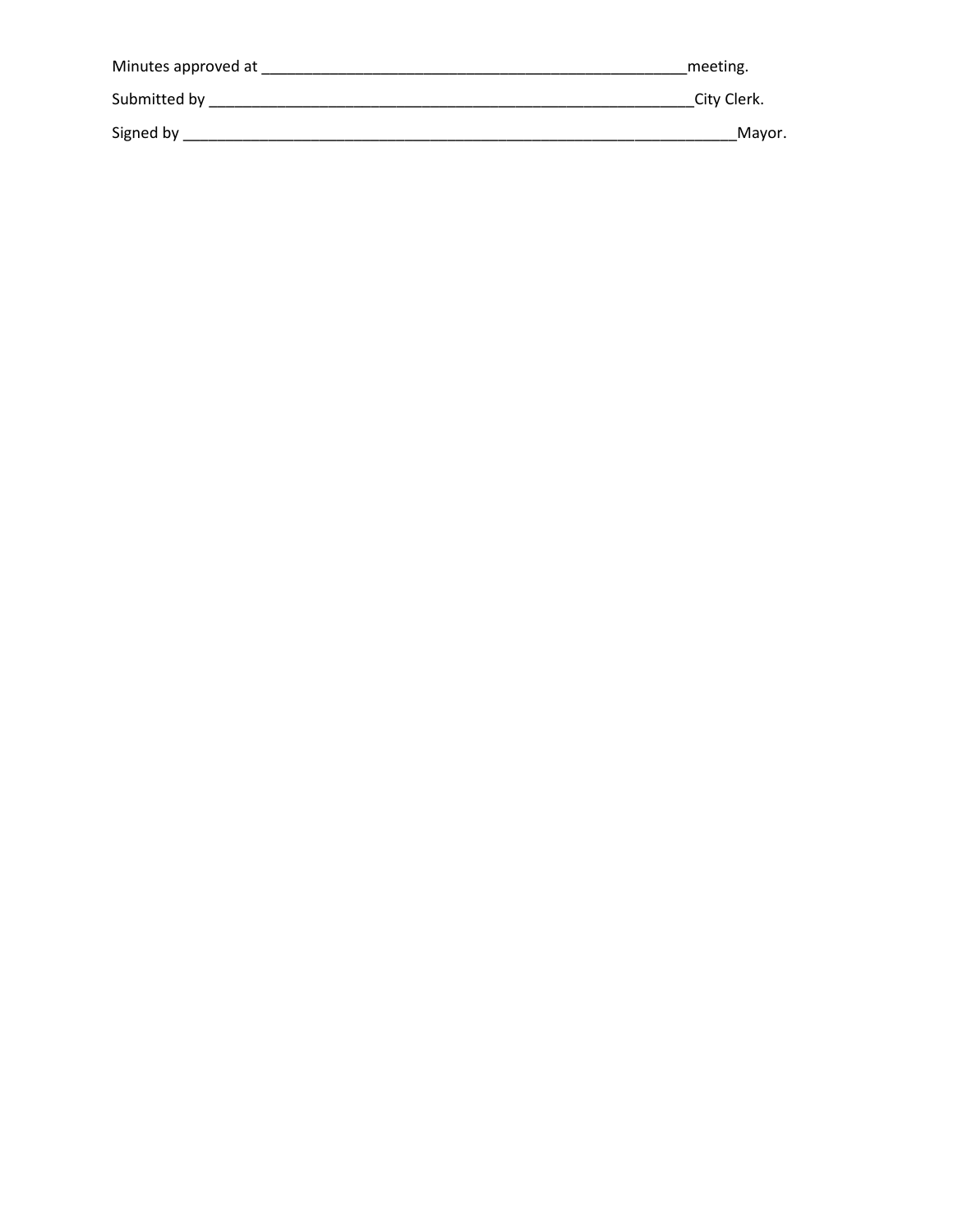Special Council Meeting November 13, 2020 3:30 p.m. City Hall

Members present were Nelson, Sexton, and Bartlett.

Members absent were Dempsey and Langeslag.

City staff in attendance were Andy Welti.

Mayor Nelson called the meeting to order at 3:30 p.m.

Canvassing of November 3, 2020 Election Results – Administrator Welti presented the resolution certifying the 2020 election results. The General Election had 718 persons voting, including 168 absentee votes.

| Council Members – Four Year Term votes cast: | Nick Sorensen – 185 votes |
|----------------------------------------------|---------------------------|
|                                              | Chad Merritt - 274 votes  |
|                                              | Matt Dempsey - 241 votes  |
|                                              | Corey Samora - 129 votes  |
|                                              | Mandy Mueller - 304 votes |
|                                              | Write-in $-51$ votes      |
| Mayor – Four Year Term votes cast:           | Lois Nelson – 176 votes   |
|                                              | Danny Thomas - 514 votes  |
|                                              | Write-in $-2$ votes       |

Motion by Sexton, seconded by Bartlett to approve Resolution 2020-28 canvassing the election results from the November 3, 2020 general election and declaring Chad Merritt and Mandy Mueller as council members-elect, and declaring Danny Thomas as mayor-elect. All voted aye for approval. Motion carried.

Council member Sexton asked Council for consideration of submission of a Steele County Recreation Assistance Program Request for a grant of \$5,000 for a trail to connect the Medford Pool with the SE corner of the volleyball courts.

Motion by Sexton, seconded by Bartlett to apply for the grant for a trail if MARC is part of funding sources. All members voted aye for approval. Motion carried.

Motion by Bartlett, seconded by Sexton to adjourn at 3:57 p.m. Motion carried.

| Minutes approved at | meeting.    |
|---------------------|-------------|
| Submitted by        | City Clerk. |

| Signed by |  |
|-----------|--|
|           |  |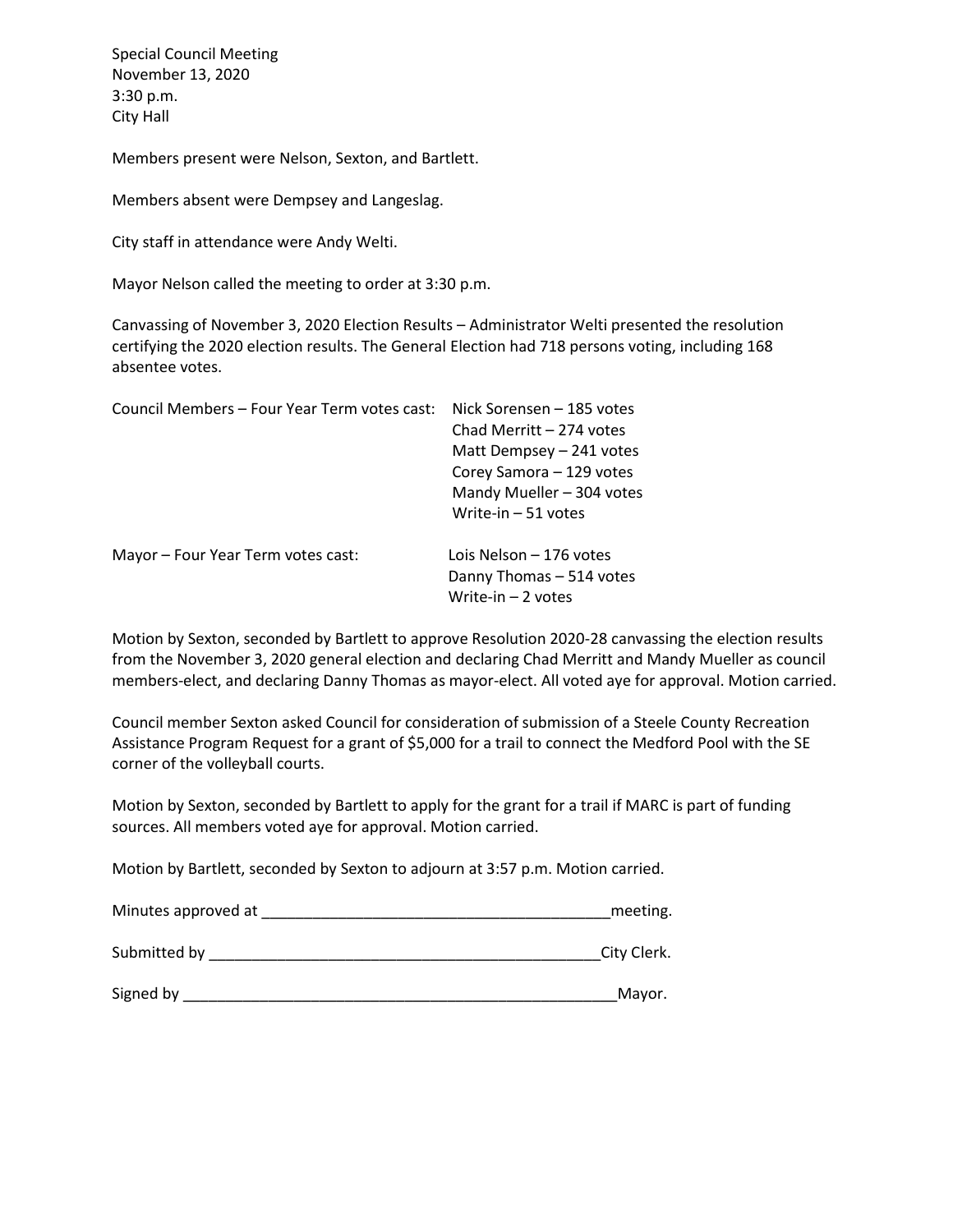Special Council Meeting November 17, 2020 4:30 p.m. Fire Hall

Members present were Nelson, Sexton, Dempsey, Langeslag, and Bartlett.

Members absent were: none.

City staff and consultants in attendance were Andy Welti, Elizabeth Jackson, James Wicks, Mark Rahrick, Joe Duncan, and Greg Ihlkka.

Others attending were Danny Thomas, Mandy Mueller, and Chad Merritt.

Mayor Nelson called the meeting to order at 4:37 p.m.

The purpose of tonight's special council meeting/workshop was to discuss the revised preliminary engineering/feasibility report for the Main Street Reconstruction Project 2021.

Council was given time to ask questions of Engineer Duncan and County Engineer Ihlkka.

Motion by Langeslag, seconded by Dempsey to allow the 429 Process to expire and take up the Main Street Reconstruction Project 2021 with the Council members-elect and Mayor-elect in January 2021. Langeslag aye, Sexton aye, Dempsey aye, Bartlett aye, Nelson nay. Motion carried.

Motion by Langeslag, seconded by Dempsey to adjourn the special council meeting at 5:49 p.m. Motion carried.

| Minutes approved at | meeting. |
|---------------------|----------|
|---------------------|----------|

Submitted by \_\_\_\_\_\_\_\_\_\_\_\_\_\_\_\_\_\_\_\_\_\_\_\_\_\_\_\_\_\_\_\_\_\_\_\_\_\_\_\_\_\_\_\_\_\_\_\_\_\_City Clerk.

Signed by \_\_\_\_\_\_\_\_\_\_\_\_\_\_\_\_\_\_\_\_\_\_\_\_\_\_\_\_\_\_\_\_\_\_\_\_\_\_\_\_\_\_\_\_\_\_\_\_\_\_\_\_Mayor.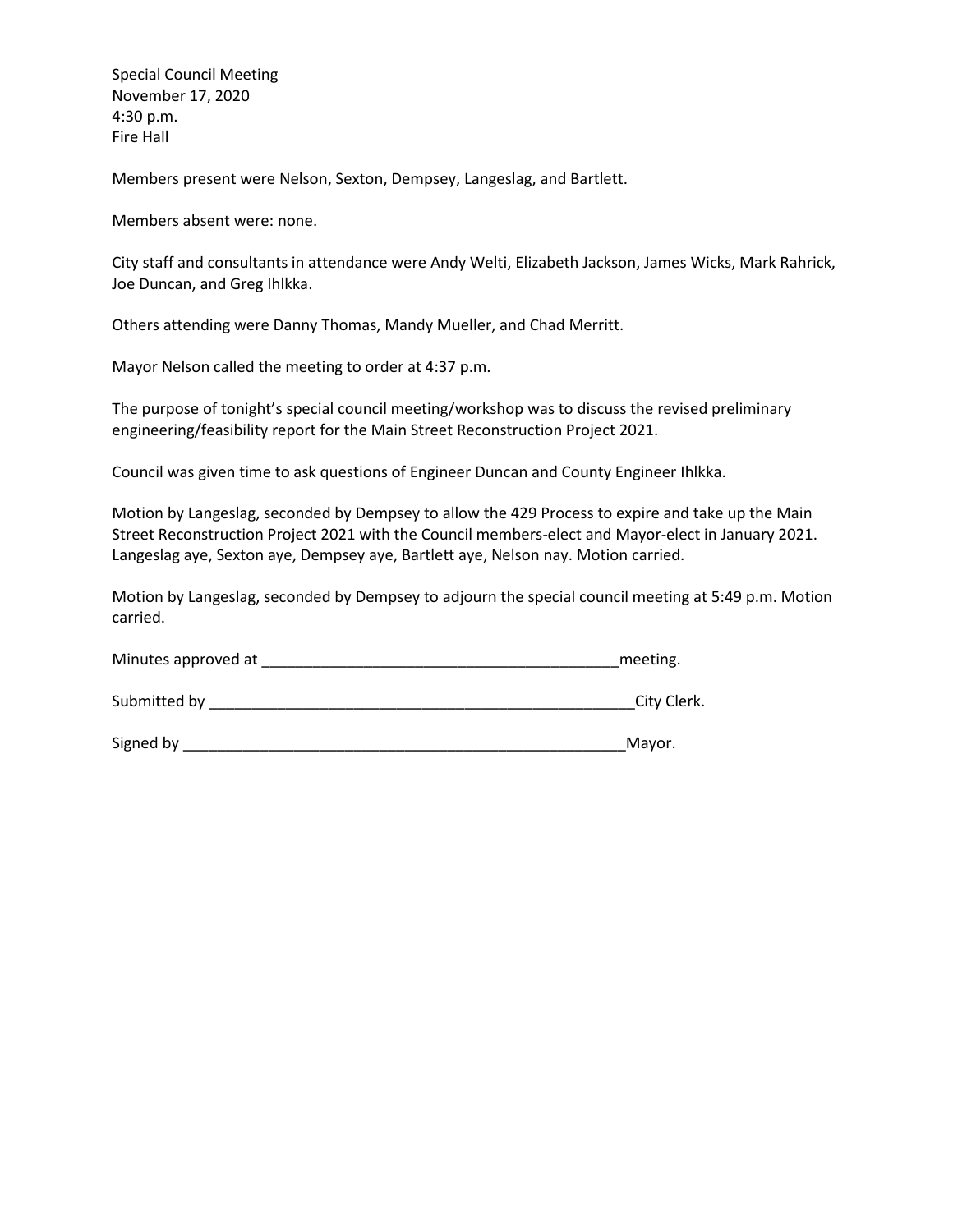Special Council Meeting November 23, 2020 5:00 p.m. Fire Hall

Members present were Nelson, Sexton, Dempsey, Langeslag, and Bartlett.

Members absent were: none.

City staff and consultants in attendance were Andy Welti, Elizabeth Jackson, James Wicks, and Seth Peterson.

Others attending were Danny Thomas, Annie Granlund, and Mandy Mueller (phone),

Mayor Nelson called the meeting to order at 5:00 p.m.

The purpose of tonight's meeting was to discuss the I&I study, the onsite evaluation of the water treatment facility, and wastewater treatment regionalization and capacity.

Engineer Peterson presented the Infiltration and Inflow Desktop Study Memo. Engineer Peterson stated the study showed infiltration and inflow is minimal for the City's wastewater and sanitary sewer system as the system is relatively tight. No further I & I action is recommended at this time.

Engineer Peterson presented a memo on the Water Treatment Facility Onsite Evaluation. Engineer Peterson presented a summary of recommendations that included further inspection of the filter system, adjustments to the chemical feed system, maintenance of the water plant equipment and upgrades of the SCADA equipment and software.

Wastewater Regionalization Memo regarding Applied Technologies WWTF Capacity Report Review – Engineer Peterson presented a memo addressing the comments Applied Technologies provided after their review of the Wastewater Treatment Regionalization Report and Wastewater Treatment Options memo completed by Bolton & Menk.

Engineer Peterson stated the biosolids tank should stay sized for 365 days of storage capacity. Peterson stated the grit removal system would need to still be included as the MPCA would want a grit removal system. Peterson stated the separate valve vault would be part of the design if that is the chosen alternative. Engineer Peterson stated the lift stations cost could be closer to \$450,000. Engineer Peterson stated the IFAS system is not the best system for domestic wastewater and would require approval from the MPCA. Engineer Peterson stated using rare earth metal instead of ferric chloride for phosphorous removal is not currently approved by the MPCA.

Update from City of Faribault regarding wastewater capacity – Administrator Welti presented a memo. Welti stated the City of Faribault had confirmed they would have the capacity to accept Medford's wastewater flow for a significant period of time. Welti stated Faribault City Council was supportive of the potential connection and is open to continuing discussion.

Remaining City of Medford wastewater treatment capacity – Administrator Welti presented a memo. Welti stated the City's wastewater treatment capacity estimates had been updated by Engineer Peterson to reflect recent development within Medford.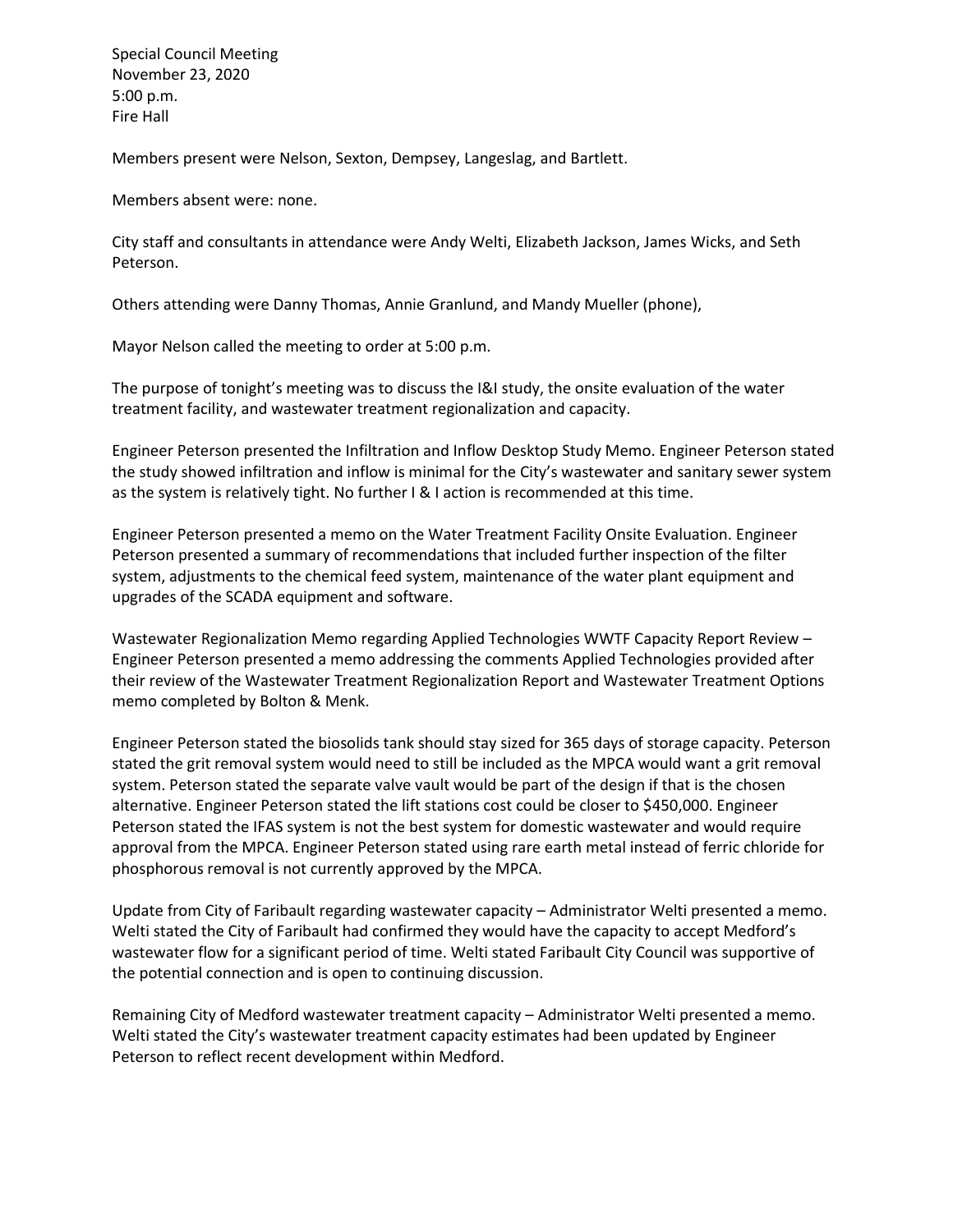The following is an estimate of the development that could occur before the City reaches its limit at the wastewater treatment plant:

Being built – 16-unit apartment – scheduled to be online in spring/summer 2021 Proposed Phase 1 Development on West side of Interstate 2021 new homes (approximately 8 homes) 2022 new home (approximately 8 homes) New restaurant

No action was taken by Council.

Motion by Dempsey, seconded by Sexton to adjourn the special council meeting at 6: 44 p.m. Motion carried.

| Minutes approved at | meeting.    |
|---------------------|-------------|
|                     |             |
| Submitted by        | City Clerk. |

| Signed by | Mayor |
|-----------|-------|
|           |       |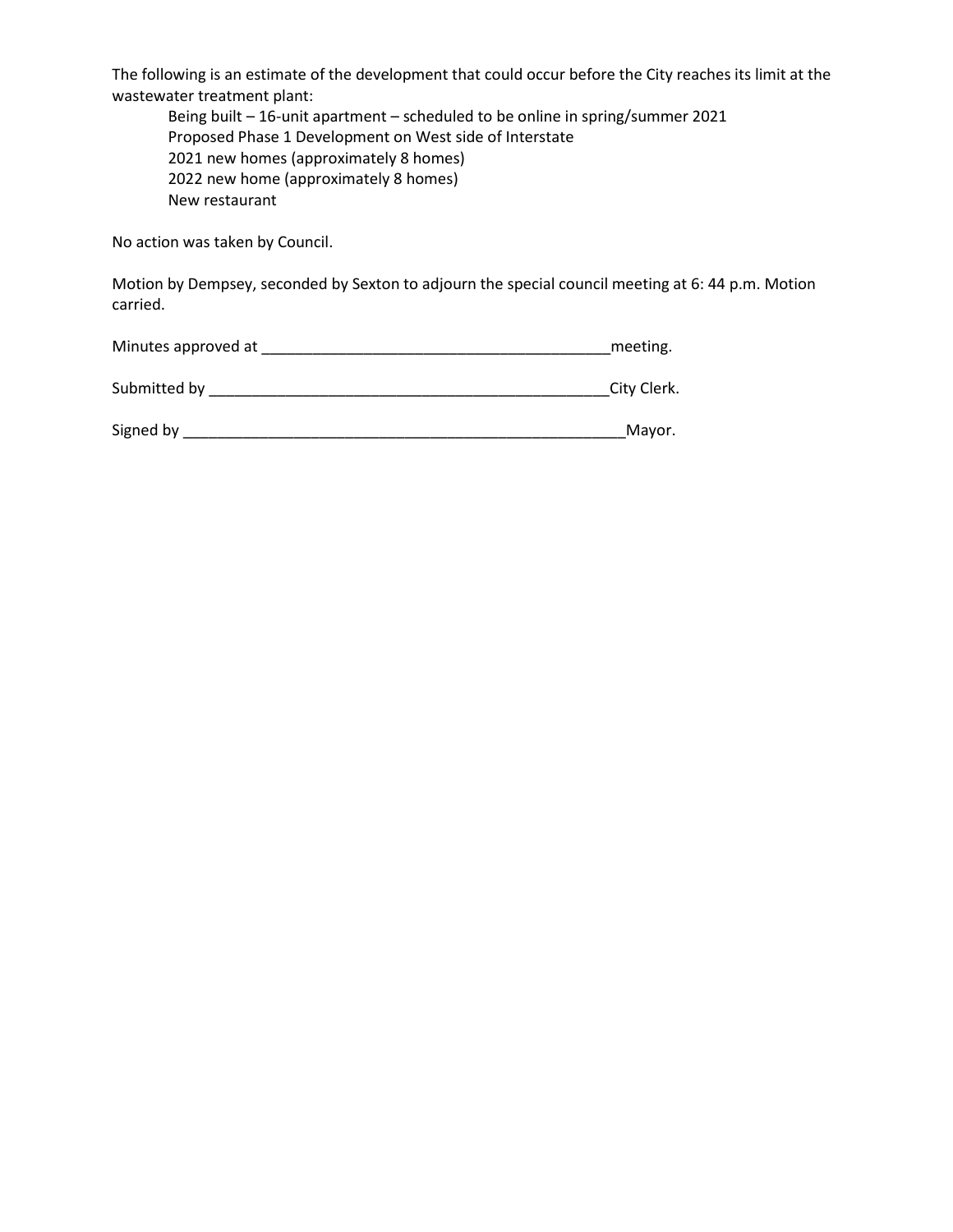Regular Council Meeting November 23, 2020 7:00 p.m. Fire Hall

Members present were Nelson, Sexton, Dempsey, Langeslag, and Bartlett.

Members absent were: none.

City staff and consultants in attendance were Andy Welti, Elizabeth Jackson, Mark Rahrick, and James Wicks.

Others attending were Danny Thomas, Annie Granlund, Nick Sorensen, Rick Hager, and Mandy Mueller (phone).

Mayor Nelson called the meeting to order at 7:00 p.m.

Pledge of Allegiance.

Concerns/Requests from the General Public and Organizations: none.

Agenda – Add public hearing for 4<sup>th</sup> Ave SW Street Vacation under City Administrator reports. Between item D and E add authorization of City Engineer Duncan to work with Council member Langeslag and Council-elect on the 2021 Main Street Reconstruction Project.

Motion by Langeslag, seconded by Sexton to approve the amended agenda. All members voted aye for approval. Motion carried.

Consent Agenda – Agenda items are approved by one motion unless a Council member requests separate action.

Approval of the October 21, 2020 special meeting minutes and the October 26, 2020 special and regular meeting minutes.

Approval of the October and November city and liquor store bills.

Approval of the October check register numbers E3947-E3968,15917-15957, and 49196-49282.

Resolution 2020-30 Accepting Donation from the Medford Fire Department in the amount of \$500.00 in memory of Butch Schlutz for the Medford Veteran's Committee.

Resolution 2020-31 Accepting Donation from Diane Schultz in the amount of \$550.00 in memory of Butch Schultz for the Medford Veteran's Committee.

Motion by Langeslag, seconded by Bartlett to approve the consent agenda as presented. All members voted aye for approval. Motion carried.

Mayor's Report – Mayor Nelson presented her memo. Council had no questions concerning Mayor Nelson's report.

Planning & Zoning Board – did not meet.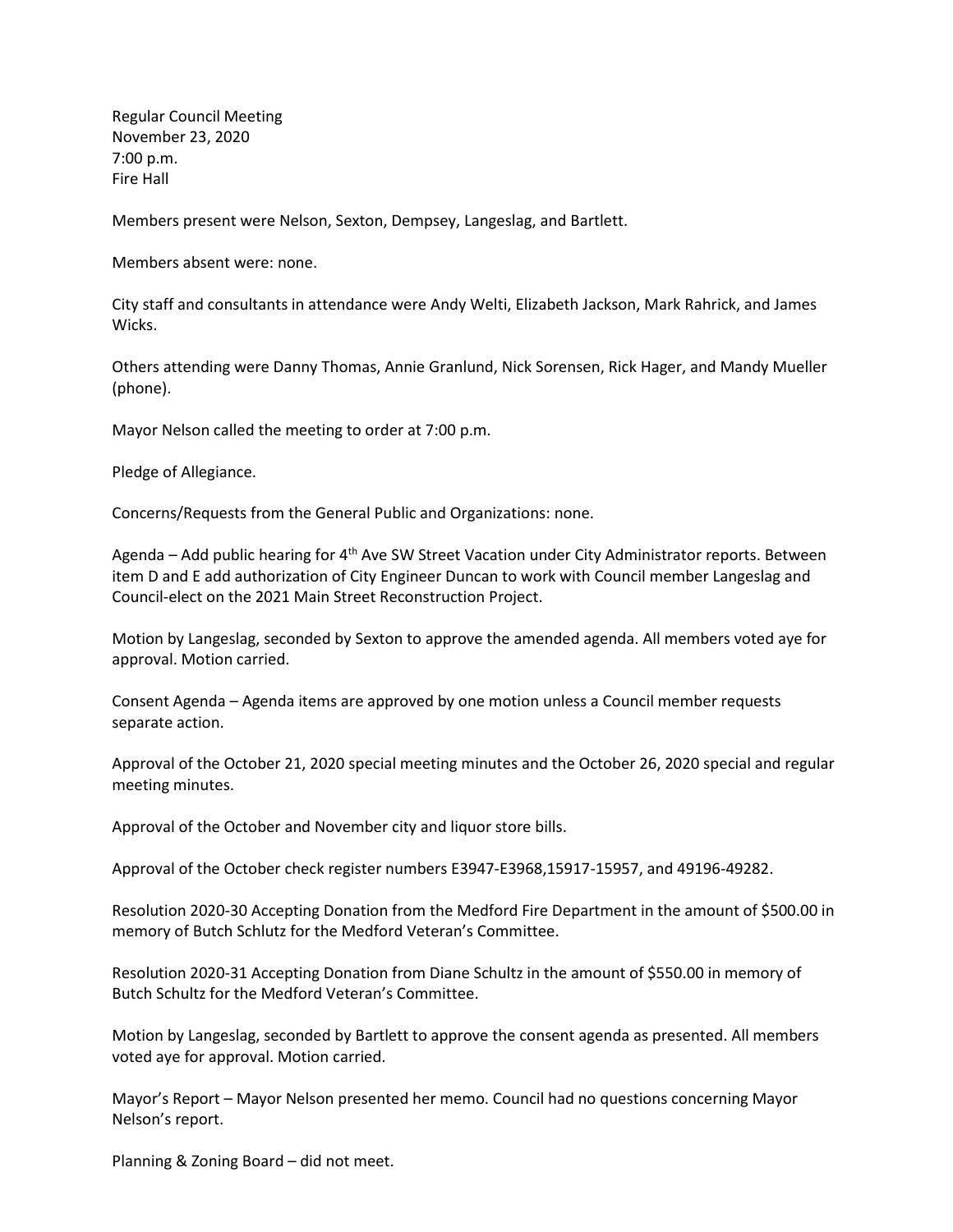EDA Board – did not meet.

Park Board - Nick Sorensen gave a brief update. Sorensen stated the Park Board had received a quote from BMI for \$14,500.00 for a path from the Medford Pool to Straight River Park.

City Attorney - none.

City Engineer – none.

City Administrator – Administrator Welti stated the Medford Small Business Relief Funds were distributed to the awarded applicants. Welti stated the Medford Fire Relief Association indicated its approval of the City's contribution requests for the pool and liquor store improvements. Welti stated the City's Auditor scheduled the beginning of the City's audit process earlier than in recent past.

Motion by Dempsey, seconded by Langeslag to hold a public hearing to amend the 2004 Resolution vacating 4<sup>th</sup> Ave SW. All members voted aye for approval. Motion carried.

City Clerk – Clerk Jackson presented Resolution 2020-29 Designating the Polling Place for any election that may take place in calendar year 2021. Motion by Sexton, seconded by Bartlett to approve Resolution 2020-29. All members voted aye for approval. Motion carried.

Public Works – Supervisor Wicks presented a memo. Wicks stated public works had been busy with bio solid site prep, water leak repairs, radio replacements in water meters, and 2 salt/sand events.

Fire Department – Chief Hager presented a memo. Hager stated Fire Truck 9408 needs repairs totaling approximately \$15,500.00. These repairs will be covered by the Fire Department capital budget for 2020.

Rural Fire Contracts Year 2021- Chief Hager presented a memo. Hager stated the 2021 Medford Township Fire Contract is \$16,100.00. The 2021 Deerfield Township Fire Contract is \$8,500.00.

Motion by Sexton, seconded by Bartlett to approve the 2021 Medford Township and Deerfield Township Fire Contracts. All members voted aye for approval. Motion carried.

CRF/CARES Expenditures – Administrator Welti presented a memo. Welti stated all final expenses had been paid. There was \$1,032.02 remaining in unspent funds that was transferred to Steele County.

Motion by Sexton, seconded by Dempsey to approve the final CRF/CARES expenditures listing. All members voted aye for approval. Motion carried.

2020 Final Budget – Administrator Welti presented the newest changes to the 2021 budget. No official action will be taken until the December 28, 2020 meeting.

Business Façade Improvement Application – Full Service Station – Administrator Welti presented a memo. Welti stated Lisa Full had submitted the required documentation and invoices. Motion by Bartlett, seconded by Langeslag to approve the \$2,500.00 payment for Full Service Station to complete the grant request. All members voted aye for approval. Motion carried.

Municipal Liquor Store Flooring – Administrator Welti presented a memo. Welti stated the Medford Relief Association had approved the \$6,000 contribution request. Motion by Langeslag, seconded by Dempsey authorizing Ozman Flooring in the amount of \$5,979.96 to install the flooring at the Medford Municipal Liquor Store as soon as possible. All members voted aye for approval. Motion carried.

Motion by Sexton, seconded by Bartlett authorizing City Engineer Duncan to work with Council member Langeslag and council-elect on the 2021 Main Street Reconstruction Project. All members voted aye for approval. Motion carried.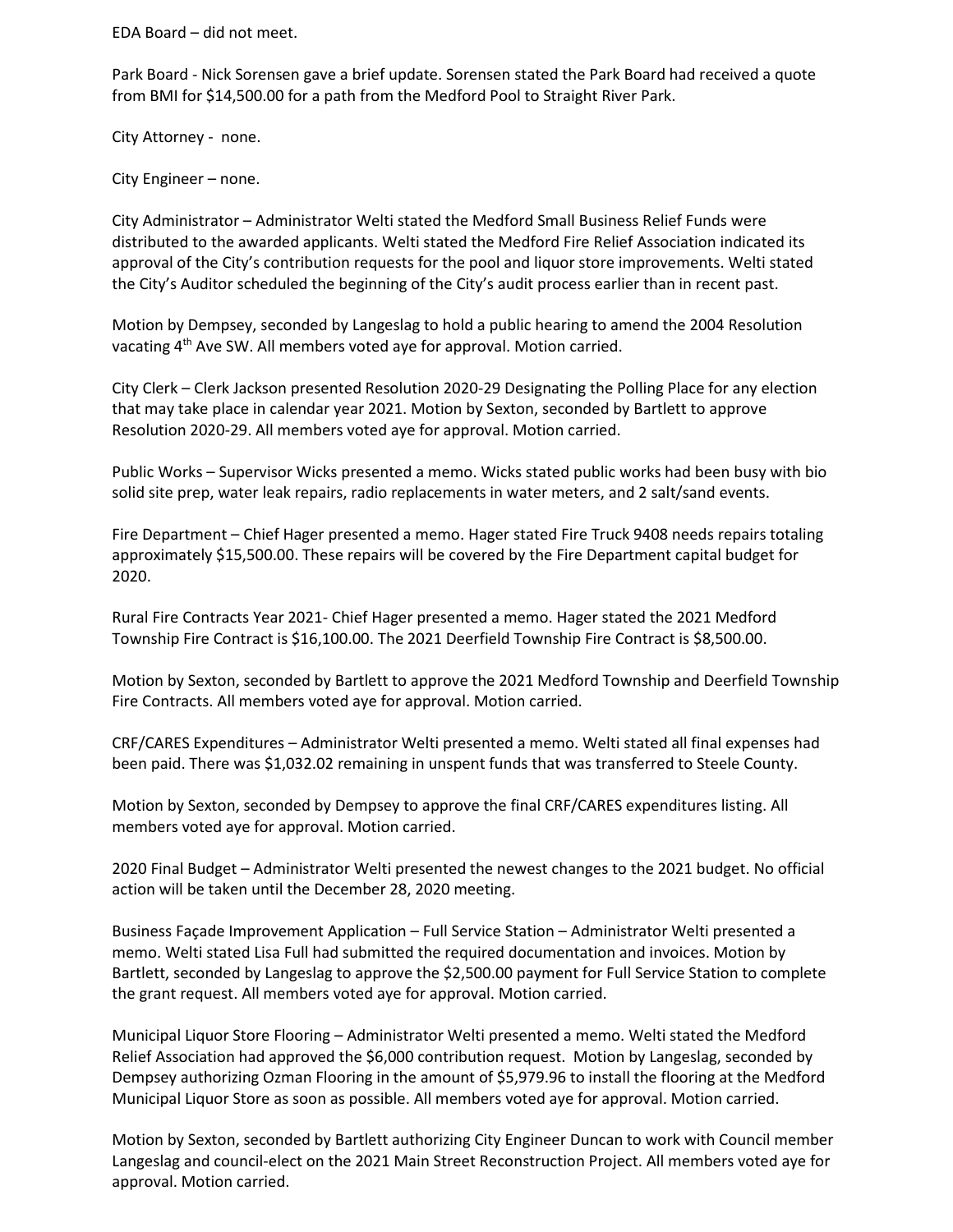City Administrator's Performance Appraisal – Administrator Welti requested the meeting be closed to the public. Motion by Langeslag, seconded by Bartlett to close the meeting at 7:54 p.m. All members voted aye for approval. Motion carried.

Motion by Dempsey, seconded by Bartlett to come out of closed session at 9:30 p.m.

Mayor Nelson will present a brief summary of the performance appraisal at the December 28, 2020 Council meeting.

Motion by Langeslag, seconded by Sexton to adjourn the regular council meeting at 9:33 p.m. All members voted aye for approval. Motion carried.

Regular City Council Meeting – Monday, December 28, 2020, 7:00 p.m. Truth in Taxation Meeting – Monday, December 28, 2020, 7:00 p.m.

| Minutes approved at | meeting.    |
|---------------------|-------------|
| Submitted by        | City Clerk. |

Signed by \_\_\_\_\_\_\_\_\_\_\_\_\_\_\_\_\_\_\_\_\_\_\_\_\_\_\_\_\_\_\_\_\_\_\_\_\_\_\_\_\_\_\_\_\_\_\_\_\_\_\_\_\_\_\_\_\_\_\_\_\_Mayor.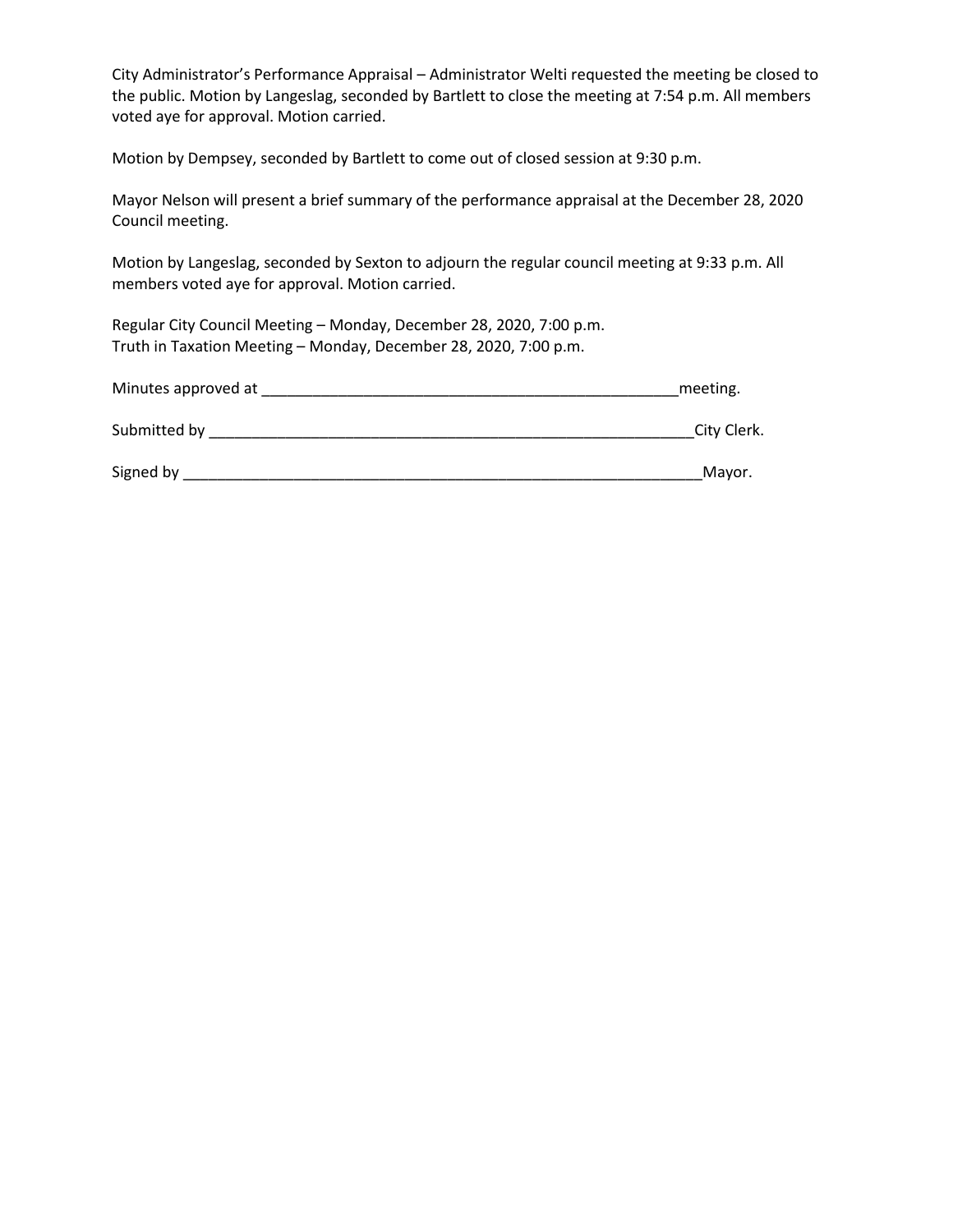Regular Council Meeting December 28, 2020 7:00 p.m. Fire Hall

Members present were Nelson, Sexton, Langeslag, Dempsey, and Bartlett.

Members absent were: none.

City staff and consultants in attendance were Andy Welti, Elizabeth Jackson, James Wicks, Rick Hager, and Ben Cass.

Others attending were Danny Thomas and Amanda Mueller.

Mayor Nelson called the meeting to order at 7: 00 p.m.

Pledge of Allegiance.

Concerns/Requests from the General Public and Organizations – none.

Add to the agenda Item C – resignation of City Administrator, Item D – recognition of outgoing council members.

Agenda – Motion by Sexton, seconded by Dempsey to approve the agenda as amended. All members voted aye for approval. Motion carried.

Truth in Taxation Hearing.

Administrator Welti presented the Final 2021 Levy.

| <b>General Fund</b> | \$603,100 |
|---------------------|-----------|
| <b>Fire Relief</b>  | \$20,000  |
| 2014 Central Ave    | \$19,250  |
| 2015 Scenic Heights | \$1,200   |
| 2018 Street Project | \$17,143  |
| <b>EDA</b>          | \$13,285  |
|                     |           |

Total Levy \$673,978

This is a 2.4% increase over the 2020 overall levy.

Administrator Welti reviewed the 2021 budget and levy increase.

Motion by Langeslag, seconded by Bartlett to open the Truth in Taxation Hearing at 7:09 p.m.

Public Comments – none.

Motion by Sexton, seconded by Langeslag to close the Truth in Taxation Hearing at 7:12 p.m.

Motion by Sexton, seconded by Bartlett to approve Resolution 2020-33 adopting the 2021 Final Tax Levy. All members voted aye for approval. Motion carried.

Motion by Bartlett, seconded by Sexton to approve the 2021 City Budget including approval of wages for regular (non-seasonal) full time and part time employees with the exception of the public works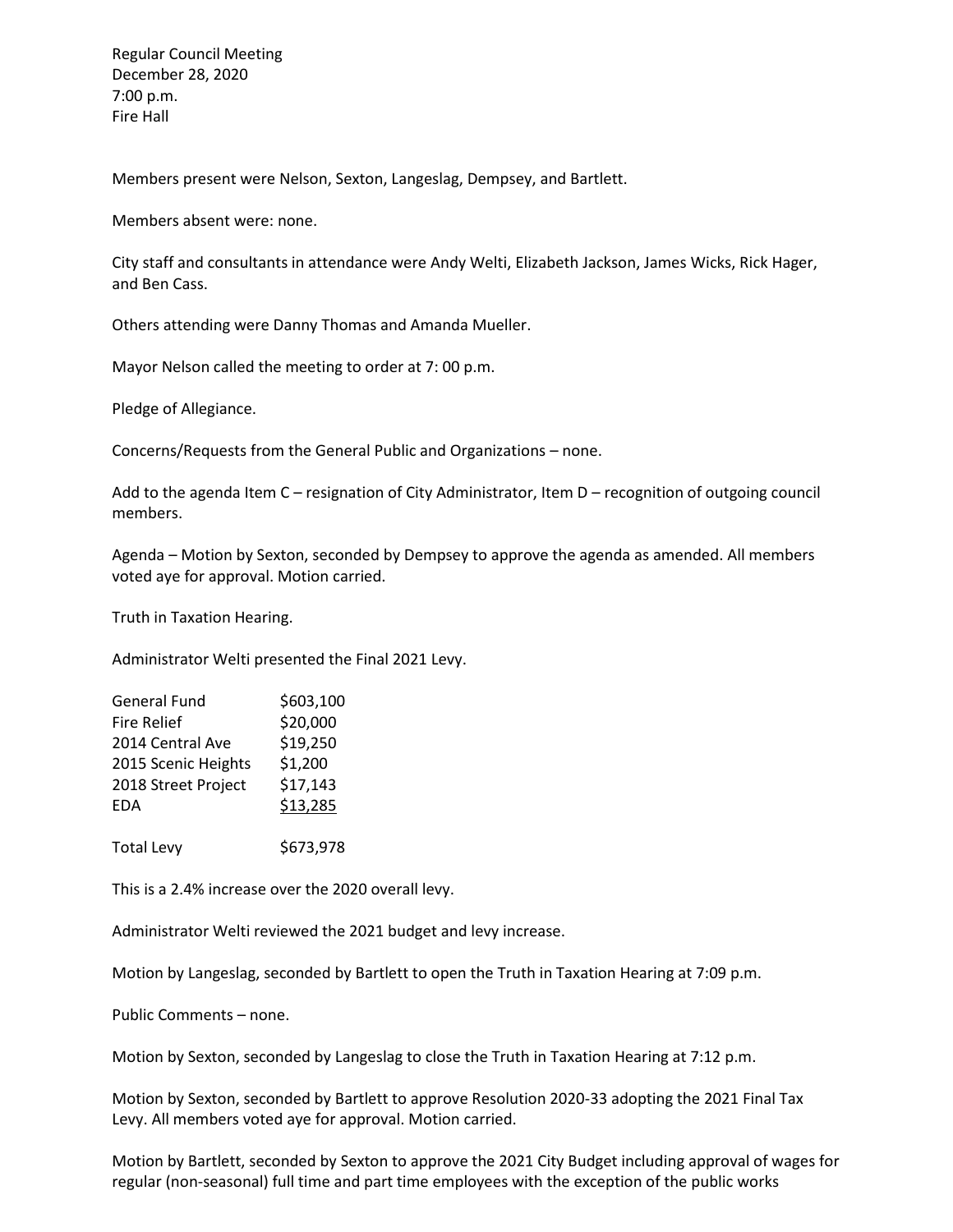supervisor and three employees represented by the IUOE, be adjusted for a step increase of the City's Classification and Compensation System. Approval of wages for liquor store employees be adjusted for a ½ step increase of the City's Classification and Compensation System as included in the budget.

All members voted aye for approval. Motion carried.

Consent agenda – Agenda items are approved by one motion unless a Council member requests separate action.

Approval of the November 13, 2020 special council meeting minutes, the November 17, 2020 special council meeting minutes, and the November 23, 2020 special and regular council meeting minutes.

Approval of the November and December city and liquor store bills.

Approval of the November check register numbers E3969-E3994, 15958-15993, and 49284-49358.

Resolution 2020-34 Accepting donation from Dave and Lois Nelson in the amount of \$25.00 and a donation from Mark Walbran in the amount of \$25.00 in memory of Kaye Merritt for the Medford Park Endowment Fund.

Resolution 2020-35 Accepting donation from the Medford Fire Relief Association in the amount of \$20,000.00 for the Medford Fire Department Truck & Equipment Fund.

Resolution 2020-36 Accepting donation from the Medford Fire Relief Association in the amount of \$7,000.00 for the Medford Pool and Medford Municipal Liquor Store.

Motion Sexton, seconded by Dempsey to approve the consent agenda as presented. All members voted aye for approval. Motion carried.

Mayor's Report – City Council had no questions concerning Mayor Nelson's report.

### Planning & Zoning Board –

Resolution 2020-32 – a Resolution Amending the Vacation of a Portion of Fourth Avenue SW – motion by Sexton, seconded by Langeslag to approve Resolution 2020-32. All members voted aye for approval. Motion carried.

### EDA Board

2021 CEDA Contract – Motion by Nelson, seconded by Bartlett to approve the 2021 CEDA Contract. Nelson aye, Bartlett aye, Sexton nay, Dempsey nay, Langeslag nay. Motion fails

EDA authorized to make purchases within budget – Administrator Welti presented a memo. Welti stated the City Attorney agreed the EDA enabling resolution allows the EDA to make purchases within the EDA budget.

Park Board – did not meet.

City Attorney – none.

City Engineer – none.

City Administrator – Administrator Welti presented a memo. Welti stated the new flooring was installed in the Medford Municipal Liquor Store. Welti stated he provided orientation to council-elect and mayor elect in early December.